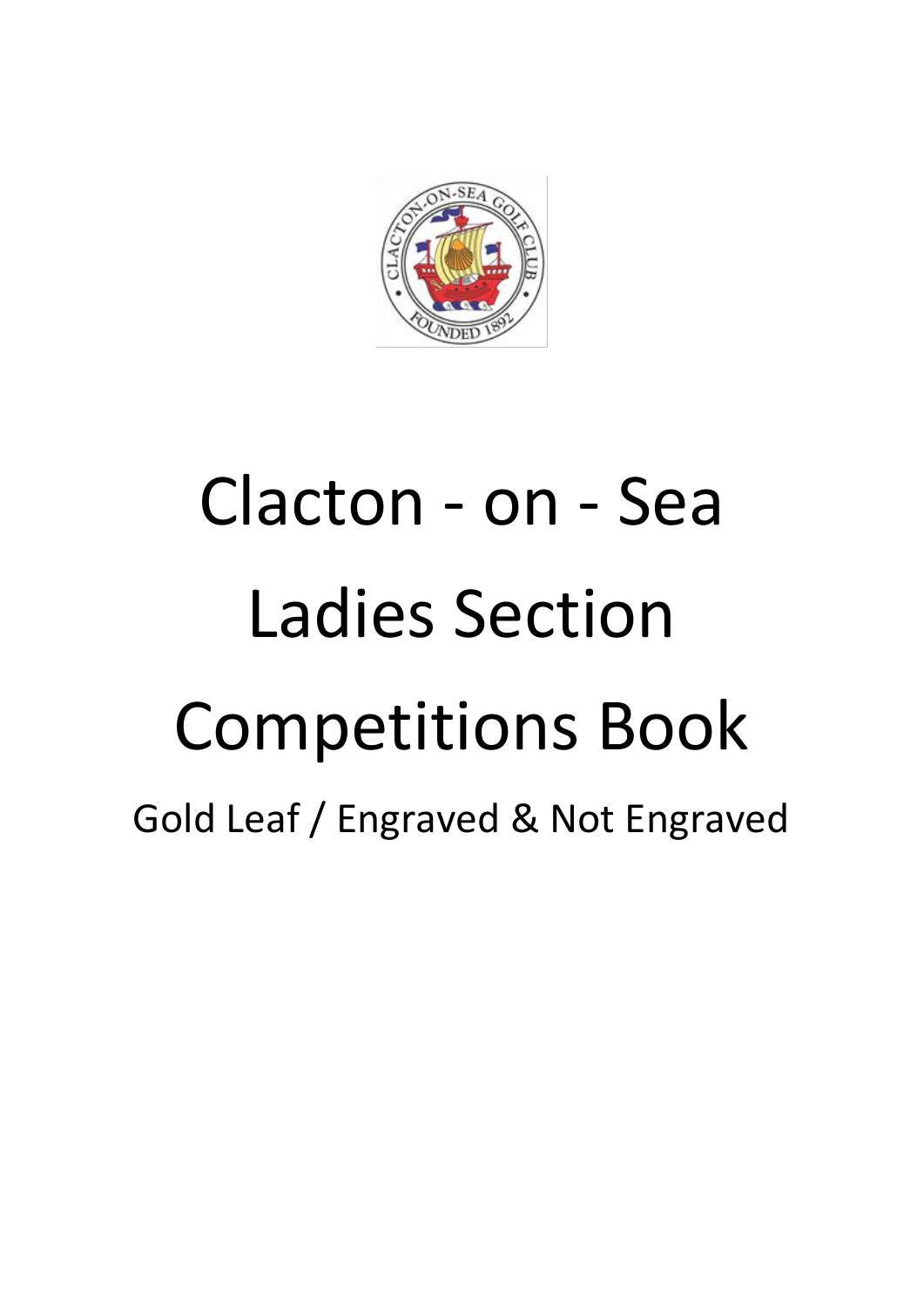#### **COMPETITION RULES BOOK - INDEX**

|       | <b>Competitions</b> - Procedures for Entering & Playing                  |       |                           |
|-------|--------------------------------------------------------------------------|-------|---------------------------|
|       | <b>Competitions</b> - Entry Fees and Optional Sweeps                     |       |                           |
|       | <b>Competitions</b> - Trophy and Cup (Gold Leaf = $G /$ Engraved = $E$ ) |       |                           |
| G/E   | America Cup                                                              |       |                           |
| G / E | <b>Barton Trophy</b>                                                     |       |                           |
| G / E | <b>Barton-Smith Shield</b>                                               |       |                           |
| G / E | <b>Butler Cup</b>                                                        |       |                           |
| G/E   | <b>Captains Past &amp; Present</b>                                       |       |                           |
|       | Captain's vs Secretaries                                                 |       |                           |
| G/E   | Carol Finch Trophy                                                       |       |                           |
| G/E   | Centenary Trophy                                                         |       |                           |
| G / E | Club Championship                                                        |       |                           |
| G / E | Doris Davall Bowl                                                        |       |                           |
| G / E | Ford Trophy                                                              |       |                           |
| G/E   | <b>Gardiner Salver</b>                                                   |       |                           |
|       | <b>Grandmothers Trophy</b>                                               |       |                           |
|       | High Low Trophy                                                          |       |                           |
| Ε     | Jura Trophy                                                              |       |                           |
| E     | Lady Captain's Rosebowl                                                  |       |                           |
|       | Lady Captain's Singles KO Trophy                                         |       |                           |
| G / E | Levermore Rosebowl                                                       |       |                           |
|       | Lilian Baker Trophy                                                      |       |                           |
| G/E   | Linkwood Cup                                                             |       |                           |
| G / E | May Salver                                                               |       |                           |
| E     | Rachel Neal Vase                                                         |       |                           |
|       | The Carrington                                                           |       |                           |
|       | Vertigen Trophy                                                          |       |                           |
|       | <b>Veterans Bowl</b>                                                     |       |                           |
|       | <b>Windfall Qualifier</b>                                                |       |                           |
|       | <b>Winter Eclectic</b>                                                   |       |                           |
|       | <b>Outside Trophies and Competitions</b>                                 |       |                           |
|       | <b>Australian Spoons</b>                                                 |       | <b>Mixed Competitions</b> |
|       | <b>EWGA Coronation Foursomes</b>                                         | G / E | Cripp                     |
|       | <b>EWGA Monthly Medals</b>                                               | G/E   | Ferer                     |
|       | Daily Mail Foursomes                                                     | G / E | Hirst                     |
|       | Ida Bunting Memorial Trophy                                              | G / E | Hulto                     |
|       | <b>Other Club Competitions</b>                                           | G / E | Mixe                      |
|       | <b>Birdie Tree</b>                                                       | G/E   | Starli                    |
|       | Two's sweep (qualifying competitions only)                               |       |                           |
|       | <b>Easter Charity Competition</b>                                        |       |                           |
|       | <b>Flag Competition</b>                                                  |       |                           |
|       | High / Low Competitions                                                  |       |                           |
|       | Hole-in-One Board                                                        |       |                           |
|       | Kick, Throw and Mulligan Game                                            |       |                           |
|       | Vegas                                                                    |       |                           |
|       | <b>Coloured Ball Stableford</b>                                          |       |                           |
|       | <b>Turkey Chase</b>                                                      |       |                           |
| G/E   | <b>Winter League Competitions</b>                                        |       |                           |

Cripps Trophy Ferens Salver Hirst Salver Hulton Cup

Starling Salver

Mixed Clacton Scramble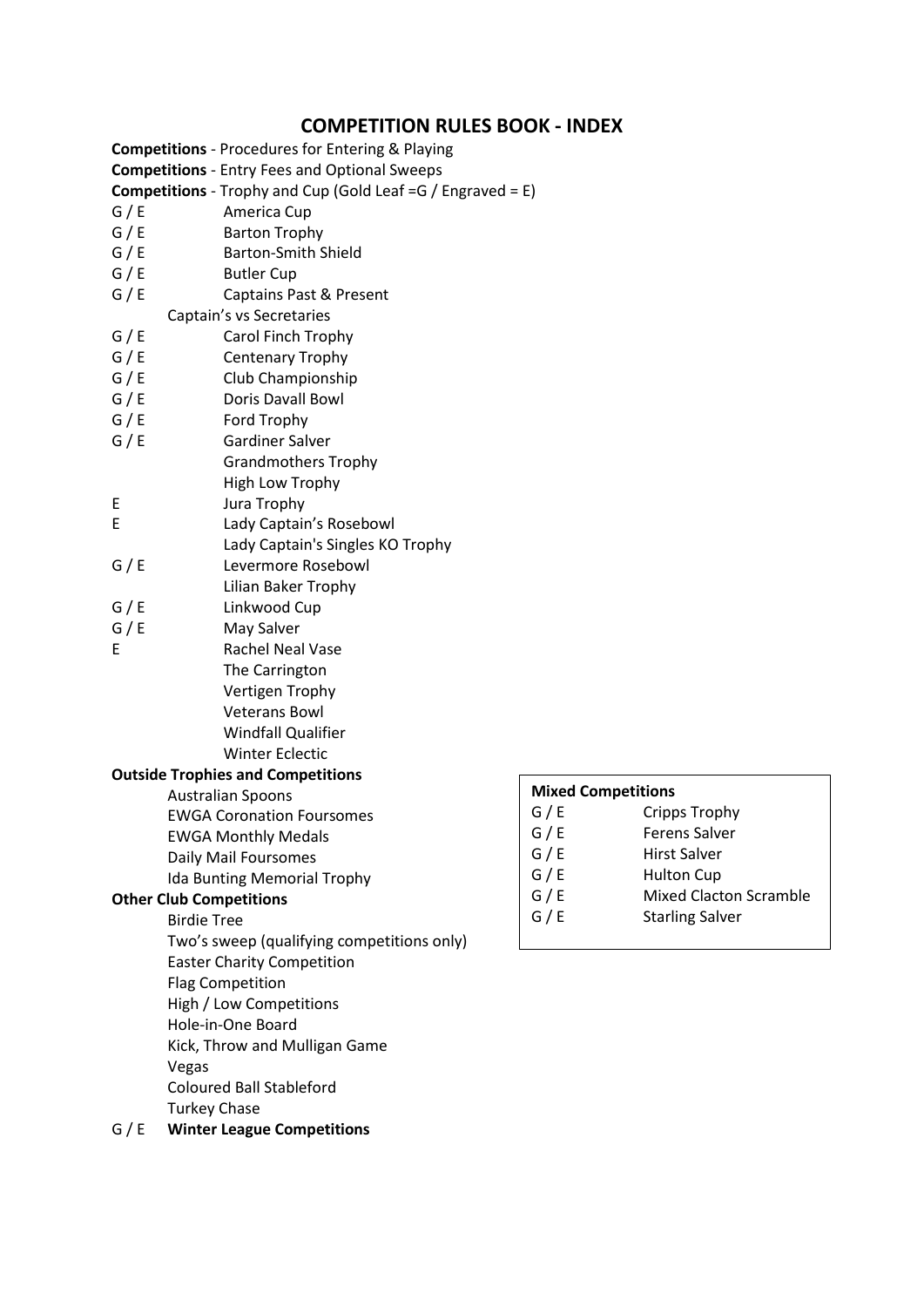| <b>Ladies Competition Analysis</b>                                                                                                                    | PSI      | Ladies                                                                                                    |
|-------------------------------------------------------------------------------------------------------------------------------------------------------|----------|-----------------------------------------------------------------------------------------------------------|
| America Cup                                                                                                                                           | £3       |                                                                                                           |
| <b>Australian Spoons</b>                                                                                                                              |          | E2 per person per card Send minimum £12 entry fee                                                         |
| <b>Barton Trophy</b>                                                                                                                                  | £3       |                                                                                                           |
| <b>Butler Cup</b>                                                                                                                                     | £3       |                                                                                                           |
| Captains v Secretaries                                                                                                                                |          | E2                                                                                                        |
| <b>Centenary Trophy</b>                                                                                                                               | £3       |                                                                                                           |
| Club Championship (& 18 holers)                                                                                                                       | £3       |                                                                                                           |
| <b>Coronation Foursomes</b>                                                                                                                           |          | £4 per pair (Send £2 pp online to LGU) Minimum<br>entry fee £16                                           |
| Daily Mail Foursomes                                                                                                                                  |          | £3                                                                                                        |
| Doris Davall Bowl - Eclectic                                                                                                                          |          | E3 (Pay into the office at end of comp)                                                                   |
| <b>Easter Charity Competition</b>                                                                                                                     | £3       | Reclaim from the office and pay into ladies funds.<br>Donation to Cancer Research (less £15 prize monies) |
| Ford Trophy                                                                                                                                           | £3       |                                                                                                           |
| <b>Gardiner Salver</b><br>(1st round Stableford)                                                                                                      | £3       | Any additional cards after the day £3<br>Pay additional into the office                                   |
| <b>Grandmothers Trophy</b>                                                                                                                            | £3       |                                                                                                           |
| High/Low Greensomes Trophy                                                                                                                            |          | £3                                                                                                        |
| Jura Trophy                                                                                                                                           | £3       |                                                                                                           |
| Lady Captain's Knockout Trophy                                                                                                                        | £3       | Donation to St Helena Hospice (less £15 prize<br>monies)                                                  |
| Lady Captain's Rosebowl                                                                                                                               | £3       |                                                                                                           |
| Levermore Rosebowl                                                                                                                                    | £3       |                                                                                                           |
| Linkwood Cup                                                                                                                                          | £3       |                                                                                                           |
| May Salver/May Nots                                                                                                                                   | £3       |                                                                                                           |
| <b>Monthly Medals</b><br>Including:<br>Carol Finch Putting Trophy<br>Medal 4 Golf Foundation Brooch<br>Ida Bunting Qualifier<br>Medal Final Qualifier | £3<br>£3 | Reclaim from office and send to Golf Foundation<br>(Make Your Mark)                                       |
| Singles Stableford (Qualifying)                                                                                                                       | £3       |                                                                                                           |
| The Carrington / The Rest                                                                                                                             | £3       |                                                                                                           |
| <b>Turkey Chase</b>                                                                                                                                   | £3       | Minimum 18 holes<br>Vouchers 1st £25, 2nd £15, 3rd £10                                                    |
| <b>Veterans Bowl/The Rest</b>                                                                                                                         | £3       |                                                                                                           |
| Windfall Trophy &<br><b>Rachel Neal Trophy</b>                                                                                                        | £3       |                                                                                                           |
| <b>Winter Competitions</b><br>After qualifying competitions in October until<br>start of qualifying competitions in March<br><b>Winter Eclectic</b>   |          | $E3(18$ holes)<br>£2 (13 holes or less)<br>£3                                                             |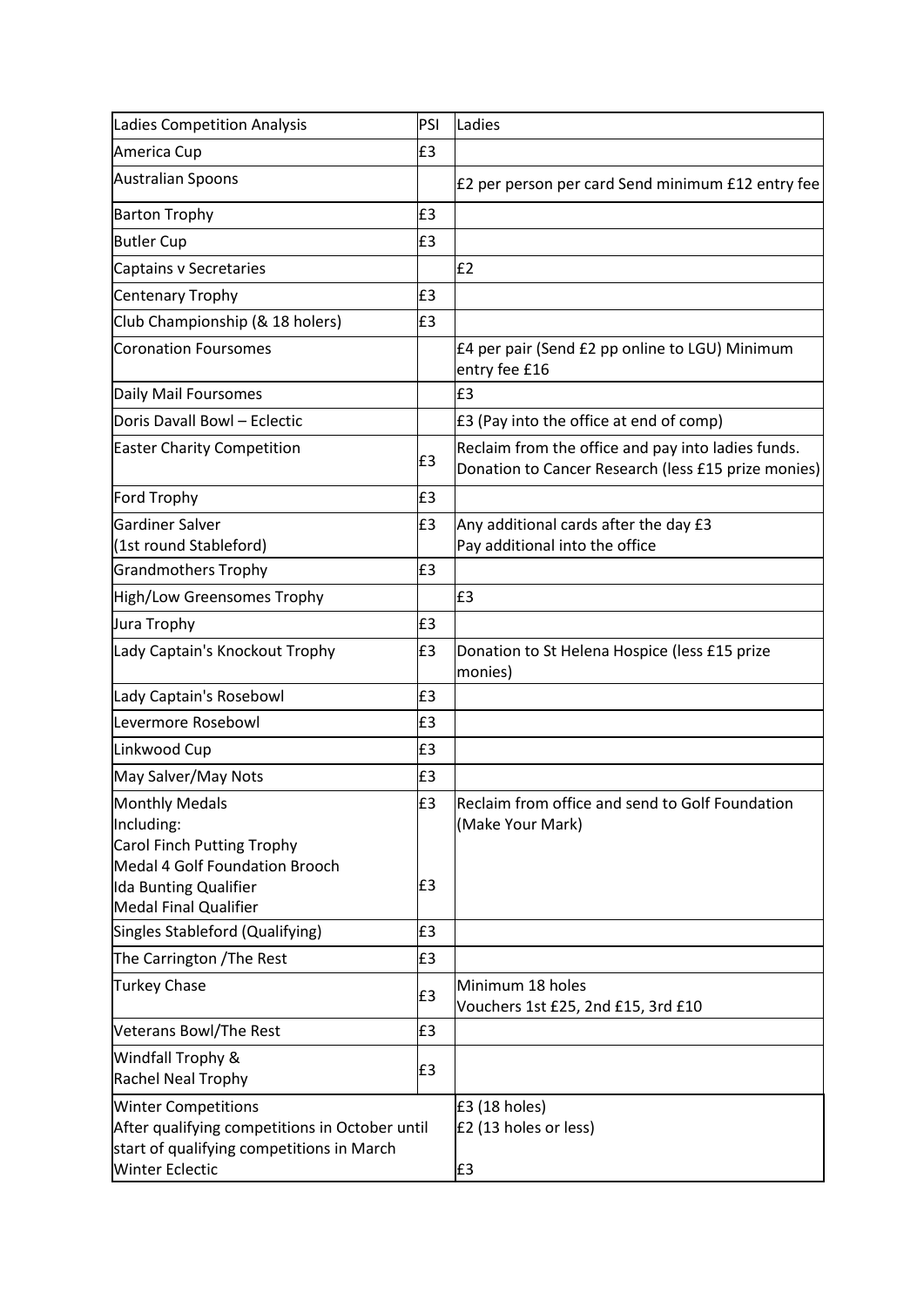# **COMPETITIONS: TROPHY AND CUP**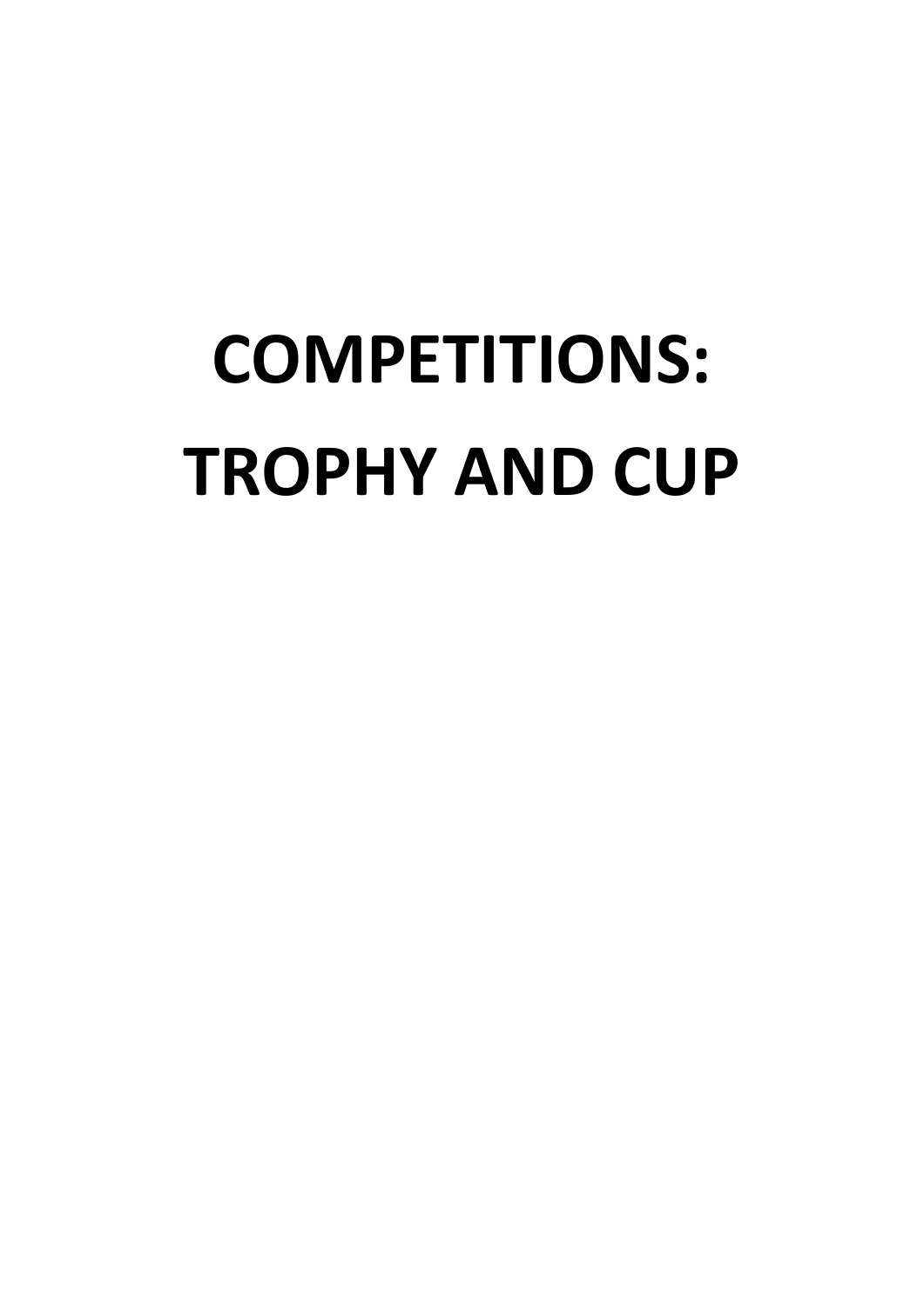### **AMERICA CUP Given by Mrs C C Ernst**

| <b>Competition:</b>     | 18 holes stroke play - 95% of Handicap               |
|-------------------------|------------------------------------------------------|
|                         | Open to all who hold a current WHS Handicap          |
| <b>Entry Fee:</b>       | £3 Payment via online booking system                 |
| Winner:                 | America Cup (1954 small cup with base), presented at |
|                         | Club                                                 |
|                         | Presentation Evening, Cash/Bank Transfer at Ladies'  |
|                         | <b>Presentation Day</b>                              |
| <b>Runner-up:</b>       | Cash/Bank Transfer at Ladies' Presentation Day       |
| <b>Points for</b>       |                                                      |
| <b>Vertigen Trophy:</b> | See Vertigen Trophy page                             |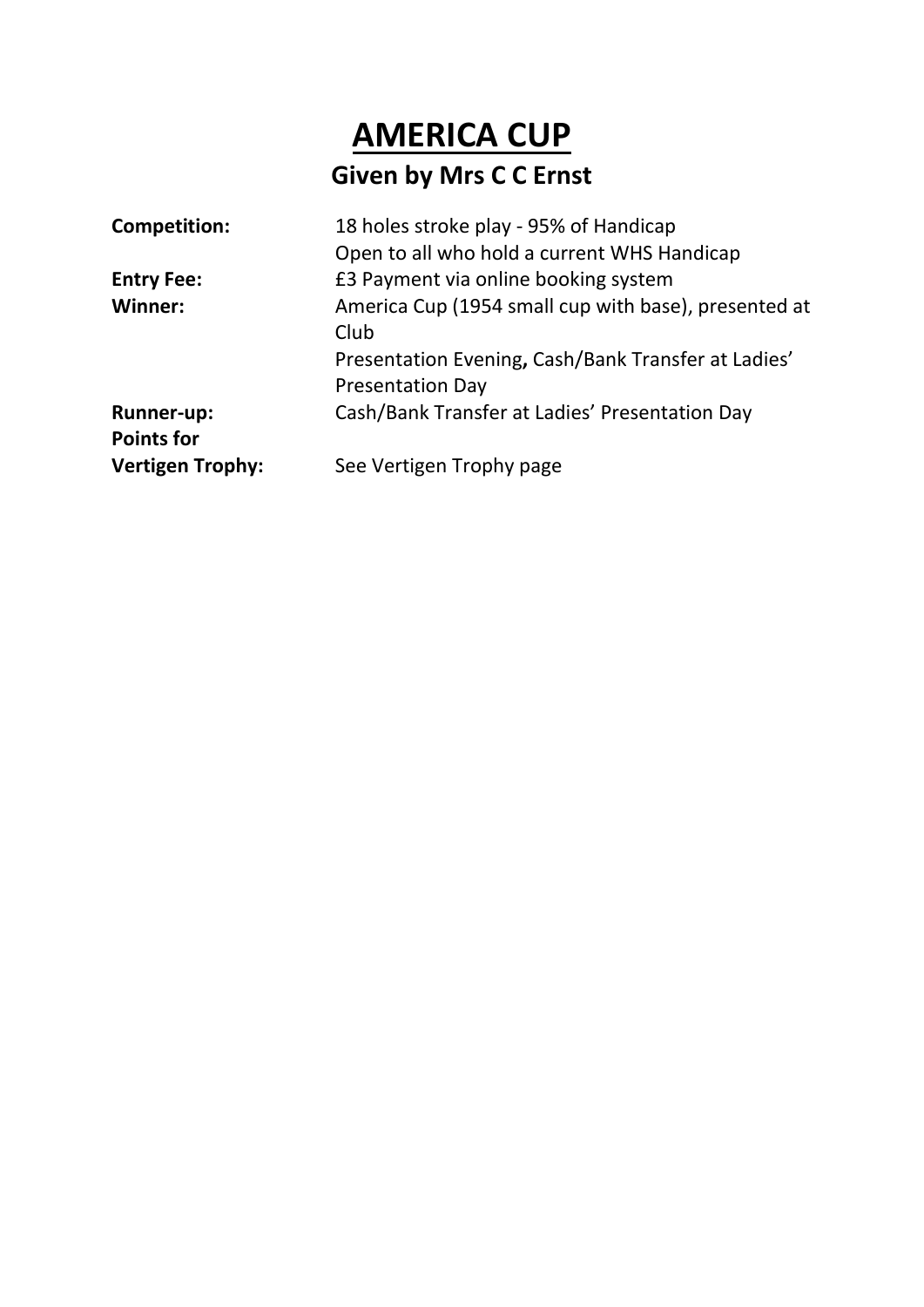### **BARTON TROPHY**

**Barton Trophy donated by Mrs. Florrie Barton, to be presented to the competitor with the best net score. She expressed the wish that this never be changed and that the Barton Trophy always be played as a 36 hole stroke play competition.**

| <b>Competition:</b>     | 36 holes Stroke Play - 95% of Handicap              |
|-------------------------|-----------------------------------------------------|
|                         | Open to all who hold a current WHS Handicap         |
| <b>Entry Fee:</b>       | £3 for each 18 Holes - Payment via online Booking   |
| System                  |                                                     |
| Ties:                   | Ties to be decided by last card count back.         |
| Winner:                 | Barton Trophy, given by Mrs. P. H. Barton,          |
|                         | (Formerly a clock with lady golfer, 1967)           |
|                         | New trophy purchased in 2008, which is presented at |
|                         | <b>Club Presentation Evening.</b>                   |
|                         | Cash/Bank Transfer at Ladies' Presentation Day      |
| <b>Runner-up:</b>       | Cash/Bank Transfer at Ladies' Presentation Day      |
| <b>Points for</b>       | See Vertigen Trophy page                            |
| <b>Vertigen Trophy:</b> |                                                     |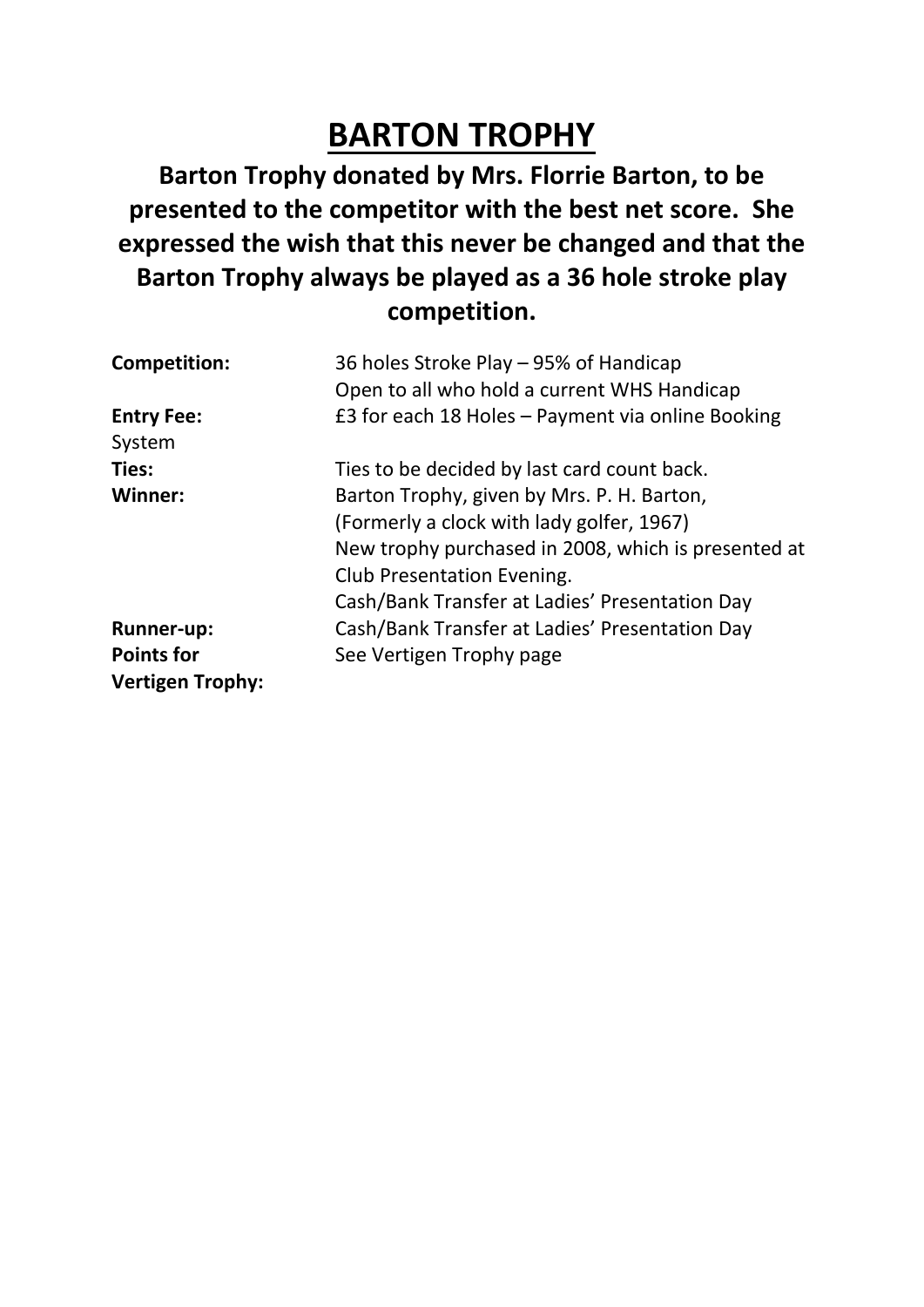### **BARTON-SMITH SHIELD**

### **Shield presented in 1962 by Mrs P H (Florrie) Barton and Mrs E (Dot) Smith**

| <b>Competition:</b> | Annual matches - v - Harwich & Dovercourt Ladies                                                                                                                               |
|---------------------|--------------------------------------------------------------------------------------------------------------------------------------------------------------------------------|
| Format:             | 90% handicap<br>1. Four ball betterball matchplay. Number of pairs to be<br>decided by the Captains. If competition halved, each<br>club to hold trophy for 6 months each.     |
|                     | 2. Two matches to be played each season with the same<br>number of pairs in each match.<br>3. The venue of the matches to alternate.                                           |
|                     | 4. The aggregate score of the two matches to decide the<br>winner.<br>5. Teams to play in handicap order starting with the<br>lowest and where convenient Lady Captains and or |
|                     | Lady Vice-Captains to lead the field.                                                                                                                                          |
| <b>Winner:</b>      | Barton-Smith Shield for one year                                                                                                                                               |
|                     | (Winner to arrange for engraving that year)                                                                                                                                    |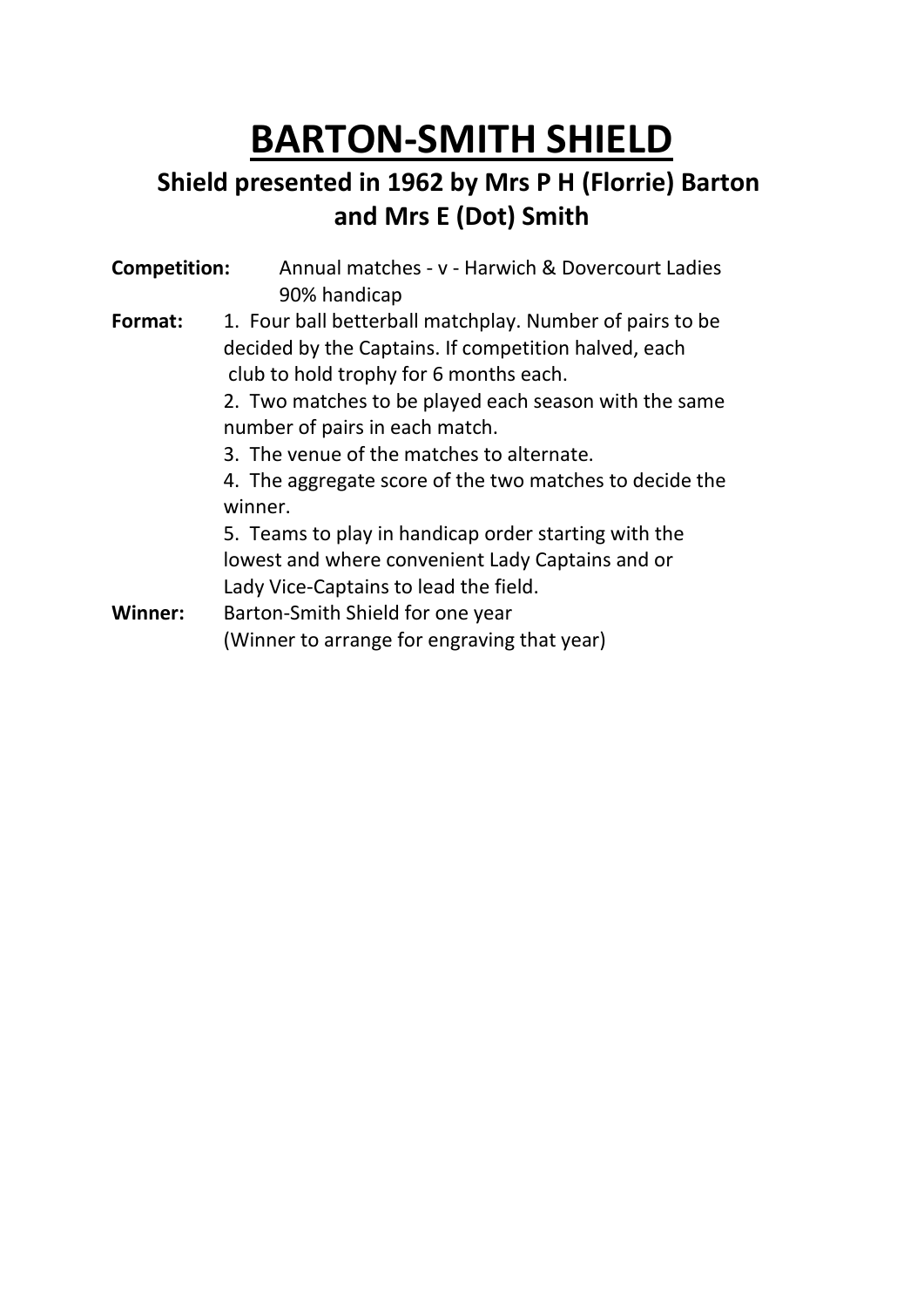### **BUTLER CUP Given by Miss Butler in 1924**

| <b>Competition:</b> | 18 holes Stableford - 95% of Handicap               |
|---------------------|-----------------------------------------------------|
|                     | Open to all who hold a current WHS Handicap         |
|                     | Ties to be decided by card count back.              |
| <b>Entry Fee:</b>   | £3 - Payment via online Booking System              |
| <b>Winner:</b>      | Butler Cup, given by Miss Butler,                   |
|                     | (large silver square cut cup1924) presented at Club |
|                     | Presentation Evening. Cash/Bank Transfer at Ladies' |
|                     | <b>Presentation Day</b>                             |
| <b>Runner-up:</b>   | Cash/Bank transfer at Ladies' Presentation Day      |
| <b>Points for</b>   |                                                     |
|                     | <b>Vertigen Trophy:</b> See Vertigen Trophy page    |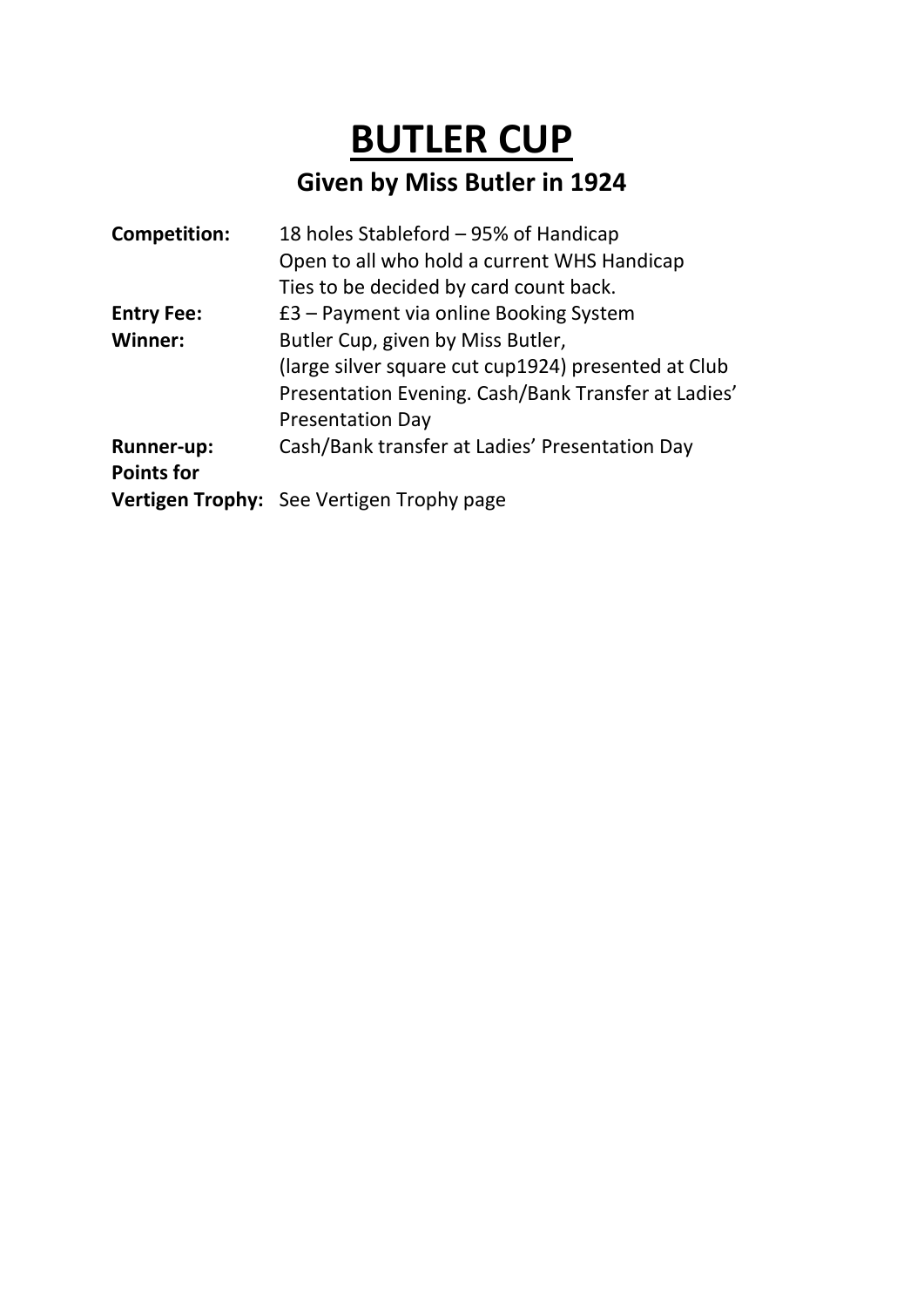### **CAPTAINS PAST & PRESENT**

### **Given by Mrs. P H Barton & Mrs L H Pink**

| <b>Competition:</b> | Stableford – 95% of Handicap                                                                                                                    |
|---------------------|-------------------------------------------------------------------------------------------------------------------------------------------------|
|                     | Time Sheet to be prepared by The Lady Captain                                                                                                   |
|                     | Lady Captain to invite all past Captains to join in the event<br>All past Lady Captains and current Lady Vice Captain of                        |
|                     | Clacton-on-Sea Golf Club to be included, even if they are<br>now members of other clubs.                                                        |
|                     | The present Lady Vice-captain is invited to participate in<br>this competition as an guest as a introduction to her                             |
|                     | forthcoming office as Lady Captain and therefore is not able<br>to win the Rosebowl'                                                            |
| <b>Entry Fee:</b>   | <b>None</b>                                                                                                                                     |
| Winner:             | Silver Rose bowl on base, given by Mrs. P. H. Barton and<br>Mrs.L. H. Pink, presented on the day arranged with roses by<br>the previous winner. |
|                     | Lady Captain to arrange light lunch, cost to be met<br>by competitors                                                                           |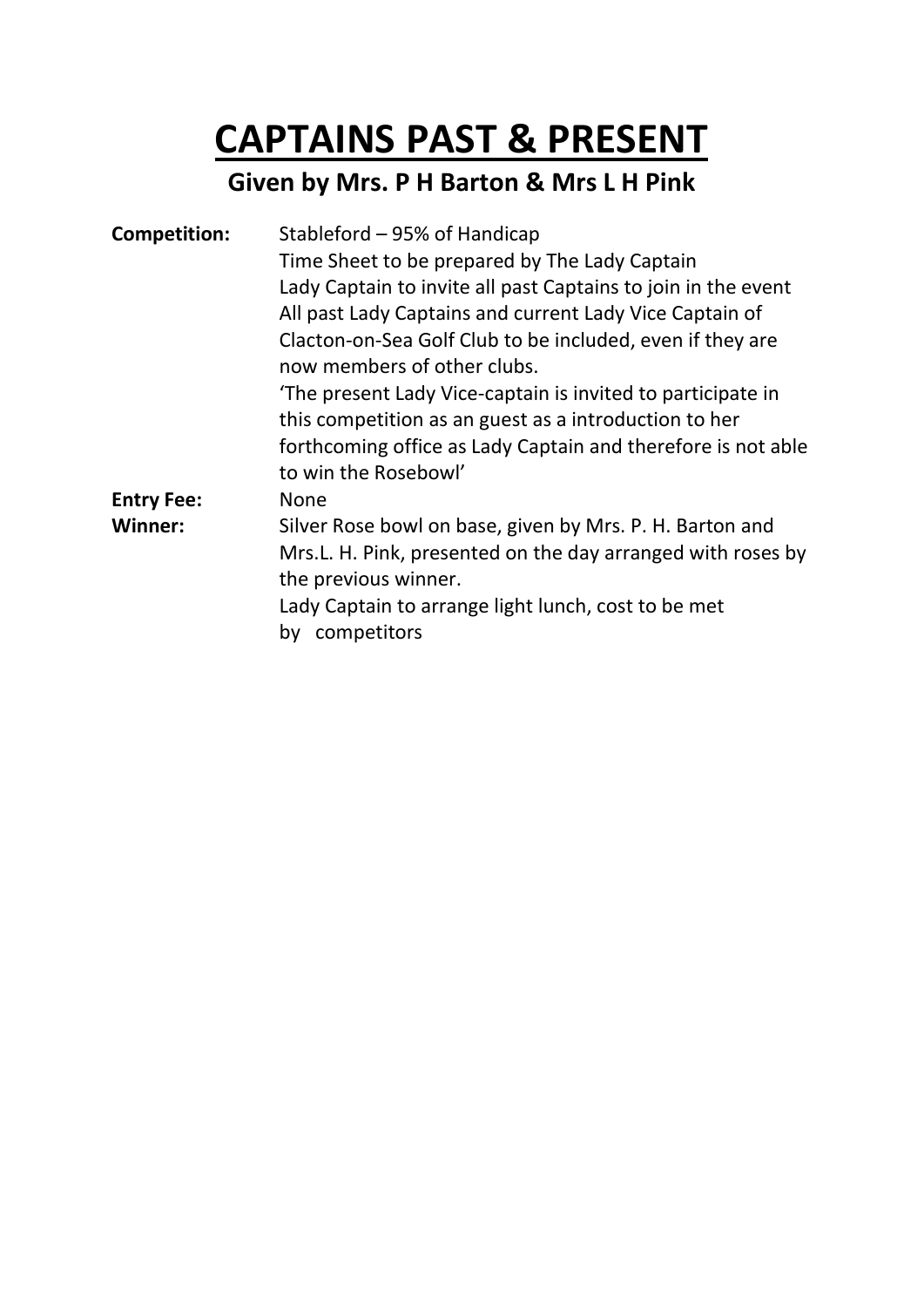### **CAPTAINS V SECRETARIES**

| <b>Competition:</b> | Captain's Team v Secretary's Team                                                                 |
|---------------------|---------------------------------------------------------------------------------------------------|
|                     | Open to all.                                                                                      |
|                     | Greensomes matchplay competition                                                                  |
|                     | Lady Captain and her Vice Captain will play the Secretary                                         |
|                     | and her Deputy.                                                                                   |
|                     | Their teams will be drawn in handicap order from the ladies<br>who have entered this competition. |
|                     | The lady captain's team will wear blue ribbons and the                                            |
|                     | secretary's team will wear yellow ribbons, ribbons to be                                          |
|                     | kept in the changing room cupboard. All teams will also be                                        |
|                     | supplied with appropriate coloured biscuits or sweets.                                            |
| Handicap:           | 60% of Low Handicap + 40% of High Handicap (added<br>together)                                    |
|                     | 0.4 & below round down $/$ 0.5 & above round up                                                   |
| <b>Entry Fee:</b>   | £2 per competitor paid to the ladies section                                                      |
|                     | Payment via online Booking System                                                                 |
| Winner:             | A trophy will be presented on the day of the competition                                          |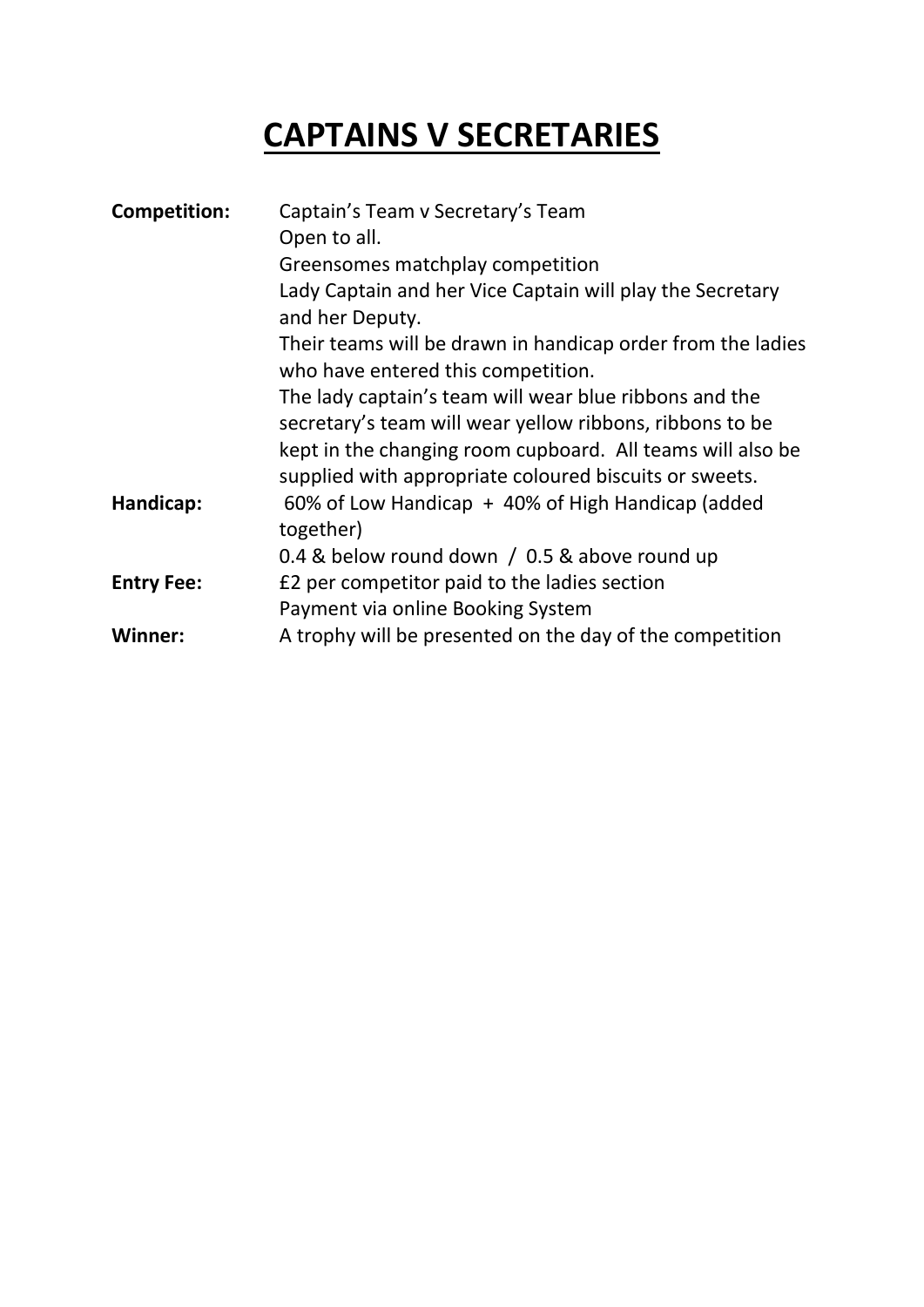# **CAROL FINCH TROPHY**

### **Purchased by the Ladies' Section in 2002 in memory of Mrs Carol Finch**

| <b>Competition:</b> | 18 holes stroke play putting be played in conjunction with<br>Medal 3 Open to all who hold a current WHS Handicap |
|---------------------|-------------------------------------------------------------------------------------------------------------------|
| Winner:             | The competitor with the lowest number of putts on the                                                             |
| Trophy:             | greens.<br>Cut glass crystal club head on plinth, (Presented at Ladies'                                           |
| Ties:               | Presentation Day)<br>Ties to be decided by card count back on the putts.                                          |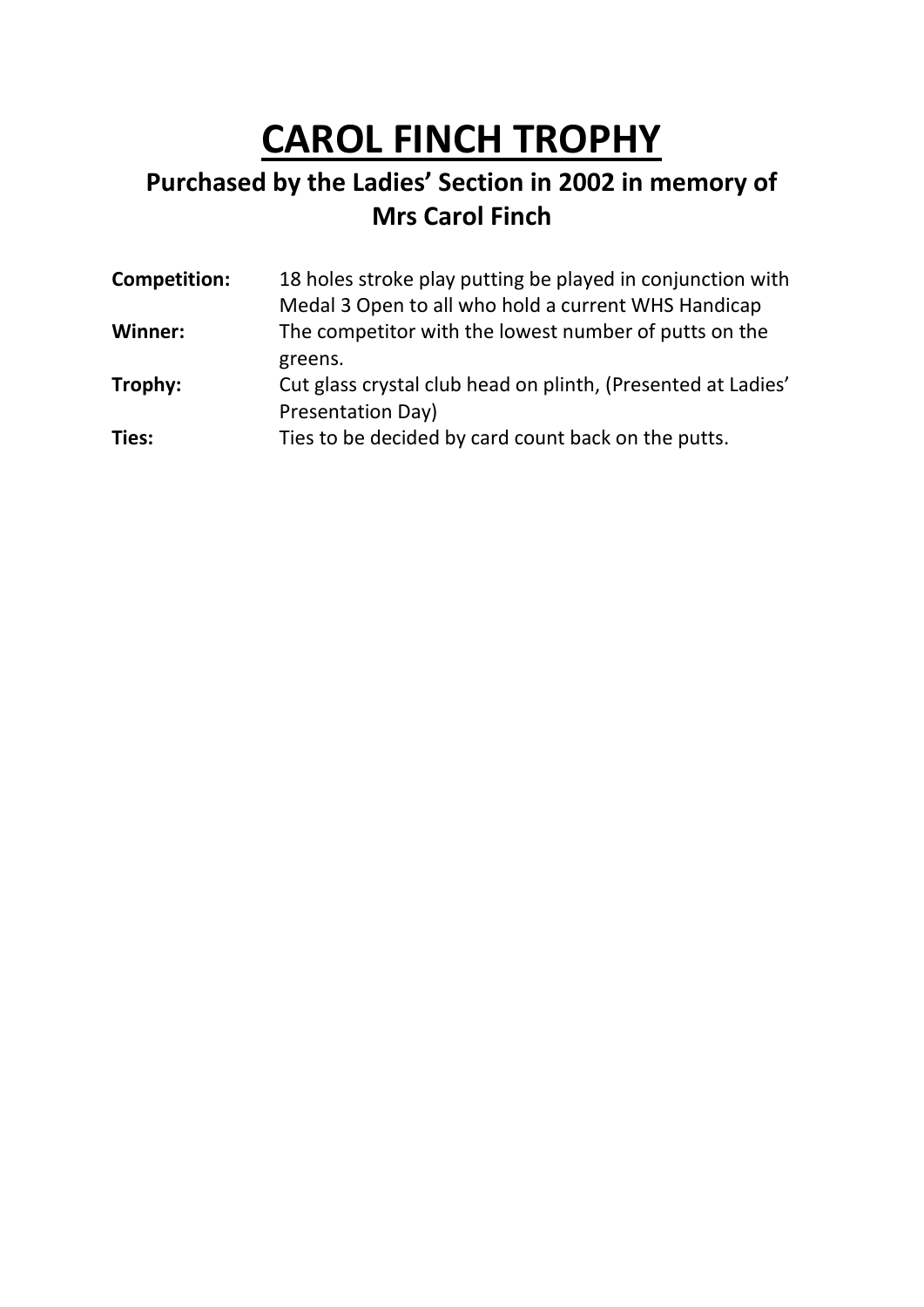### **CENTENARY TROPHY Purchased by the Ladies' Section in 1992 to commemorate the Club's Centenary Year**

| <b>Competition:</b>     | A par competition, with a draw for playing partners<br>95% of Handicap |
|-------------------------|------------------------------------------------------------------------|
|                         | Open to all who hold a current WHS Handicap                            |
| <b>Entry Fee:</b>       | £3 – Payment via online Booking System                                 |
| Winner:                 | Centenary Trophy, (dark metal lady golfer)                             |
|                         | presented at Club Presentation Evening                                 |
|                         | Cash/Bank Transfer at Ladies' Presentation Day                         |
| <b>Runner-up:</b>       | Cash/Bank Transfer at Ladies' Presentation Day                         |
| <b>Points for</b>       |                                                                        |
| <b>Vertigen Trophy:</b> | See Vertigen Trophy page.                                              |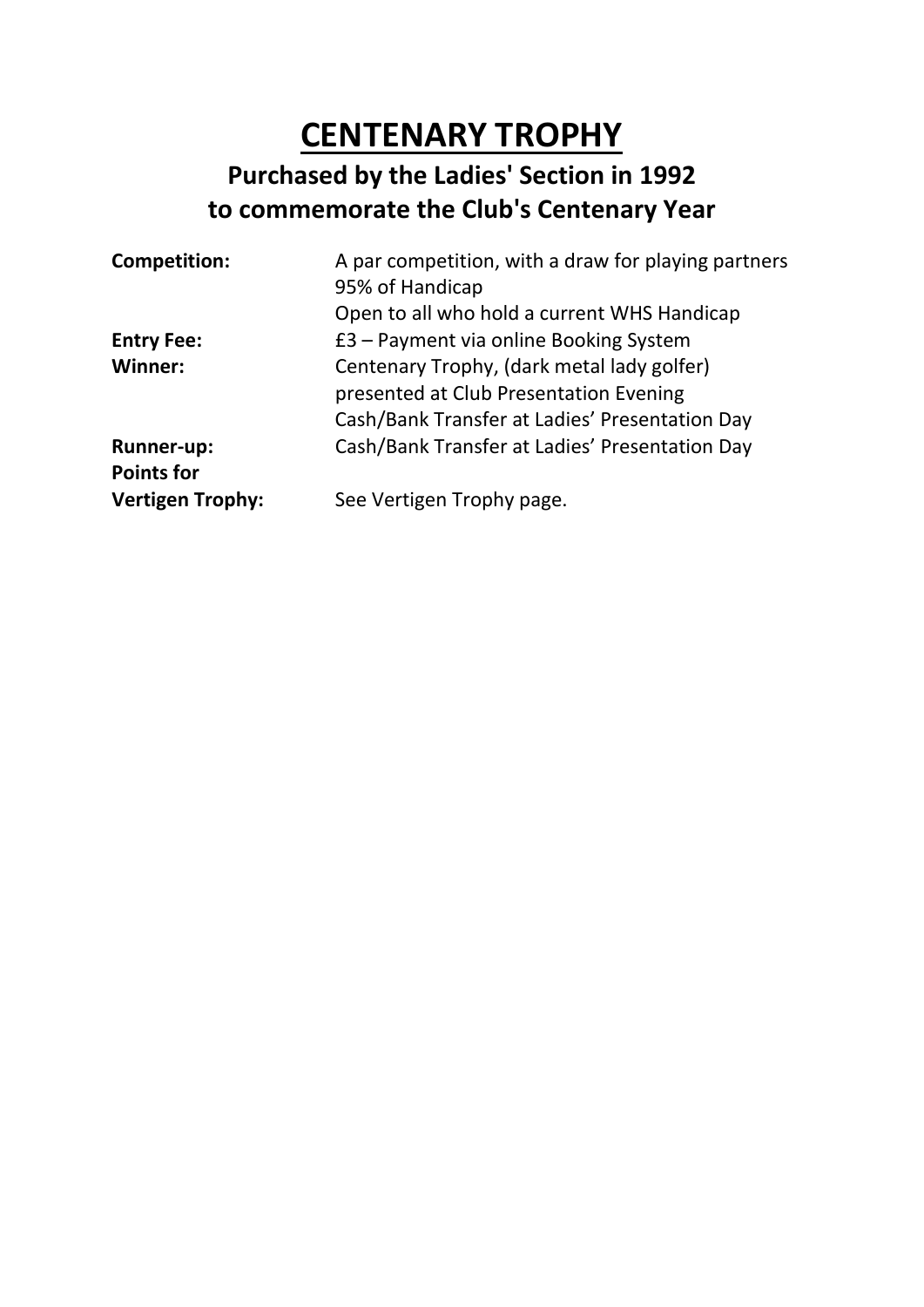# **CLUB CHAMPIONSHIP**

| <b>Competition:</b>        | 36 holes stroke play scratch competition             |
|----------------------------|------------------------------------------------------|
| Winner:                    | The competitor with the lowest scratch score will be |
|                            | the Club Champion.                                   |
|                            | Large, renovated trophy with handles, presented at   |
|                            | <b>Club Presentation Evening</b>                     |
|                            | Cash/Bank Transfer at Ladies' Presentation Day       |
| <b>Divisional Winners:</b> | The competitors with the lowest scratch              |
|                            | Score will be the Divisional Winner                  |
|                            | Silver, 0 - 24                                       |
|                            | Bronze 25 - 54                                       |
|                            | Two 8-sided plated salvers, presented at Club        |
|                            | Presentation Evening, Cash/Bank Transfer at Ladies'  |
|                            | <b>Presentation Day</b>                              |
| Ties:                      | Ties to be decided by last card count back           |
| <b>Entry Fee:</b>          | £3 per 18 holes - Payment via online Booking System  |
| <b>Points for</b>          |                                                      |
| <b>Vertigen Trophy:</b>    | See Vertigen Trophy page                             |

**There will also be a trophy for the 'Best Net Score' off handicap (95% of Handicap) In conjunction with the above competition.**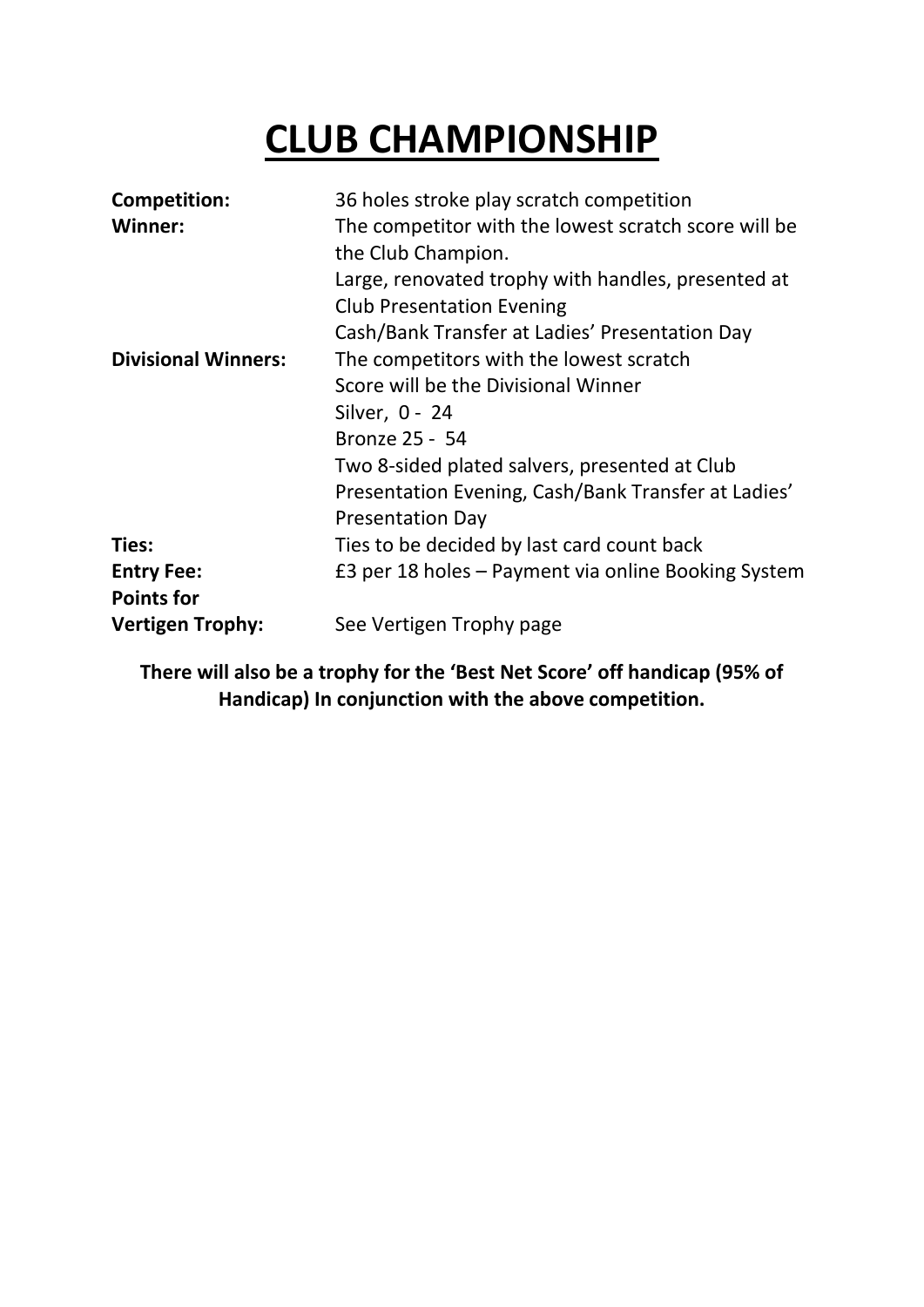## **THE 18 HOLERS**

### **Played on Club Championship Day. Tee times allocated after the Club Championship field.**

| <b>Competition:</b>     | 18 hole Single Stableford - 95% of Handicap    |
|-------------------------|------------------------------------------------|
|                         | Open to all who hold a current WHS Handicap    |
| <b>Entry Fee:</b>       | £3 - Payment via online Booking System         |
| <b>Prize:</b>           | Cash/Bank Transfer at Ladies' Presentation Day |
| <b>Points for</b>       |                                                |
| <b>Vertigen Trophy:</b> | See Vertigen Trophy page                       |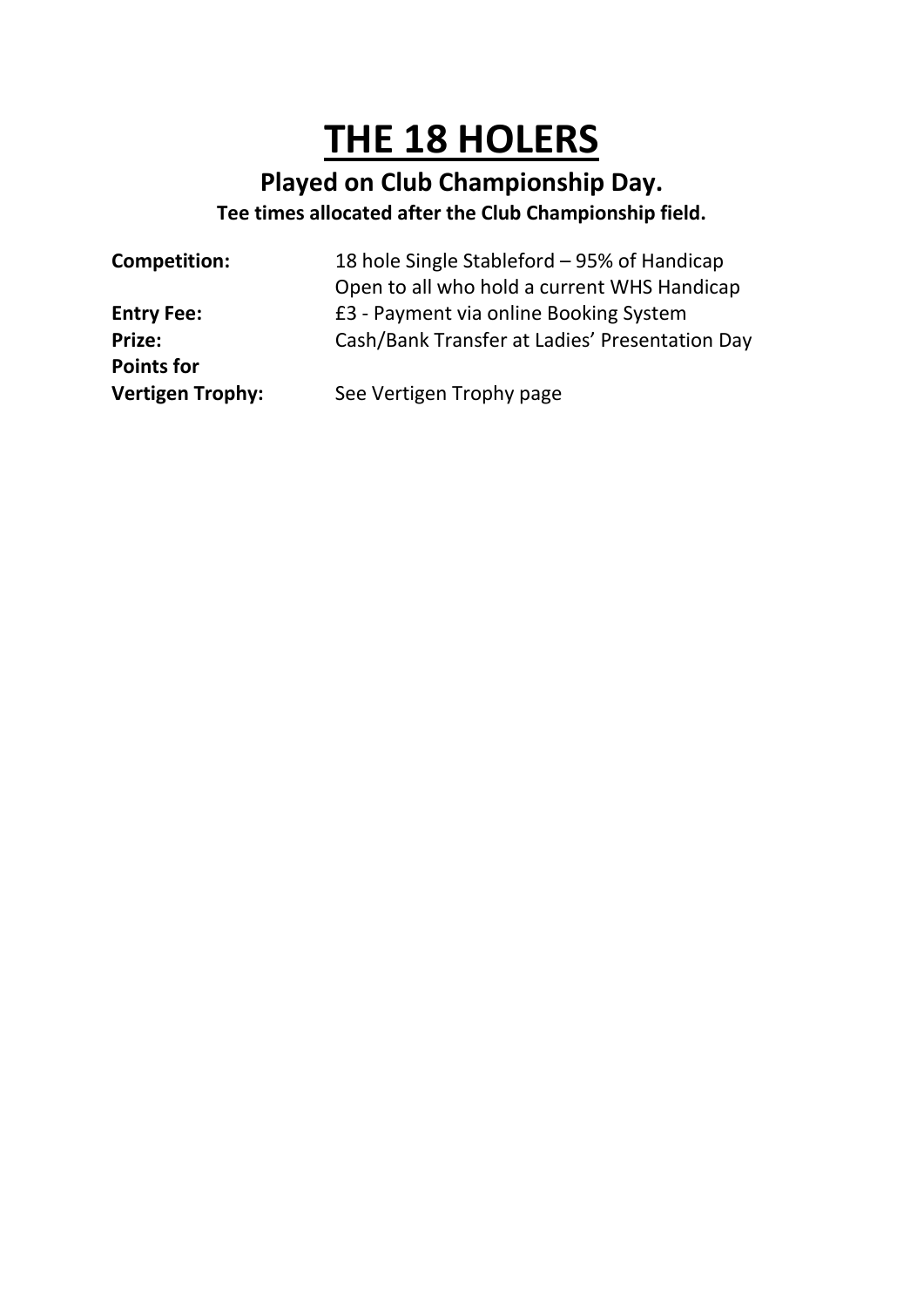## **DORIS DAVALL BOWL**

### **Miss Doris Davall left £200 to Clacton-on-Sea Golf Club The brick fireplace and the Doris Davall Bowl were purchased**

| Competition:      | Stableford – 95% of Handicap<br>One Stableford card each month,<br>April to September inclusive.                                                        |
|-------------------|---------------------------------------------------------------------------------------------------------------------------------------------------------|
|                   | Cards to be marked by any lady member                                                                                                                   |
|                   | who need not be doing a card that day.                                                                                                                  |
|                   | This competition may be played in conjunction with another                                                                                              |
|                   | stableford or strokeplay competition or as a separate one.                                                                                              |
|                   | Final result to be assessed on best three cards returned                                                                                                |
|                   | by each competitor.                                                                                                                                     |
|                   | See Information Sheet at the front of Competition Rules<br><b>Book</b>                                                                                  |
| <b>Entry Fee:</b> | E3 entry fee payable when first entering the competition.<br>Money in envelope marked with your name, date and<br>comp. Post envelope in Treasurers Box |
| Ties:             | Best aggregate of last nine holes of best three cards.                                                                                                  |
| <b>Winner:</b>    | Doris Davall Bowl (1960 embossed bowl on banded base)<br>presented at Club Presentation Evening Cash/Bank Transfer<br>at Ladies' Presentation Day       |
| <b>Runner-up:</b> | Cash/Bank Transfer at Ladies' Presentation Day                                                                                                          |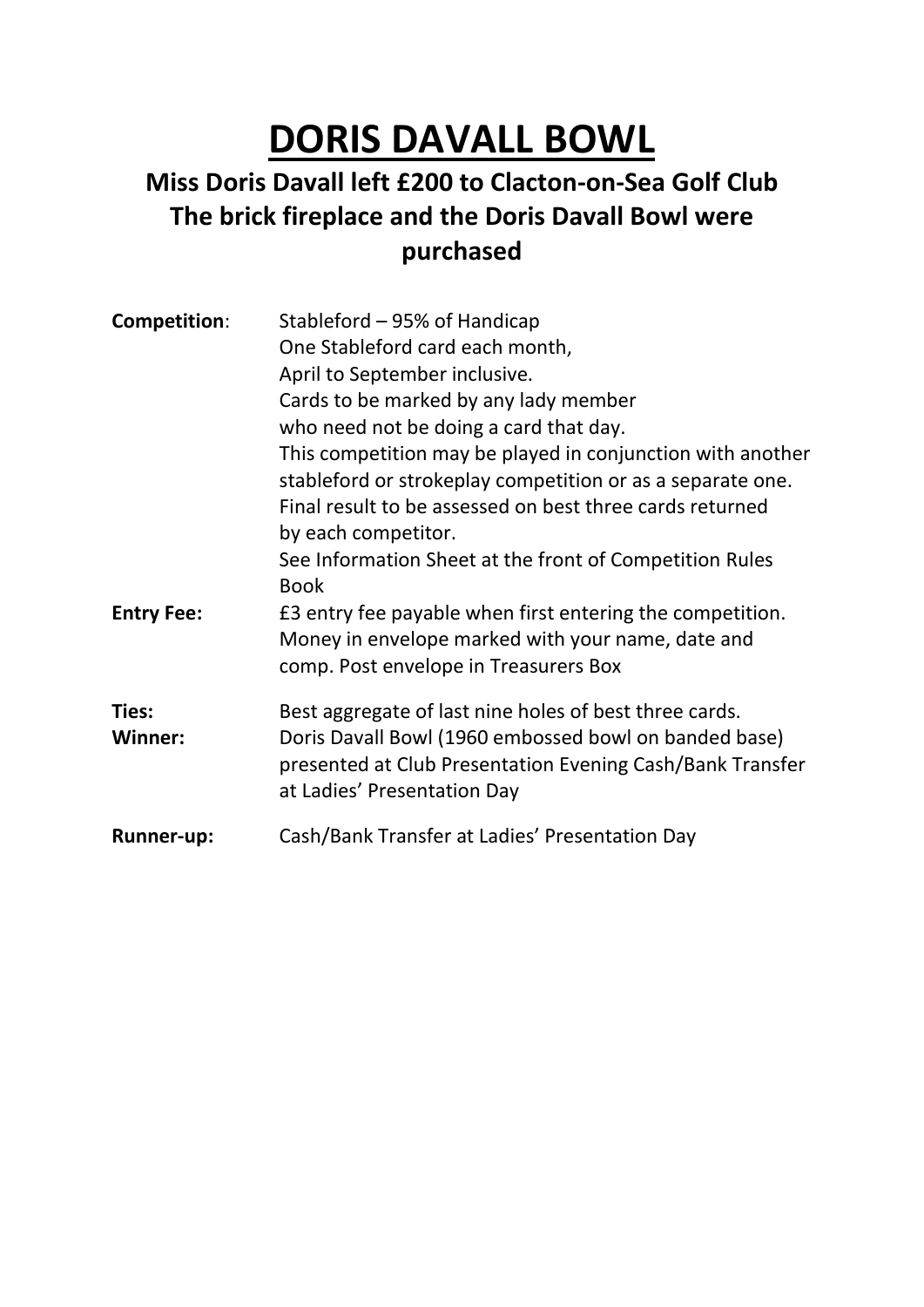# **FORD TROPHY**

### **(As from 2000 trophy no longer sponsored by Ford)**

| <b>Competition:</b> | 18 holes Par competition - 95% of Handicap                 |
|---------------------|------------------------------------------------------------|
|                     | With a draw for playing partners                           |
|                     | Open to all who hold a current WHS Handicap                |
| <b>Entry Fee:</b>   | £3 – Payment via online Booking System                     |
| <b>Winner:</b>      | Ford Trophy, (inscribed glass bowl on wooden base)         |
|                     | presented at Club Presentation Evening. Cash/Bank Transfer |
|                     | at Ladies' Presentation Day                                |
| <b>Runner-up:</b>   | Cash/Bank Transfer at Ladies' Presentation Day             |
| <b>Points for</b>   |                                                            |
|                     | Vertigen Trophy: See Vertigen Trophy page                  |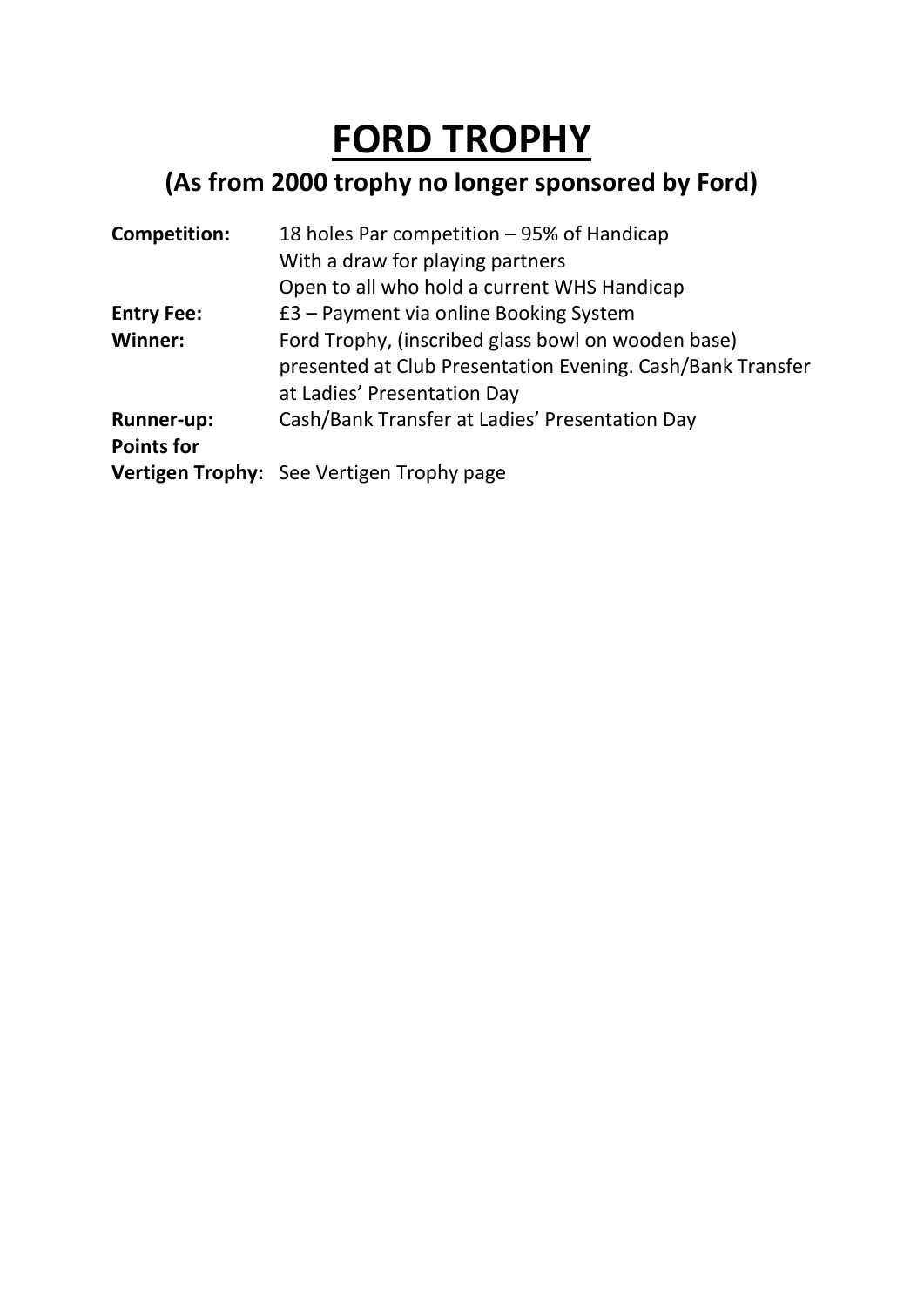# **GARDINER SALVER**

### **Given by Mrs A J Gardiner**

| <b>Competition:</b> | 1st round single stableford qualifier 95% of Handicap<br>Top 8 scores qualify.                                                                                                                                                                     |
|---------------------|----------------------------------------------------------------------------------------------------------------------------------------------------------------------------------------------------------------------------------------------------|
|                     | Qualifying competition to be included in the golfing<br>calendar.                                                                                                                                                                                  |
|                     | Eight qualifiers enter Knock-out draw for Match Play Singles<br>- matches to be played during the summer with the final to<br>be played before the end of October                                                                                  |
|                     | In exceptional circumstances, if you are unable to play the<br>$1*$ round, a 2 week extension after the competition date<br>allows you to complete a qualifying card which must be                                                                 |
|                     | marked & signed by a lady member with a handicap. Before<br>play sign on the entry sheet in the Competition Entry Book,<br>pay entry fee in an envelope with your name, competition<br>& date of play & post in the Treasurers Box. Completed card |
|                     | to be posted into Competitions Box.                                                                                                                                                                                                                |
|                     | Match Play Rounds: If all square after 18 holes, players                                                                                                                                                                                           |
|                     | continue round the course until a conclusion is met.                                                                                                                                                                                               |
|                     | Stroke Allowance - full difference between handicaps                                                                                                                                                                                               |
|                     | To the exact $0.5 - 0.4$ round down $-0.5$ round up                                                                                                                                                                                                |
|                     | Open to all who hold a current WHS Handicap                                                                                                                                                                                                        |
| <b>Entry Fee:</b>   | See Information Sheet at the front of Competition Rules<br><b>Book</b>                                                                                                                                                                             |
|                     | £3 Payment via online Booking System                                                                                                                                                                                                               |
|                     | 2 Week extension allowed if unable to play on the day.                                                                                                                                                                                             |
|                     | (Must consult Comp Secretary before commencing play)                                                                                                                                                                                               |
|                     | Cards to be entered into Competition Box                                                                                                                                                                                                           |
|                     | £3 fee in envelope marking name, date and competition.                                                                                                                                                                                             |
|                     | Place envelope in Treasurers Box                                                                                                                                                                                                                   |
| Winner:             | Gardiner Salver (1937 three footed silver salver given by                                                                                                                                                                                          |
|                     | Mrs A J Gardiner), presented at Club Presentation Evening                                                                                                                                                                                          |
|                     | Cash/Bank Transfer at Ladies' Presentation Day                                                                                                                                                                                                     |
| <b>Runner-up:</b>   | Cash/Bank Transfer at Ladies' Presentation Day                                                                                                                                                                                                     |
| <b>Points for</b>   |                                                                                                                                                                                                                                                    |

**Vertigen Trophy:** See Vertigen Trophy page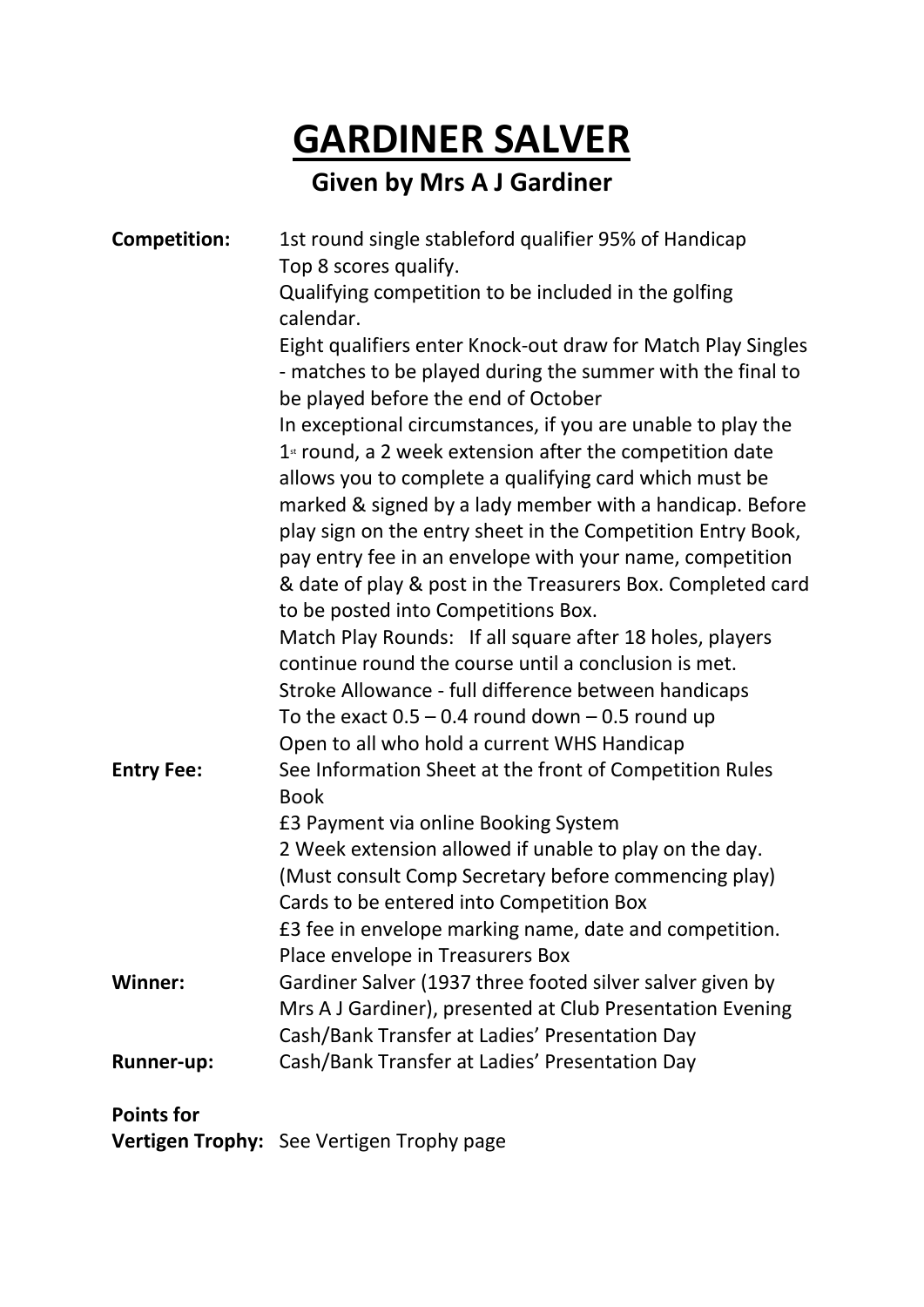### **GRANDMOTHERS TROPHY**

### **Given by Mrs. O. Houghton in 1955**

| <b>Competition:</b> | 18 holes Single Stableford - 95% of Handicap     |
|---------------------|--------------------------------------------------|
|                     | Open to all who hold a current WHS Handicap      |
| <b>Entry Fee:</b>   | £3 Payment via online Booking System             |
| <b>Winner:</b>      | Grandmothers Trophy - Lady Golfer in strike pose |
|                     | Presented at Ladies' Presentation Day            |
|                     | Cash/Bank Transfer at Ladies Presentation Day    |
| <b>Runner Up:</b>   | Cash/Bank Transfer at Ladies Presentation day    |
| <b>Points for</b>   |                                                  |
|                     | Vertigen Trophy: See Vertigen Trophy page        |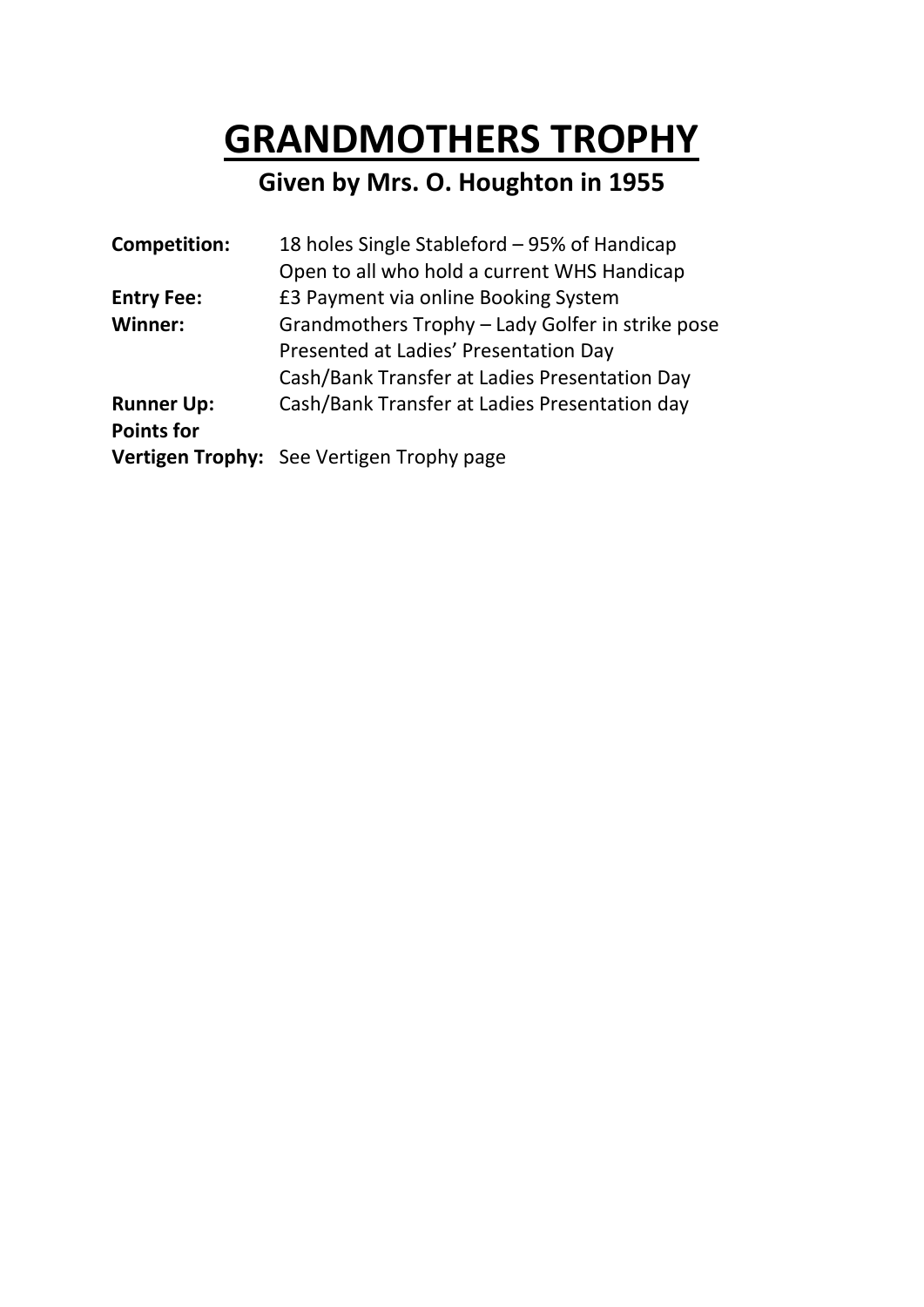### **HIGH LOW GREENSOMES TROPHY**

### **2014 – A pair of glass matching trophies donated by Lady Captain Janet Smith**

| <b>Competition:</b> | Draw for partners, high / low, (played in fours)<br>18 Holes Greensome - Stroke Play<br>Combined Handicaps of 60% Low Handicap + 40% Low<br>Handicap<br>Play to the exact 0.5<br>0.4 round down $-$ 0.5 round up<br>7 tee shots to be used by each player<br>Open to all who hold a current WHS Handicap |
|---------------------|----------------------------------------------------------------------------------------------------------------------------------------------------------------------------------------------------------------------------------------------------------------------------------------------------------|
| <b>Entry Fee:</b>   | £3 per Player – Payment via online Booking System                                                                                                                                                                                                                                                        |
| <b>Winners:</b>     | Trophies to be presented at Ladies' Presentation Day                                                                                                                                                                                                                                                     |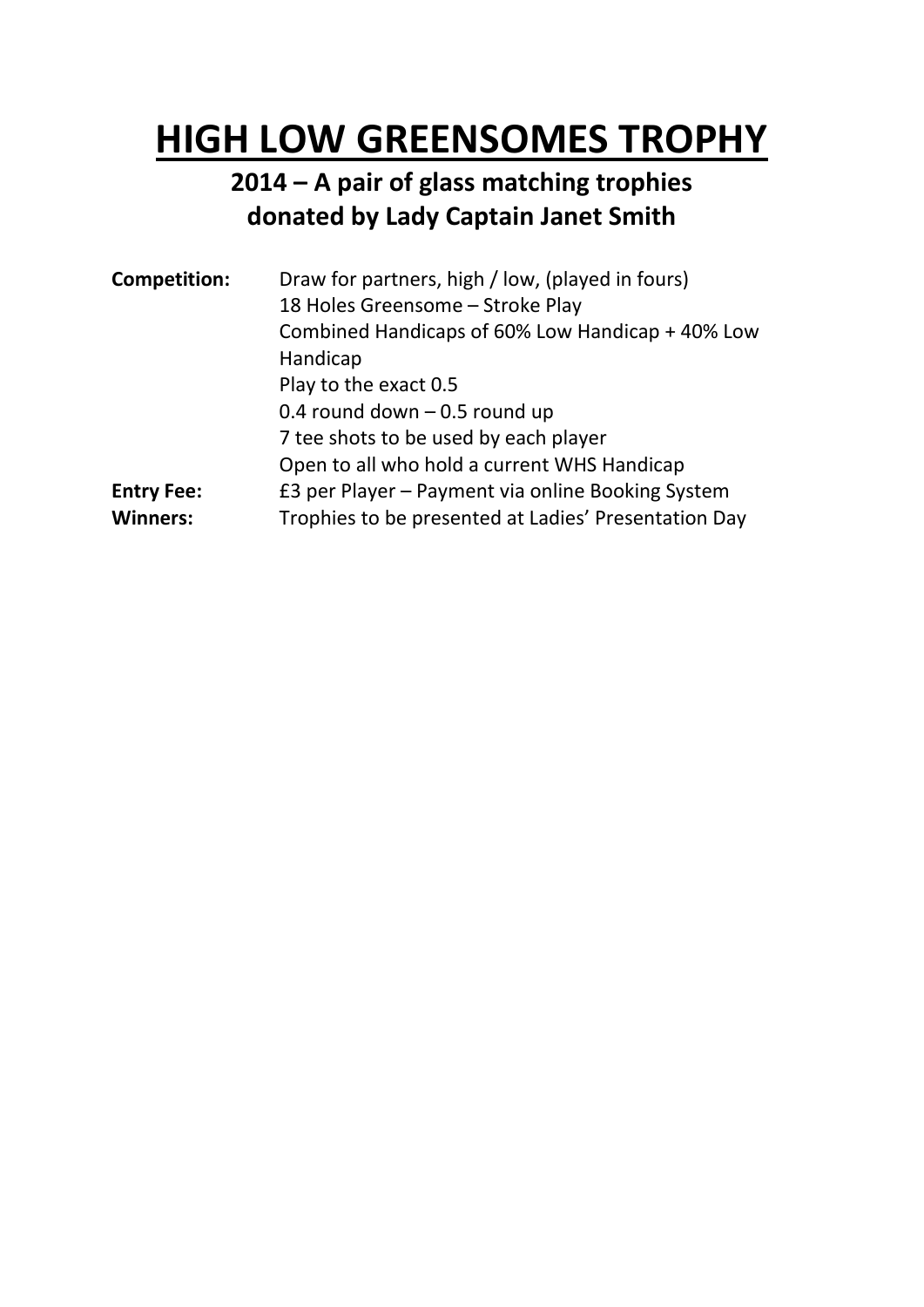# **JURA DECANTER**

### **Decanter donated by Sue Gurry for the Ladies Section touse, in memory of Jeff Sinnott, Club Captain 2017**

| <b>Competition:</b>    | 18 holes Stableford - 95% of Handicap          |
|------------------------|------------------------------------------------|
|                        | Kath Sinnott to lead field with Lady Captain.  |
|                        | Open to all who hold a current WHS Handicap.   |
| <b>Entry Fee:</b>      | £3 Payment via online Booking System           |
| Winner:                | Decanter presented on the day                  |
| <b>Runner up:</b>      | Cash/Bank Transfer at Ladies' Presentation Day |
| <b>Points for</b>      |                                                |
| <b>Vertigen Trophy</b> | See Vertigen Trophy page                       |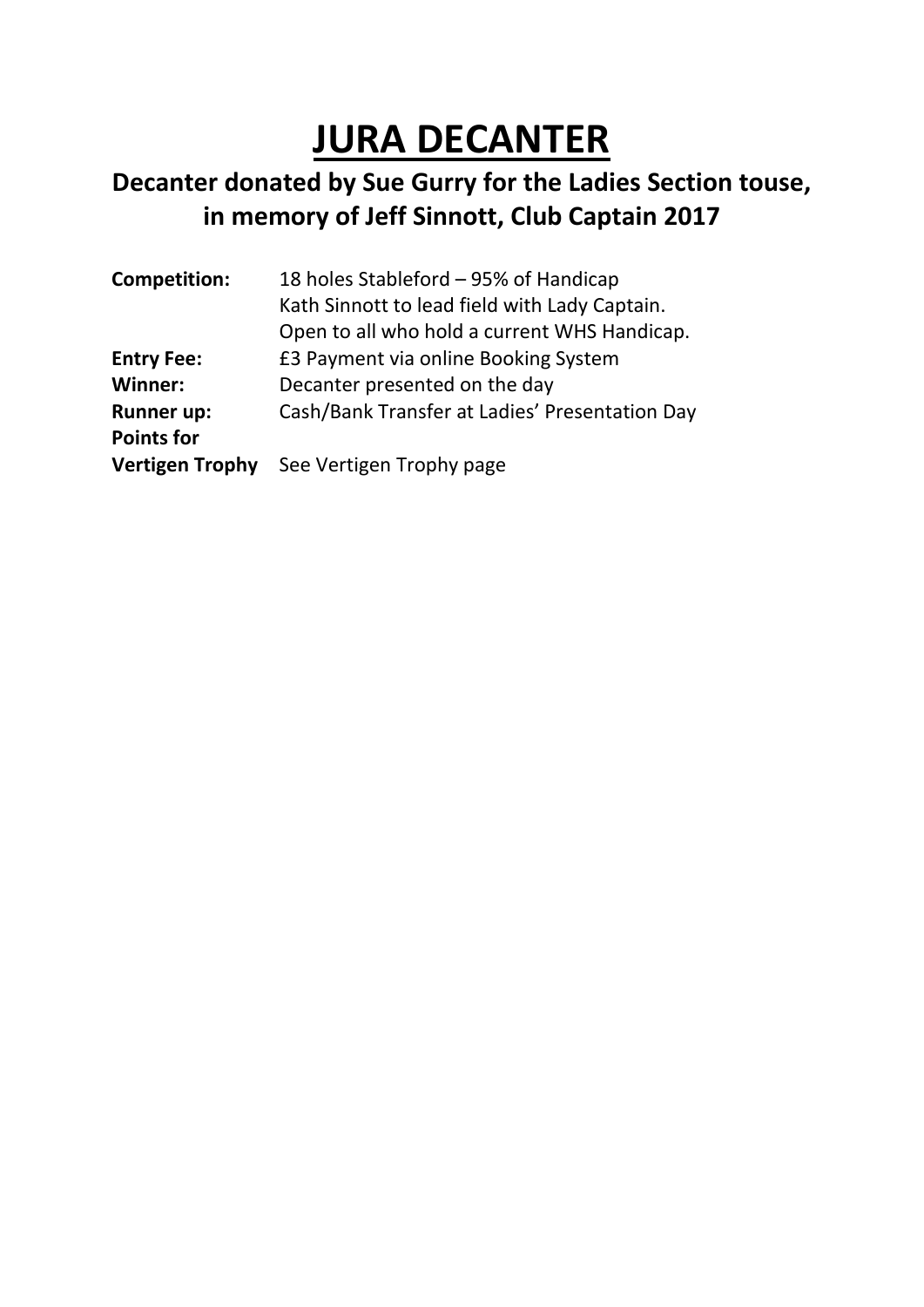## **LADY CAPTAIN'S ROSEBOWL**

### **2014 – Silver Plated Rosebowl – donated by Lady Captain Janet Smith**

**Competition:** 18 Holes Single Stableford -95% of Handicap Open to all who hold a current WHS Handicap **Entry Fee: E3 Payment via online Booking System Winner:** Silver Plated Rosebowl presented at Ladies' Presentation Day, Cash/Bank Transfer at Ladies Presentation Day **Points for** 

**Vertigen Trophy**: See Vertigen Trophy page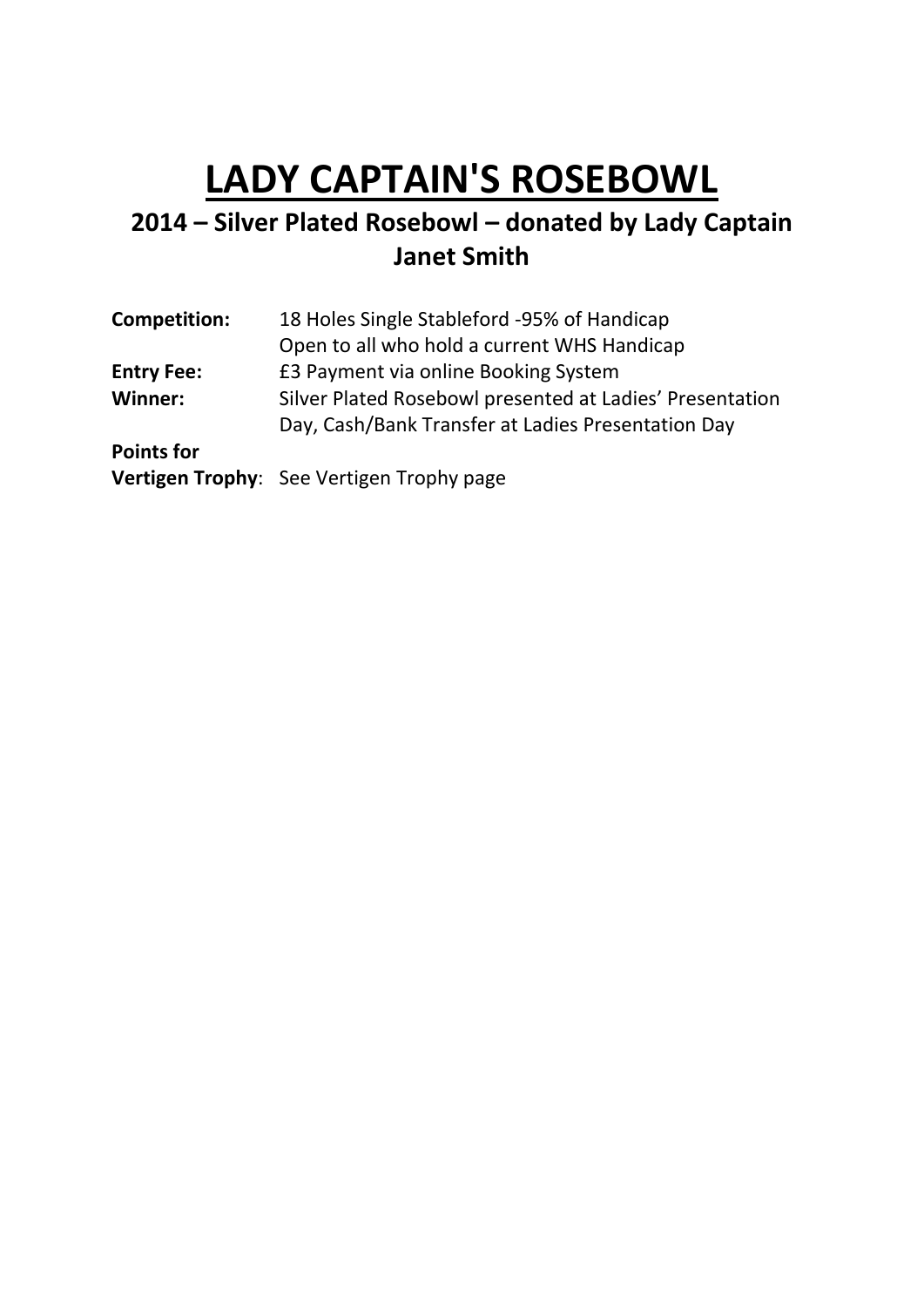# **LADY CAPTAIN'S SINGLES KNOCK-OUT TROPHY**

### **Given by Mrs G Hirst and Mrs AG Neal 1967**

| <b>Competition:</b>                    | Knock-out Singles Match Play Stroke allowance - 100% of<br>Handicap           |
|----------------------------------------|-------------------------------------------------------------------------------|
|                                        | Full difference between handicaps                                             |
|                                        | Play to the exact .05                                                         |
|                                        | 0.4 round down - .05 round up                                                 |
|                                        | Open to all who hold a current WHS Handicap                                   |
| <b>Entry Fee:</b>                      | £3 Payment via online Booking System Donation to St.                          |
|                                        | Helena's Hospice (less £15 prize monies)                                      |
| <b>Knock Out</b>                       |                                                                               |
|                                        | Qualifying Round: Draw for matches.                                           |
|                                        | Game to be Included in golfing calendar or on an alternate                    |
|                                        | day if necessary to be played within 3 weeks. Knock Out                       |
| <b>Rounds:</b>                         | Draw to take place of the winners                                             |
|                                        | matches to be arranged between the players.                                   |
|                                        | * If there is an uneven number of players from the Knock                      |
|                                        | Out Qualifying Round, the player will get a bye into the next                 |
|                                        | Knock Out Round draw. However, the player must have a                         |
|                                        | match in the next Knock Out round, the player must not                        |
|                                        | have a bye. *                                                                 |
|                                        | All proceeds to the St. Helena Hospice, Colchester (less £15<br>prize monies) |
| Winner:                                | Lady Captain's Knock-out trophy (Claret Jug) presented at                     |
|                                        | <b>Club Presentation Evening</b>                                              |
|                                        | Cash/Bank Transfer at Ladies' Presentation Day                                |
| <b>Runner-up:</b><br><b>Points for</b> | Cash/Bank Transfer at Ladies' Presentation Day                                |
|                                        | Vertigen Trophy See Vertigen Trophy page                                      |

'The changes to the Lady Captain's knockout foursomes competition have been agreed by Mrs Rachel Neal'.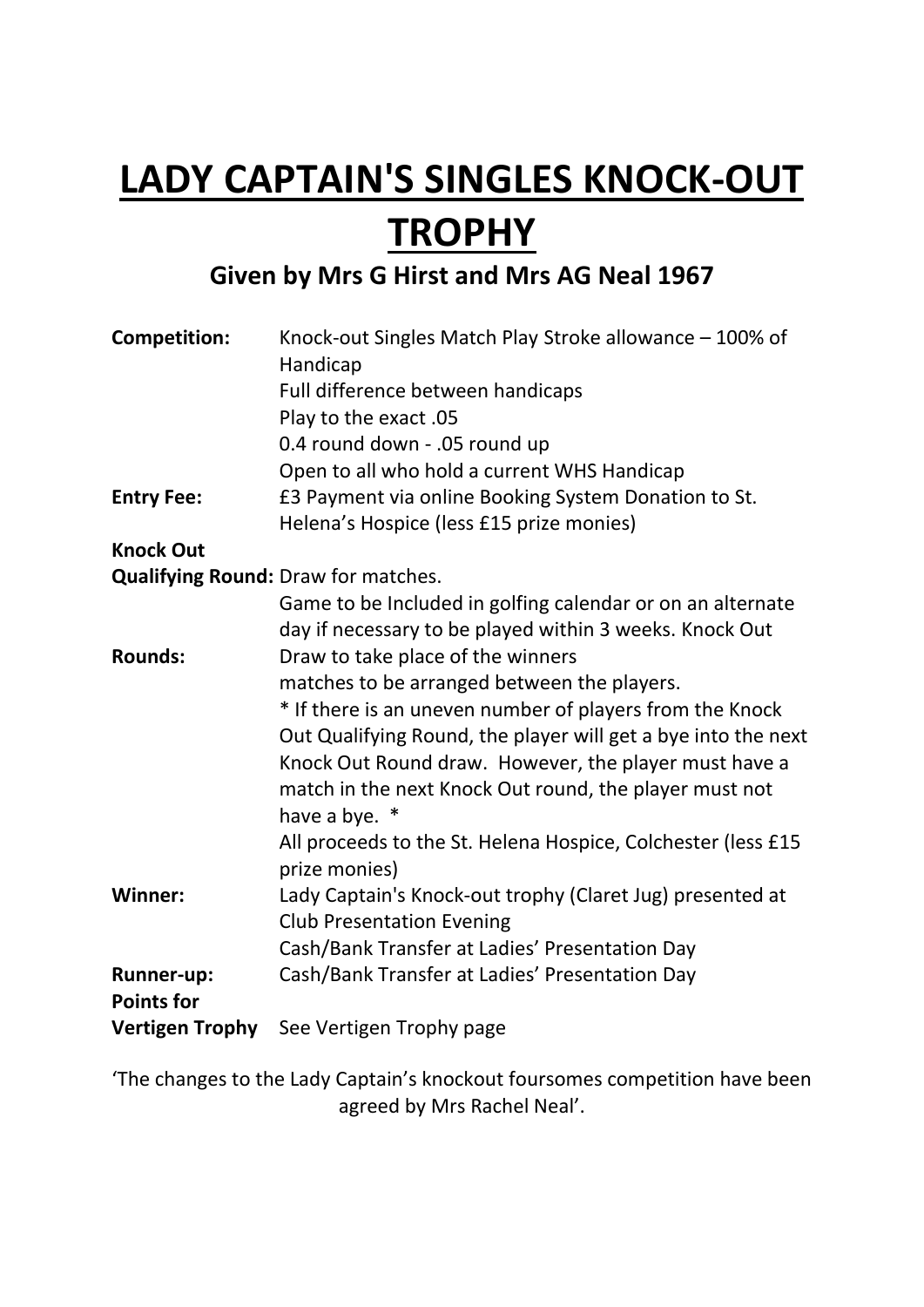# **LEVERMORE ROSEBOWL**

### **Given to the Ladies' Section by Mr Stuart Levermore in 2005 to mark his 25th year as Clacton-on-Sea Golf Club's Professional**

| <b>Competition:</b> | 18 holes par - 95% of Handicap                     |
|---------------------|----------------------------------------------------|
|                     | Open to all who hold a WHS Handicap                |
| <b>Entry Fees:</b>  | £3 Payment via online Booking System               |
| Ties:               | Ties to be decided by card count back.             |
| Winner:             | Levermore Rosebowl, presented at Club Presentation |
|                     | Evening                                            |
|                     | Cash/Bank Transfer at Ladies' Presentation Day     |
| <b>Runner-up:</b>   | Cash/Bank Transfer at Ladies' Presentation Day     |
| <b>Points for</b>   |                                                    |
|                     | Vertigen Trophy: See Vertigen Trophy page          |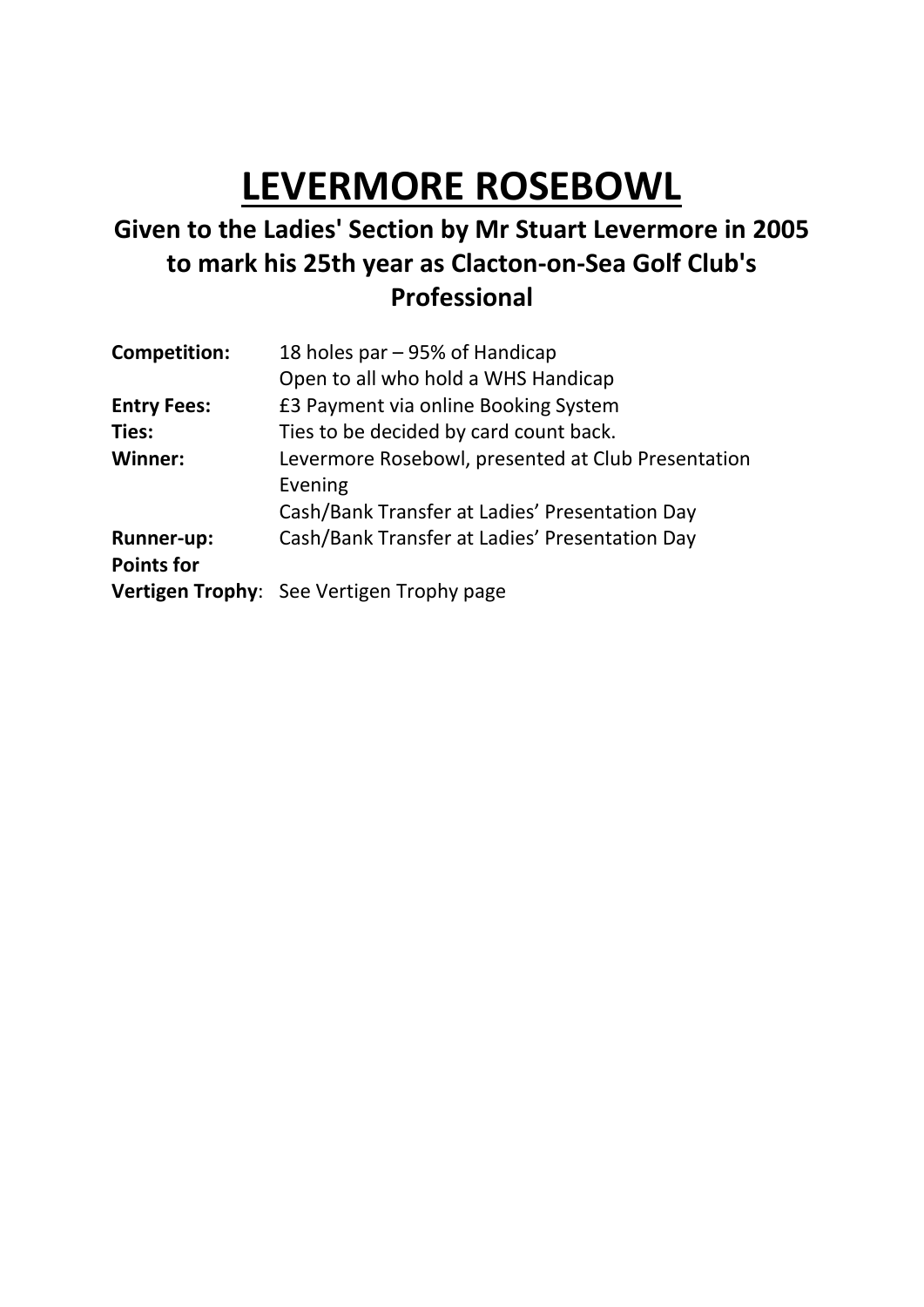### **LILIAN BAKER TROPHY**

### **Given by Mrs. Lilian Baker**

| <b>Competition:</b> | To be played in conjunction with an EWGA Medal in March, |
|---------------------|----------------------------------------------------------|
|                     | Medal 1 – 95% of Handicap Open to all who hold a current |
|                     | <b>WHS Handicap</b>                                      |
| Winner:             | Lilian Baker Trophy (Mounted Wooden Clubhead with Lady   |
|                     | Golfer 1992)Trophy presented at Ladies' Presentation Day |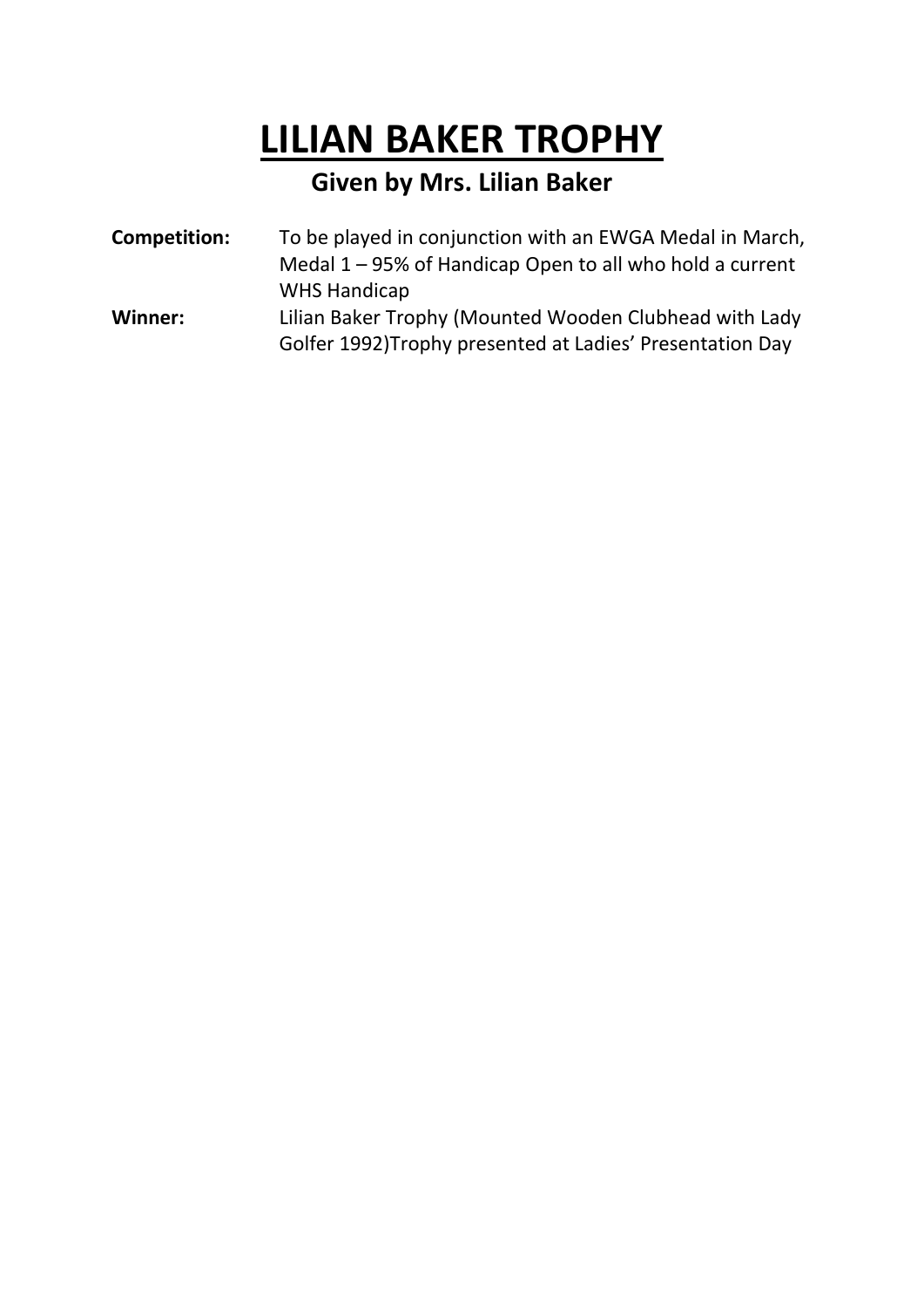### **LINKWOOD CUP**

### **Given by Mrs. R. W. Coan, whose family lived at "Linkwood" Arnold Road, Clacton**

| <b>Competition:</b> | 18 holes stroke play – 95% of Handicap Open to all who     |
|---------------------|------------------------------------------------------------|
|                     | hold a current WHS Handicap                                |
| <b>Entry Fees:</b>  | £3 Payment via online Booking System                       |
| Ties:               | Ties to be decided by card count back.                     |
| Winner:             | Linkwood Cup (1920 large shallow silver cup, with a plaque |
|                     | base), presented at Club Presentation Evening              |
|                     | Cash/Bank Transfer at Ladies' Presentation Day             |
| <b>Runner-up:</b>   | Cash/Bank Transfer at Ladies' Presentation Day             |
| <b>Points for</b>   |                                                            |
|                     | Vertigen Trophy: See Vertigen Trophy page                  |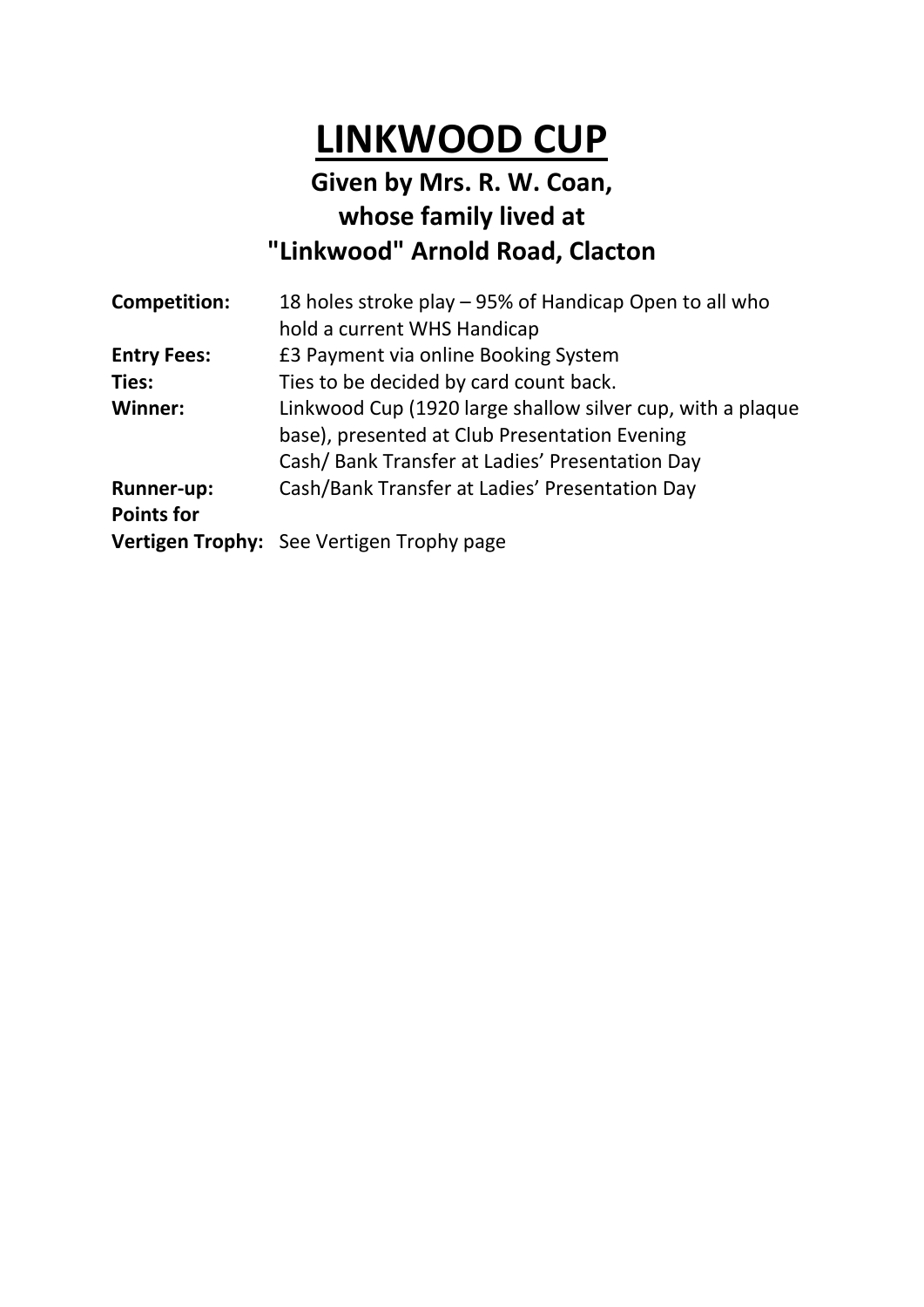# **MAY SALVER**

### **Presented by Miss Cisse May who stipulated the competition is to be played in the month of May**

| <b>Competition:</b> | 18 hole Stroke play - 95% of Handicap. Open to all who    |
|---------------------|-----------------------------------------------------------|
|                     | hold a current WHS Handicap                               |
| <b>Qualifiers:</b>  | Winners, runners up in the EWGA Medals and the present    |
|                     | holder are eligible for this competition.                 |
|                     | Should a winner or runner up have already qualified in a  |
|                     | previous Medal, the player(s) with the next best score(s) |
|                     | qualify to compete.                                       |
|                     | No countbacks - all winners and runners up qualify        |
| <b>Entry Fees:</b>  | £3 Payment via online Booking System                      |
| Ties:               | Ties to be decided by card countback                      |
| <b>Winner:</b>      | May Salver, given by Miss G. May in 1956                  |
|                     | (3 footed plated salver), presented at Club Presentation  |
|                     | Evening. Cash/Bank Transfer at Ladies' Presentation Day   |
| <b>Runner-up:</b>   | Silver Inkwell, engraved "G. M."                          |
|                     | Cash/Bank Transfer at Ladies' Presentation Day            |
| <b>Points for</b>   |                                                           |
|                     | Vertigen Trophy: See Vertigen Trophy page                 |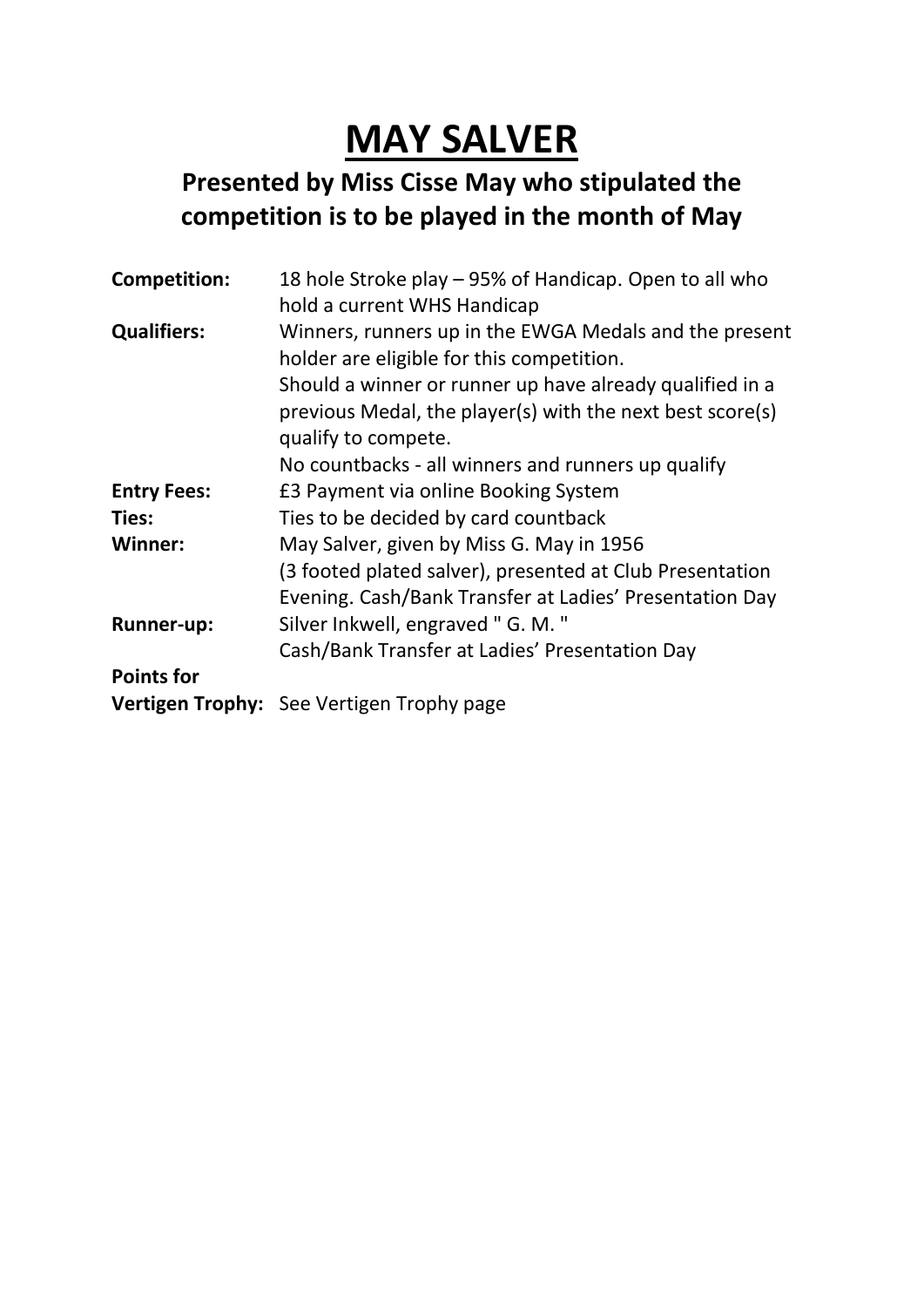# **THE MAY NOTS**

| Competition:      | 18-hole Stableford – 95% of Handicap           |
|-------------------|------------------------------------------------|
| <b>Entry Fee:</b> | £3 Payment via online Booking System           |
| Prize:            | Cash/Bank Transfer at Ladies' Presentation Day |
| <b>Points for</b> |                                                |
|                   | Vertigen Trophy: See Vertigen Trophy page      |

Open to all who hold a current WHS Handicap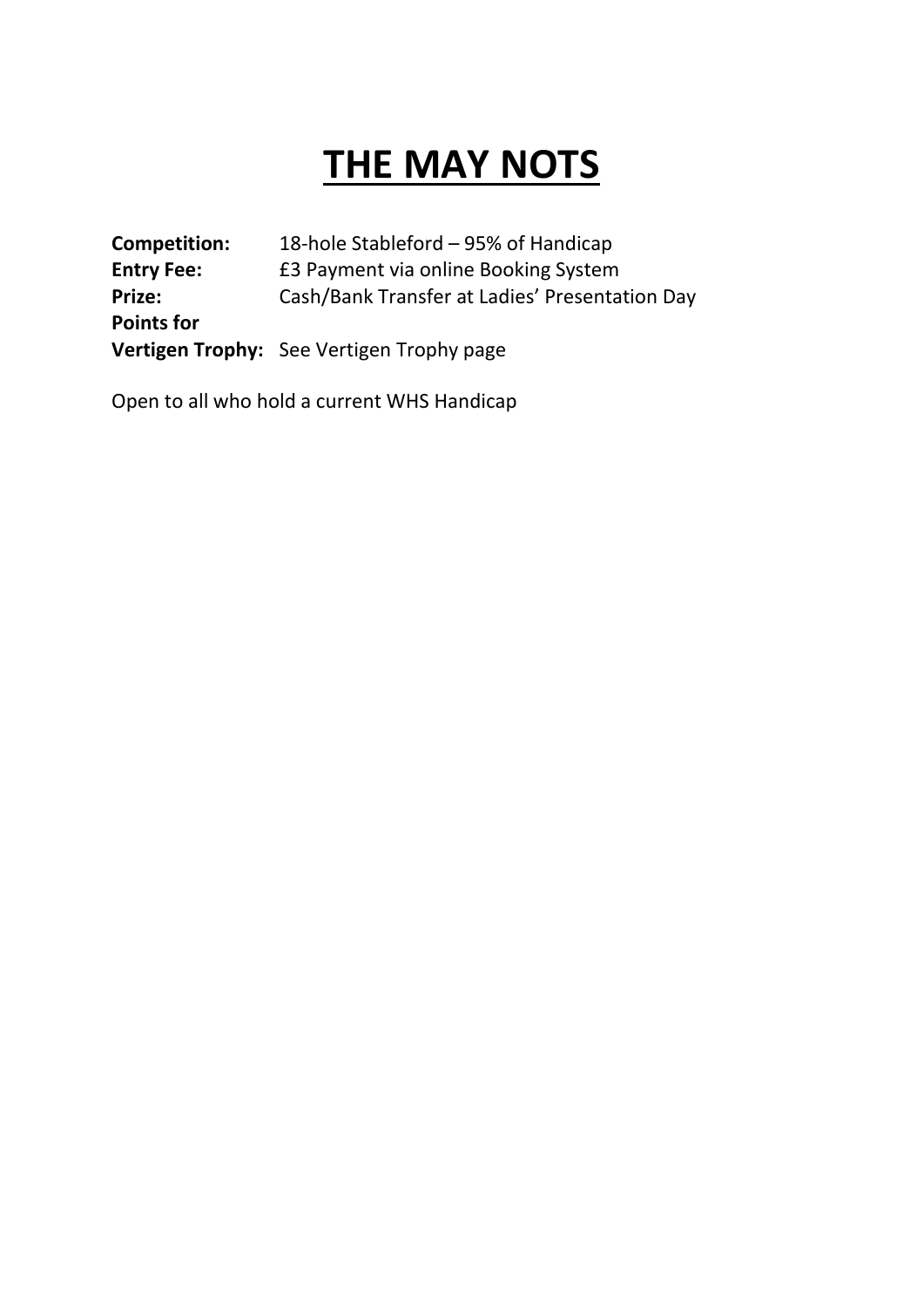# **RACHEL NEAL VASE**

**Donated to the Ladies' section by Rachel's family in 2019 Rachel, until her in death 2019 was the longest serving member of the Ladies' section. She represented the Club in the county league competitions and was the Lady Captain three times. She won the Hulton Cup on three occasions with her husband Arthur prior to and after their marriage and the Hirst Salvers.**

**Not only was Rachel a valuable lady golfer to the Club but she was an accomplished Bridge player and tutor; she ran the Bridge Club for many years for the benefit of the Lady's Golf Section. The Bridge Drives she held at the club raised money for team coaches for the Ladies Section. She also introduced many present lady members to this sociable and challenging card game who have continued her tradition of holding bridge afternoons at the Club.**

| <b>Competition:</b> | The trophy will be played in July, close to Rachel's birthday<br>(July 11 <sup>th</sup> ) each year as an 18 holes stableford competition.<br>This competition will be played in conjunction with the<br>Windfall Trophy. 95% of Handicap. Open to all who hold a<br>current WHS Handicap |
|---------------------|-------------------------------------------------------------------------------------------------------------------------------------------------------------------------------------------------------------------------------------------------------------------------------------------|
| <b>Entry Fee:</b>   | £3 Payment via online Booking System                                                                                                                                                                                                                                                      |
| Ties:               | Ties to be decided by card count back.                                                                                                                                                                                                                                                    |
| <b>Winner:</b>      | The vase will be presented at the Ladies' Presentation Day                                                                                                                                                                                                                                |
|                     | Card/Bank Transfer at Ladies' Presentation Day                                                                                                                                                                                                                                            |
| <b>Runner-up:</b>   | Cash/Bank Transfer at Ladies' Presentation Day                                                                                                                                                                                                                                            |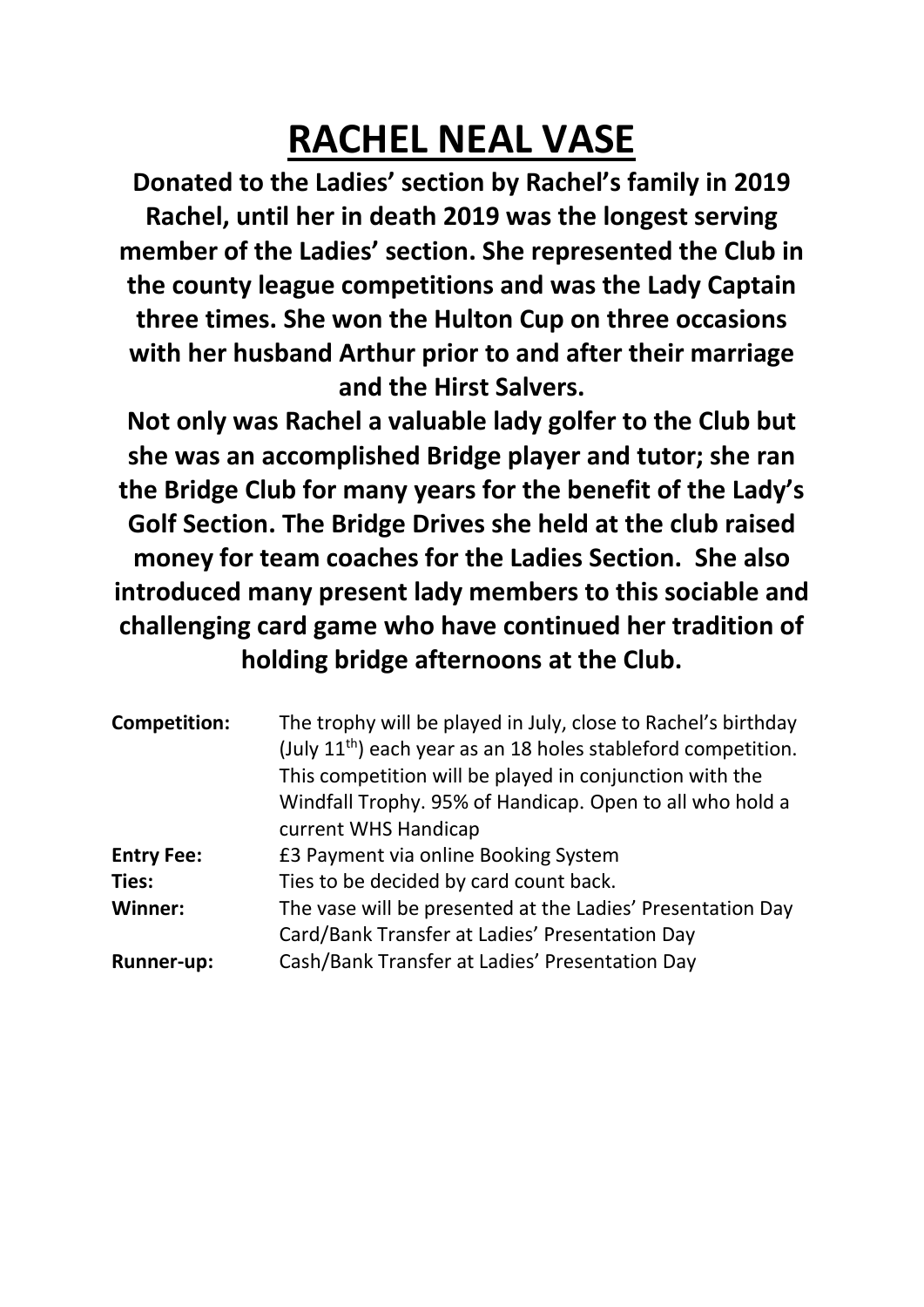### **THE CARRINGTON/ THE REST**

#### **Formally The Carrington Cup - Given by Mrs. I. Carrington 2014 Lady Golfer on wooden base Donated by Mrs Daphne Ruddock nee Carrington**

| Competition:      | The Carrington is an 18 hole stableford for handicaps 30 to<br>54                                         |
|-------------------|-----------------------------------------------------------------------------------------------------------|
|                   | The Rest is an 18 hole stableford for handicaps 29 & below<br>95% of Handicap                             |
|                   | Open to all who hold a Current WHS Handicap                                                               |
| <b>Entry Fee:</b> | £3 Payment via online Booking System                                                                      |
| Ties:             | Ties to be decided by card count back.                                                                    |
| Winner:           | 'The Carrington' presented at Club Presentation Evening<br>Cash/Bank Transfer at Ladies' Presentation Day |
| Runner-up:        | Cash/Bank transfer at Ladies' Presentation Day                                                            |
| Points for        |                                                                                                           |
|                   | Vertigen Trophy: See Vertigen Trophy page                                                                 |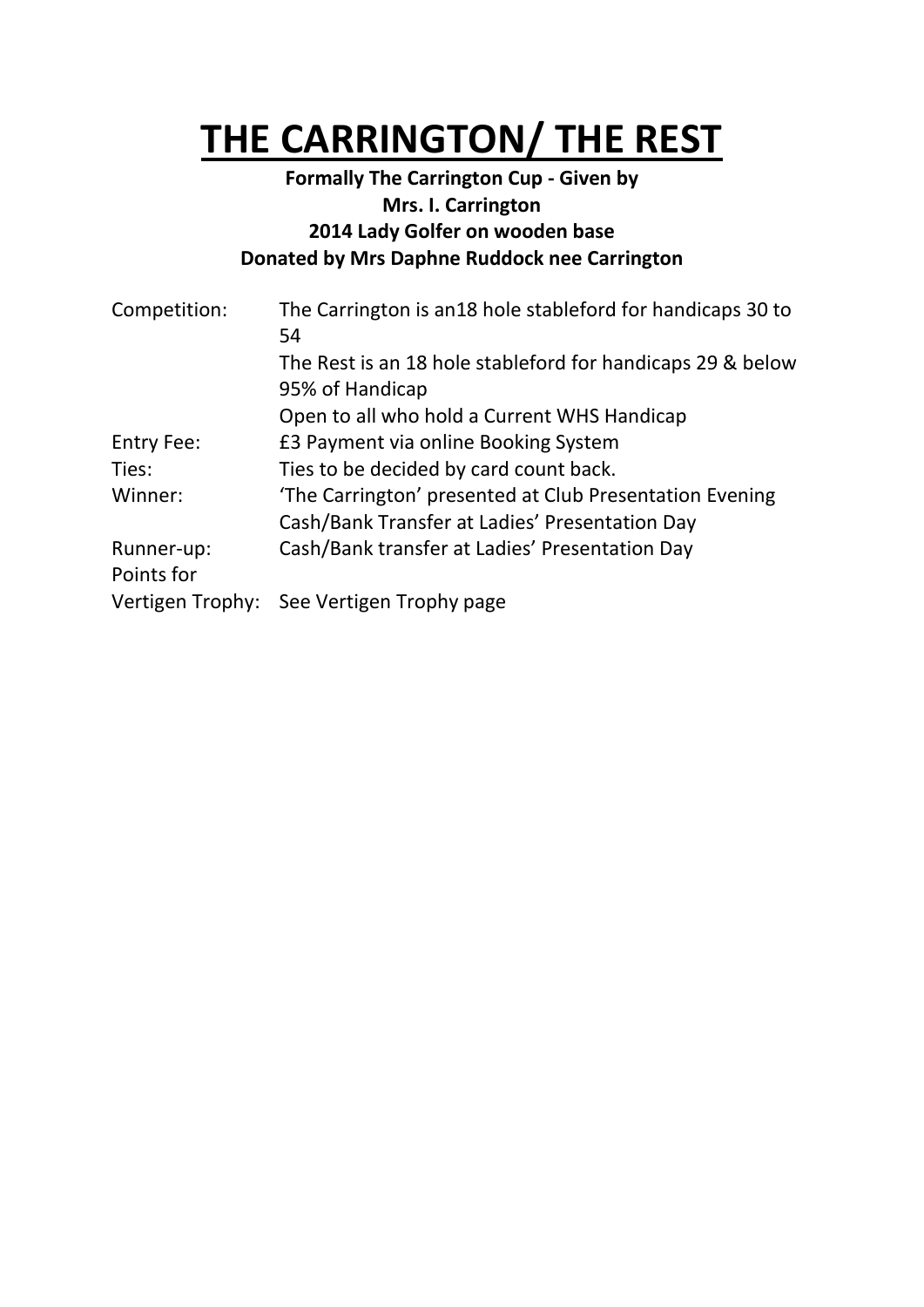#### **VERTIGEN TROPHY**

#### **Given by Mrs. Betty Vertigen**

| Competition:                                                                                                                                                                                                                                                                                                                                                                                                                                                                       |                   | Points table accumulated on results from first to last EWGA<br>Medal and including specified other competition results. |        |                                                                                                              |
|------------------------------------------------------------------------------------------------------------------------------------------------------------------------------------------------------------------------------------------------------------------------------------------------------------------------------------------------------------------------------------------------------------------------------------------------------------------------------------|-------------------|-------------------------------------------------------------------------------------------------------------------------|--------|--------------------------------------------------------------------------------------------------------------|
| <b>Medal Play:</b>                                                                                                                                                                                                                                                                                                                                                                                                                                                                 | 76 net            | 1 point                                                                                                                 | 72 net | 5 points                                                                                                     |
|                                                                                                                                                                                                                                                                                                                                                                                                                                                                                    | 75 net            | 2 points                                                                                                                | 71 net | 6 points                                                                                                     |
|                                                                                                                                                                                                                                                                                                                                                                                                                                                                                    | 74 net            | 3 points                                                                                                                | 70 net | 7 points                                                                                                     |
|                                                                                                                                                                                                                                                                                                                                                                                                                                                                                    | 73 net            | 4 points                                                                                                                | 69 net | 8 points                                                                                                     |
|                                                                                                                                                                                                                                                                                                                                                                                                                                                                                    |                   |                                                                                                                         |        |                                                                                                              |
| <b>Stableford Points:</b>                                                                                                                                                                                                                                                                                                                                                                                                                                                          | 32                | 1 point                                                                                                                 | 36     | 5 points                                                                                                     |
|                                                                                                                                                                                                                                                                                                                                                                                                                                                                                    | 33                | 2 points                                                                                                                | 37     | 6 points                                                                                                     |
|                                                                                                                                                                                                                                                                                                                                                                                                                                                                                    | 34                | 3 points                                                                                                                | 38     | 7 points                                                                                                     |
|                                                                                                                                                                                                                                                                                                                                                                                                                                                                                    | 35                | 4 points                                                                                                                | 39     | 8 points                                                                                                     |
| <b>Par Points:</b>                                                                                                                                                                                                                                                                                                                                                                                                                                                                 | -4                | 1 point                                                                                                                 | 0      | 5 points                                                                                                     |
|                                                                                                                                                                                                                                                                                                                                                                                                                                                                                    | $-3$              | 2 points                                                                                                                | +1     | 6 points                                                                                                     |
|                                                                                                                                                                                                                                                                                                                                                                                                                                                                                    | $-2$              | 3 points                                                                                                                | $+2$   | 7 points                                                                                                     |
|                                                                                                                                                                                                                                                                                                                                                                                                                                                                                    | $-1$              | 4 points                                                                                                                | $+3$   | 8 points                                                                                                     |
| <b>Other Competitions:</b>                                                                                                                                                                                                                                                                                                                                                                                                                                                         | Club Championship | $1^{st} = 8$                                                                                                            |        | for each round $2^{nd} = 5$ $3^{rd} = 2$                                                                     |
| Winners to receive<br><b>Losing Finalists</b><br>Losing semi-finalists<br>Maximum 8 points any one competition.<br>Stableford rounds<br>America Cup<br>Barton Trophy $-x$ 2<br><b>Butler Cup</b><br>Centenary Trophy<br>Easter charity<br>18 Holers - Club Championship<br>Ford Trophy<br>Grandmothers/Rest<br>Jura Decanter<br>Lady Captain's Rosebowl<br>Levermore Rosebowl<br>Linkwood Cup<br>May Salver/Nots<br>Windfall Trophy/ Rachel Neal Vase<br>The Carrington / The Rest | 5 points each     | 8 points each.<br>2 points each<br>Day, Autumn Meeting (depending on chosen competition)                                |        | Included Competitions: All EWGA Medals, Stableford/Medal rounds at Spring Meeting, Lady Captain's            |
| Veterans Cup/The Rest                                                                                                                                                                                                                                                                                                                                                                                                                                                              |                   |                                                                                                                         |        | Winner: Vertigen Trophy (decorative oval gallery tray), presented at Club Presentation Evening, and engraved |
|                                                                                                                                                                                                                                                                                                                                                                                                                                                                                    |                   |                                                                                                                         |        |                                                                                                              |

**Ties:** The winner to be decided by the total number of points for the EWGA Medals only

shield or alternative.

All competitors must have a current WHS Handicap and use their true handicap for all competitions.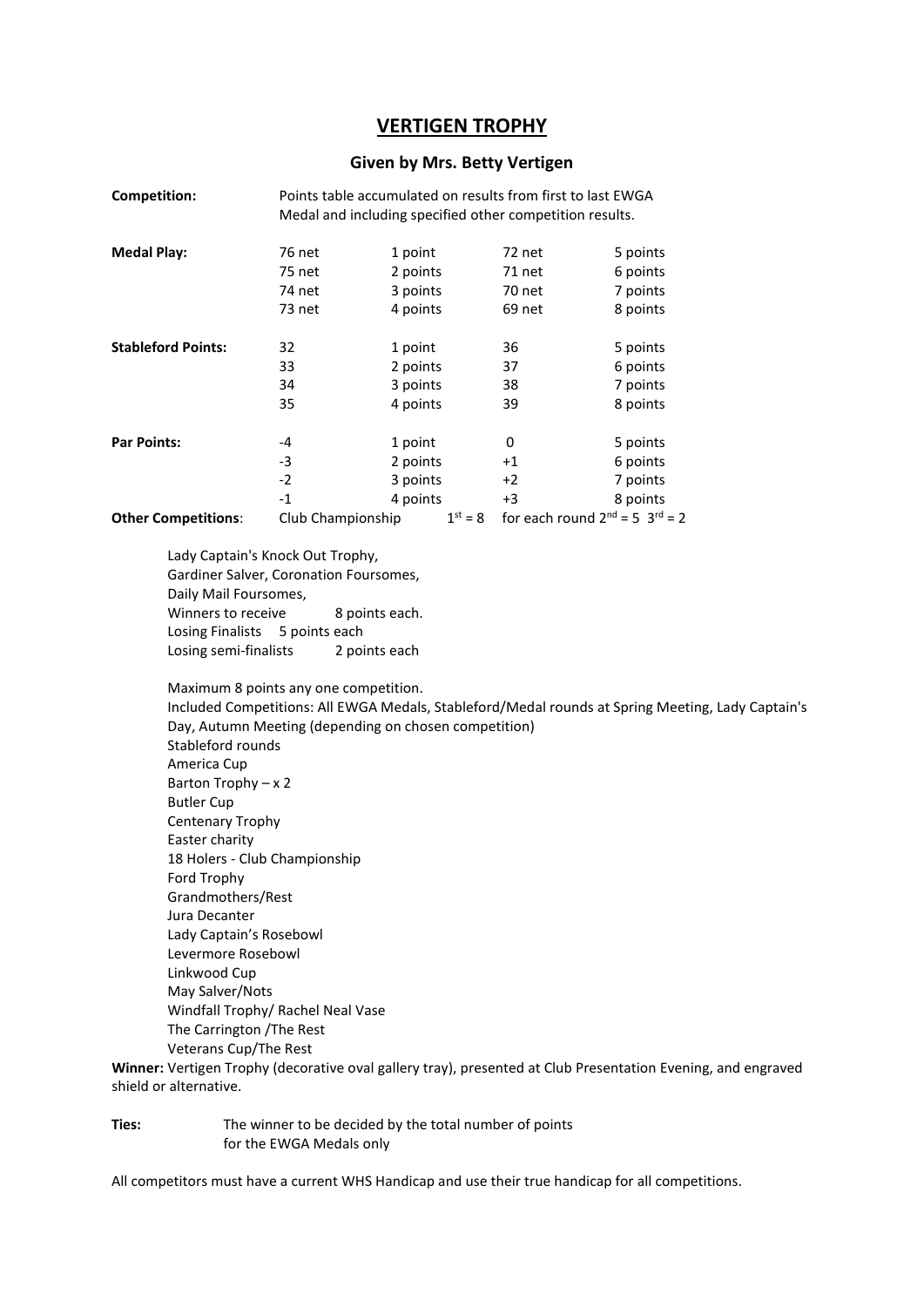# **VETERANS BOWL/ THE REST**

### **Formally Veterans Cup - Given by Mrs. F. J. Gascoigne 2014 – Cut Glass Bowl donated by Mrs Sue Gurry**

| <b>Competition:</b>    | Open to Ladies who are 60 years of age on or before the<br>date of the competition |
|------------------------|------------------------------------------------------------------------------------|
|                        | 18 holes stableford - 95% of Handicap                                              |
|                        | Open to all who hold a current WHS Handicap                                        |
| <b>Entry Fee:</b>      | £3 Payment via online Booking System                                               |
| Ties:                  | Ties to be decided by card countback                                               |
| Winner:                | Cut Glass Bowl presented at Club Presentation Evening                              |
|                        | Cash/Bank Transfer at Ladies' Presentation Day                                     |
| <b>Runner-up:</b>      | Cash/Bank Transfer at Ladies' Presentation Day                                     |
| <b>Points for</b>      |                                                                                    |
| <b>Vertigen Trophy</b> | See Vertigen Trophy page                                                           |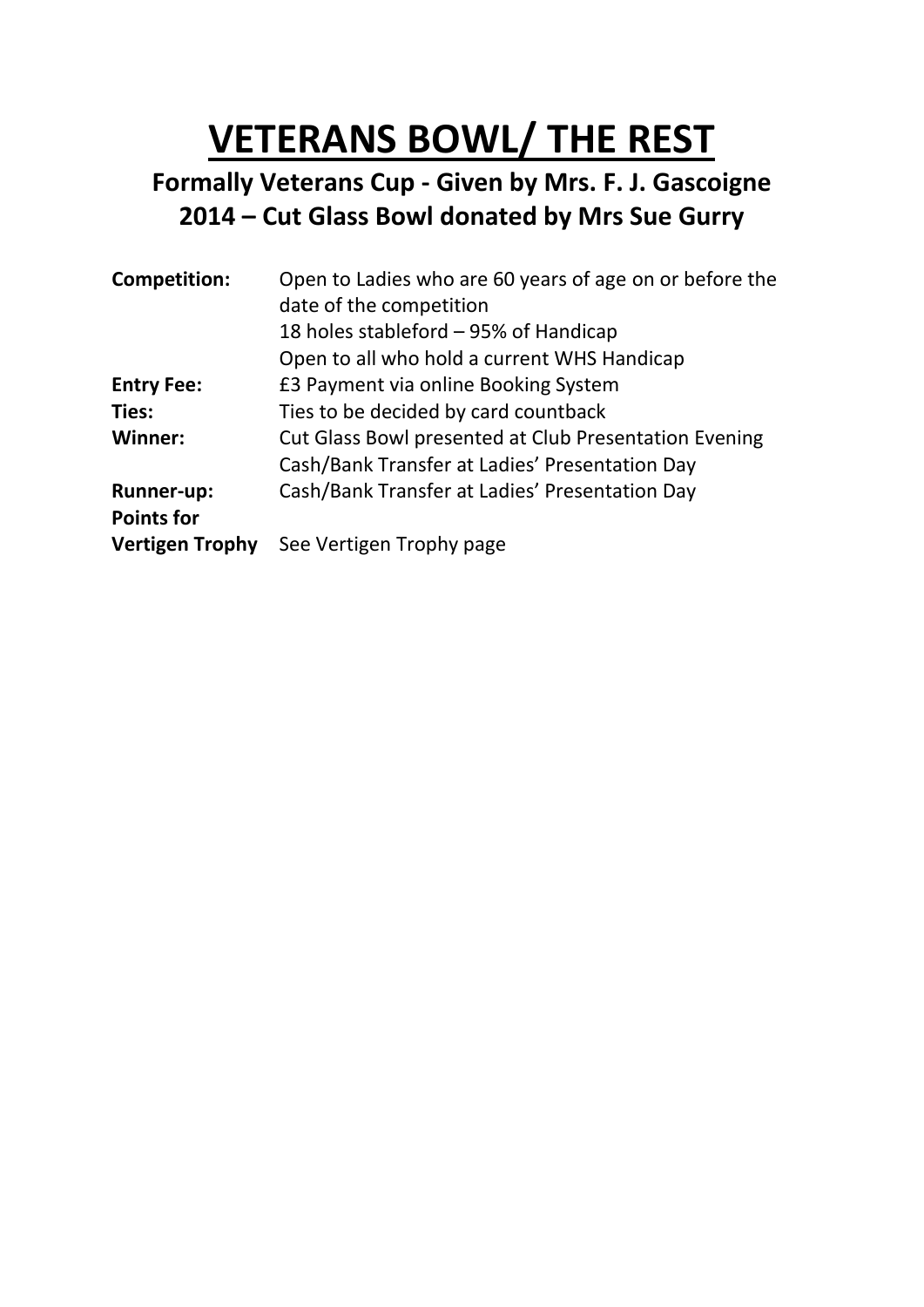# **WINDFALL QUALIFIER**

| <b>Competition:</b>    | The Windfall Trophy is an Annual Stableford Competition<br>organised by the Essex Ladies Golf Association (ELGA)<br>It was first played in 1999, and the trophy, a modern silver<br>jug with lid, was purchased with the proceeds of the<br>'Windfall,' which ELGA received from their Building Society<br>account. Open to all who hold a current WHS Handicap                                                                                              |
|------------------------|--------------------------------------------------------------------------------------------------------------------------------------------------------------------------------------------------------------------------------------------------------------------------------------------------------------------------------------------------------------------------------------------------------------------------------------------------------------|
| <b>Entry Fee:</b>      | £3 Payment via online Booking System                                                                                                                                                                                                                                                                                                                                                                                                                         |
| Winner:                | This is our Qualifying round for the Windfall Trophy, and the<br>winner of today's round goes forward to represent Clacton-<br>on-Sea Ladies.<br>This round must be played by August $31^{st}$ .<br>The Club meets entry, and catering costs for player and her<br>caddy, at the final, which is held at a different venue each<br>year, usually in the first week of October. Cash/Bank<br>Transfer for winner and runner-up at Ladies' Presentation<br>Day |
| Ties:                  | Count-back as in our Rules of Entry                                                                                                                                                                                                                                                                                                                                                                                                                          |
| <b>Points for</b>      |                                                                                                                                                                                                                                                                                                                                                                                                                                                              |
| <b>Vertigen Trophy</b> | See Vertigen Trophy page                                                                                                                                                                                                                                                                                                                                                                                                                                     |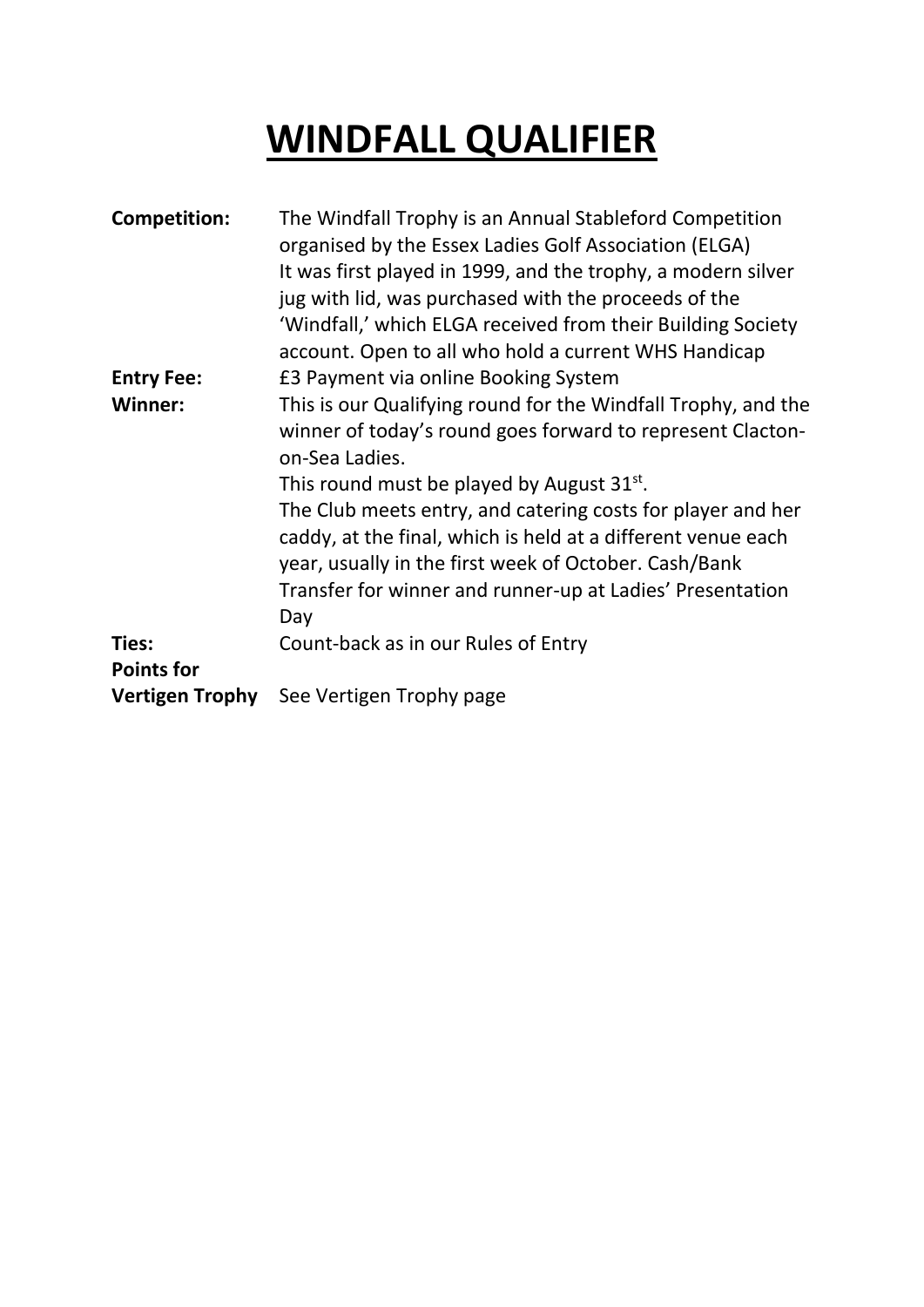# **WINTER ECLECTIC**

| <b>Competition:</b> | NAMES MUST BE ENTERED IN THE CORRECT BOOK BEFORE<br><b>PLAY</b>                                              |
|---------------------|--------------------------------------------------------------------------------------------------------------|
|                     | First card to be 18 holes Stroke Play - Gross Score                                                          |
|                     | A score on a temporary green will no be                                                                      |
|                     | accepted. However, players should record their score                                                         |
|                     | marking their card with a "T"to denote that the green was<br>temporary when played.                          |
|                     | Subsequent cards to be nine consecutive holes minimum                                                        |
|                     | starting at the $1^{st}$ or $10^{th}$ tees, any additional holes being<br>played to follow on consecutively. |
|                     | Maximum of two cards per week but no limit on a day e.g.                                                     |
|                     | both cards can be done on the same day                                                                       |
|                     | Cards may be signed by any playing member.                                                                   |
|                     | 5/8ths of handicap to be deducted from gross score at the<br>end of the competition                          |
|                     | Open to all who hold a current WHS Handicap                                                                  |
| <b>Entry Fee:</b>   | See Information sheet at the front of Competition Rules<br>Book -                                            |
|                     | £3 in an envelope name, date & competition post in                                                           |
|                     | <b>Treasurers Box</b>                                                                                        |
| Winner:             | Louise Bartrum Trophy,                                                                                       |
|                     | (decorative plated gallery tray, not engraved)1 <sup>st</sup> Prize.                                         |
| <b>Runner Up:</b>   | Lisa Pawsey Trophy,                                                                                          |
|                     | (dainty two handled tureen and lid) Trophies to presented                                                    |
|                     | at Spring Meeting                                                                                            |
| Ties:               | As this is an eclectic, joint winners must share the trophy<br>equally.                                      |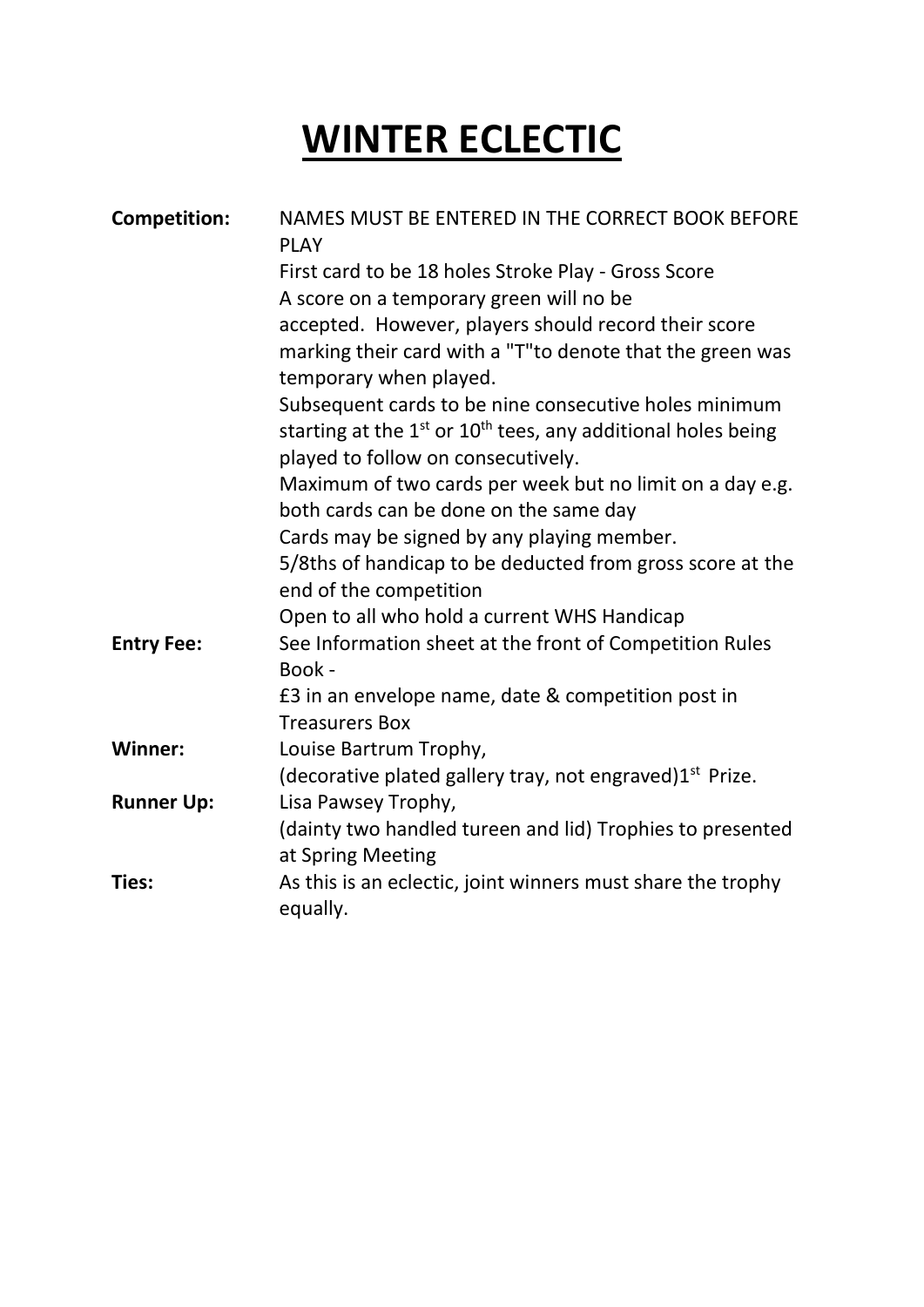# **OUTSIDE TROPHIES AND COMPETITIONS**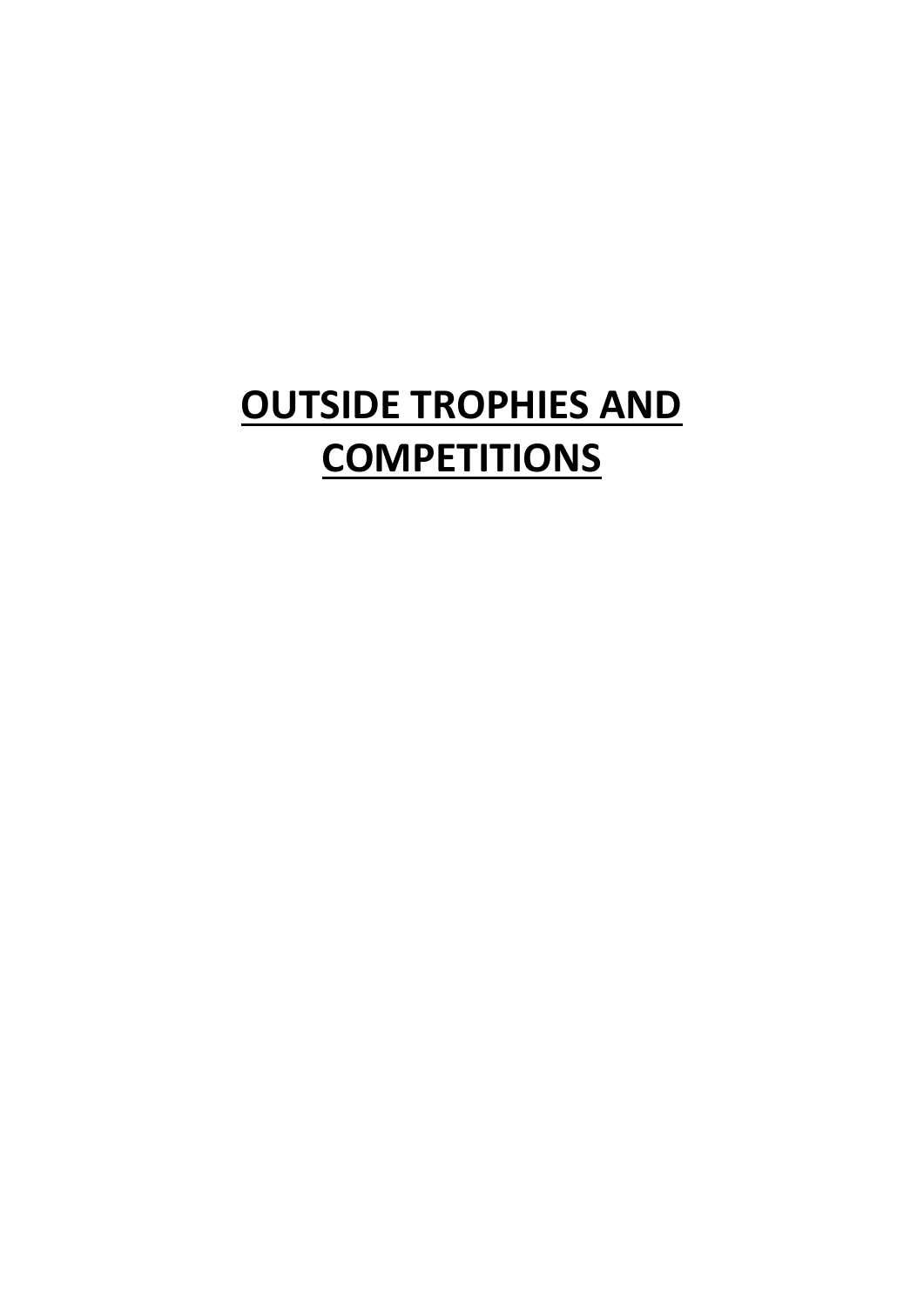# **AUSTRALIAN SPOONS**

| <b>Competition:</b> | The competition is a Foursomes stableford tournament<br>open to Women with a handicap index of 15.0 to 54.0 50%<br>of combined handicap players take alternate shots<br>The pair who returns the best score at each club is eligible<br>for one of six regional finals. The regional winners will<br>qualify for the national final at England Golf Week, where<br>they will be the overnight guests of England Golf. The<br>qualifying partnership must not change for the regional and<br>national finals.<br>Clubs are requested to hold at least one qualifying<br>competition for their members, but competitors can enter<br>as many times as they like and play with different partners<br>at club level.<br>This is a qualifying round and the winners (or the runners<br>up if the winners are not available), go forward to the next<br>round, which should be entered online<br>The Ladies' Committee makes the final decision on who<br>goes forward to represent the Club. |
|---------------------|-----------------------------------------------------------------------------------------------------------------------------------------------------------------------------------------------------------------------------------------------------------------------------------------------------------------------------------------------------------------------------------------------------------------------------------------------------------------------------------------------------------------------------------------------------------------------------------------------------------------------------------------------------------------------------------------------------------------------------------------------------------------------------------------------------------------------------------------------------------------------------------------------------------------------------------------------------------------------------------------|
| <b>Entry Fee:</b>   | £2 per player, per round (£4 per card). All entry fees should<br>be made payable to the regional organiser.<br>Send minimum £12 entry                                                                                                                                                                                                                                                                                                                                                                                                                                                                                                                                                                                                                                                                                                                                                                                                                                                   |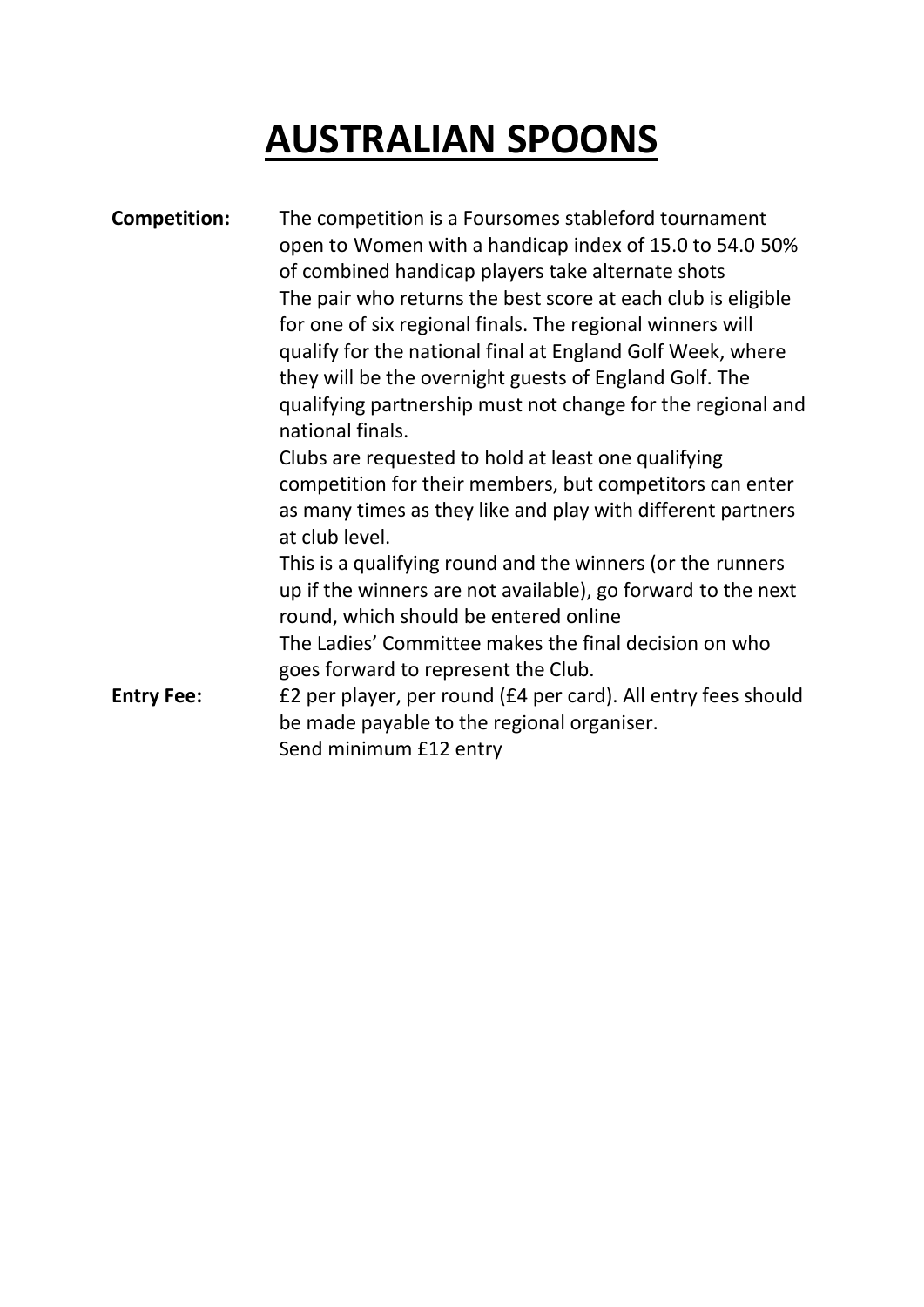### **EWGA CORONATION FOURSOMES**

### **Formerly sponsored by Stuart Crystal 2003 – Peugeot**

| <b>Competition:</b> | 18 holes Foursomes Stableford<br>50% of Combined Team Handicap<br>This is a qualifying round and the winners (or the runners up<br>if the winners are not available), go forward to the next<br>round.<br>The Ladies' Committee makes the final decision on who<br>goes forward to represent the Club.<br>Date and venue to be advised annually by The R&A.<br>All competitors must hold a handicap index of 40.0 and<br>under<br>Anyone outside this category is welcome to play at the end<br>of the field on a Tuesday and submit cards for HC purposes. |
|---------------------|-------------------------------------------------------------------------------------------------------------------------------------------------------------------------------------------------------------------------------------------------------------------------------------------------------------------------------------------------------------------------------------------------------------------------------------------------------------------------------------------------------------------------------------------------------------|
|                     | To be rounded up or down to the nearest stroke<br>(See The R&A website for further details)                                                                                                                                                                                                                                                                                                                                                                                                                                                                 |
| <b>Entry Fee:</b>   | See Information Sheet at the front of Competition Rules<br>Book. £4 to ladies section (Send £2 pp online via the R&A<br>Coronation Foursomes website) Minimum entry fee £16                                                                                                                                                                                                                                                                                                                                                                                 |
| <b>Winners:</b>     | One each, bowls with long twisted stems, donated in<br>memory of Mrs. Iris Monk presented at the Ladies'<br><b>Presentation Day</b>                                                                                                                                                                                                                                                                                                                                                                                                                         |
| <b>Points for</b>   |                                                                                                                                                                                                                                                                                                                                                                                                                                                                                                                                                             |
|                     | <b>Vertigen Trophy:</b> See Vertigen Trophy page                                                                                                                                                                                                                                                                                                                                                                                                                                                                                                            |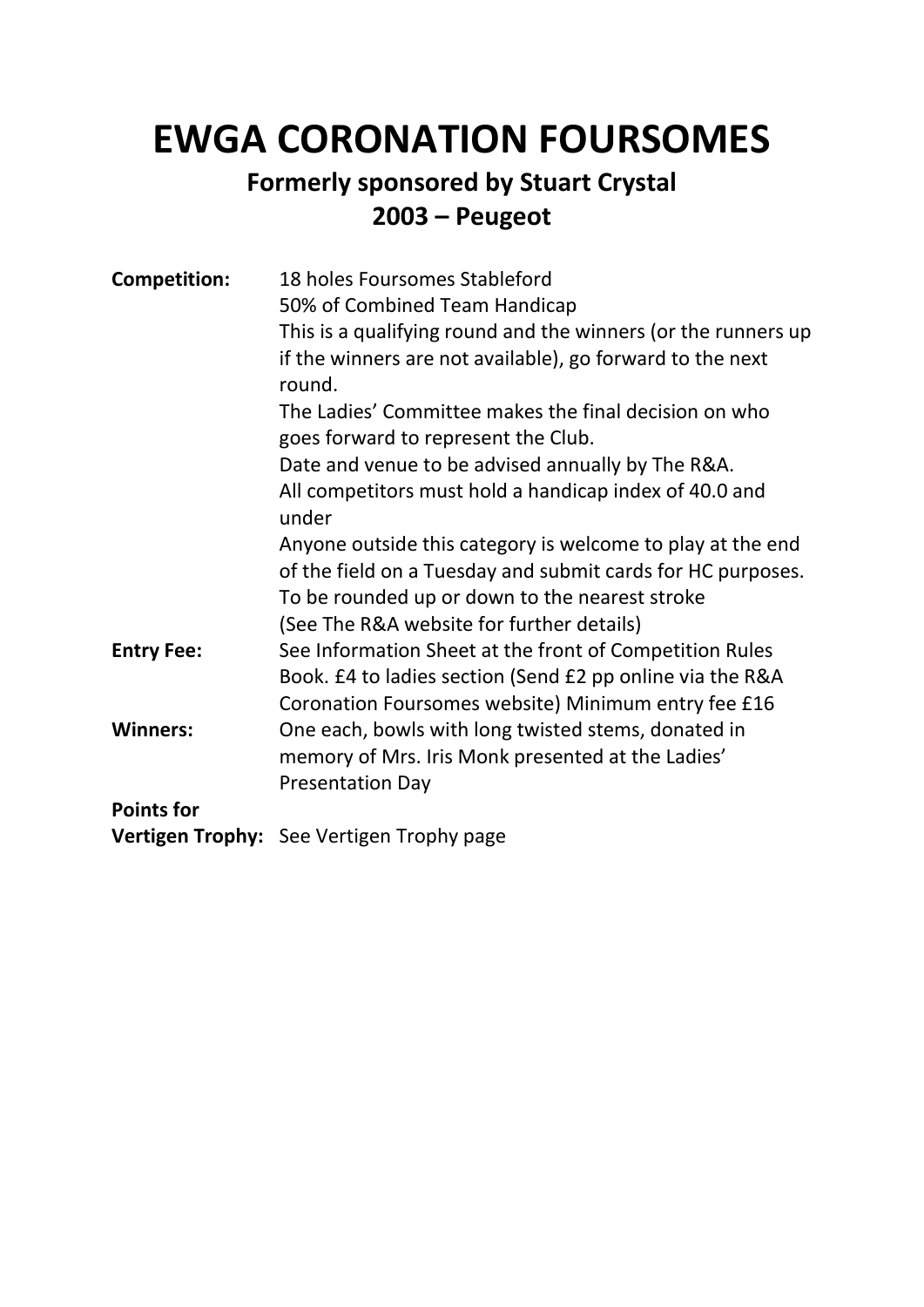# **EWGA MONTHLY MEDALS**

| <b>Competition:</b> | The EWGA Monthly Medals are run under guidelines as laid<br>out in the current EWGA Handbook, and Tuesday is our<br>main day.                                                                   |
|---------------------|-------------------------------------------------------------------------------------------------------------------------------------------------------------------------------------------------|
|                     | The 'Saturday Medal' is a separate competition and not just<br>an additional day to play for the Monthly Medal which is<br>played on a Tuesday.                                                 |
|                     | This Medal is for handicap purposes only and is not counted<br>towards the Division winner. No payment is required to<br>play.                                                                  |
|                     | For the Saturday Medal a marker must be a fellow<br>competitor, who may or may not be playing in the medal                                                                                      |
|                     | that day.<br>Open to all who hold a current WHS Handicap<br>Competitors to play 95% of Handicap                                                                                                 |
|                     | Non-competitors must not take starting sheet times<br>Medals may be played in conjunction with a Club strokeplay<br>competition as authorised by the Ladies' Committee.                         |
| <b>Winner:</b>      | The winner will receive cash/Bank Transfer at the Ladies'<br><b>Presentation Day</b>                                                                                                            |
|                     | Winners and runners-up qualify to play in the May Salver.<br>If a winner or runner-up has already qualified to play in the<br>May Salver, the player(s) with the next best score(s)<br>qualify. |
|                     | (No countbacks, all those on the qualifying score go into the<br>May Salver).                                                                                                                   |
|                     | Other prizes are attached to medals as follows:<br>Medal 1: Lilian Baker Trophy                                                                                                                 |
|                     | Medal 3: Carol Finch Trophy                                                                                                                                                                     |
|                     | Medal 4: Mark Your Mark: sent annually by EWGA<br>(reclaim entry fee from office and send to Make Your Mark                                                                                     |
|                     | was Golf Broach Foundation)                                                                                                                                                                     |
|                     | Medal 7: Ida Bunting Memorial Trophy                                                                                                                                                            |
| <b>Entry Fee:</b>   | £3 Payment via online booking system                                                                                                                                                            |
| <b>Points for</b>   |                                                                                                                                                                                                 |
|                     | <b>Vertigen Trophy:</b> See Vertigen Trophy page                                                                                                                                                |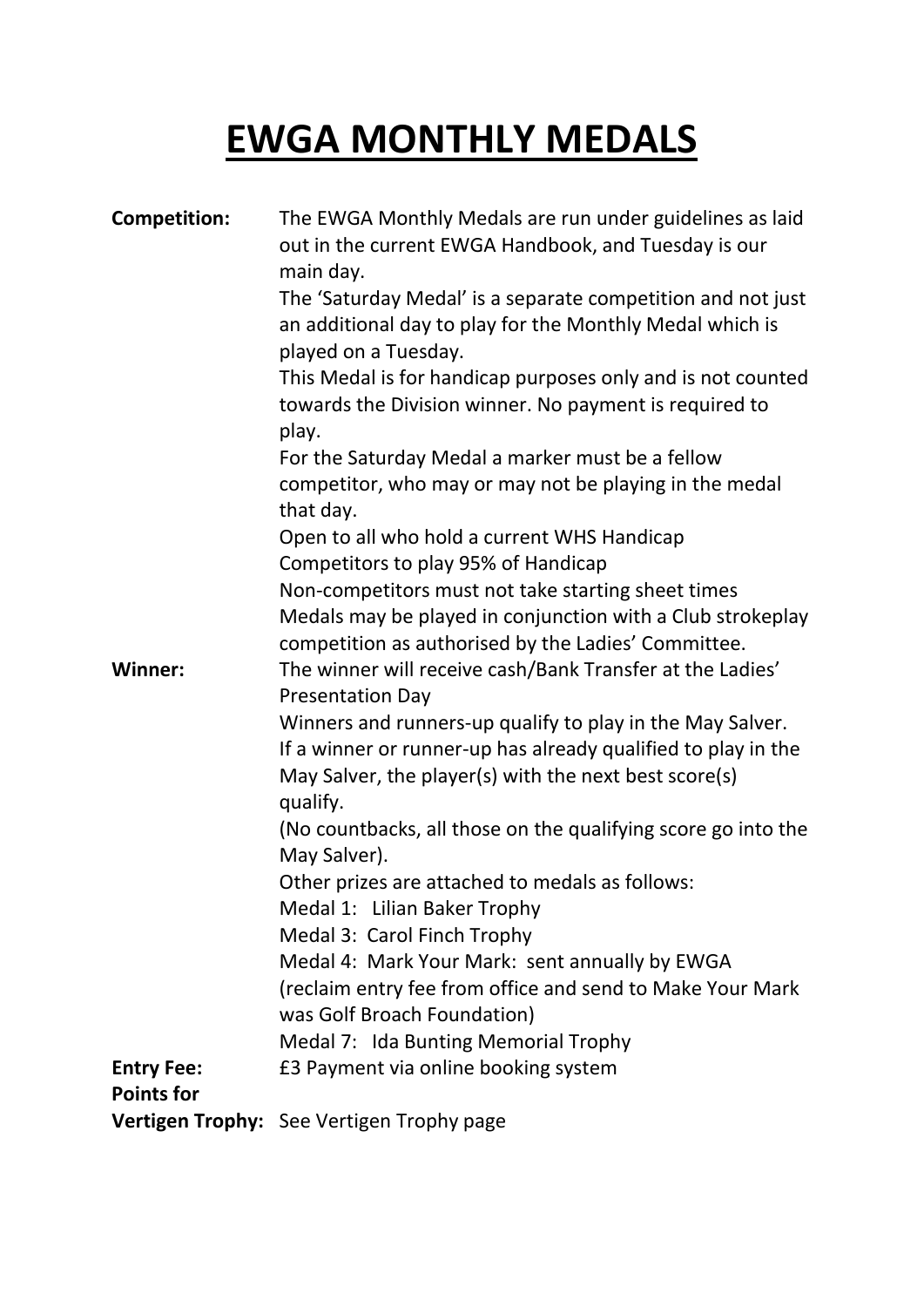# **DAILY MAIL FOURSOMES**

| Competition:                    | 18 holes foursomes' strokeplay<br>50% of combined team handicap<br>Maximum handicap limit is 30.<br>Players with a handicap over this are eligible but must play<br>off a handicap of 30.<br>Handicap stroke allowance is half combined handicaps Play<br>to the exact 0.5<br>This is a qualifying round, and the winners (or the<br>runners up if the winners are not available), go forward<br>to the next round, which should be entered online by 31 <sup>st</sup><br>January the following calendar year as advised by the Daily<br>Mail.<br>The Ladies' Committee makes the final decision on<br>who goes forward to represent the Club. |
|---------------------------------|------------------------------------------------------------------------------------------------------------------------------------------------------------------------------------------------------------------------------------------------------------------------------------------------------------------------------------------------------------------------------------------------------------------------------------------------------------------------------------------------------------------------------------------------------------------------------------------------------------------------------------------------|
| <b>Entry Fee:</b><br>Points for | £3 Payment via online booking system                                                                                                                                                                                                                                                                                                                                                                                                                                                                                                                                                                                                           |
|                                 | Vertigen Trophy: See Vertigen Trophy page                                                                                                                                                                                                                                                                                                                                                                                                                                                                                                                                                                                                      |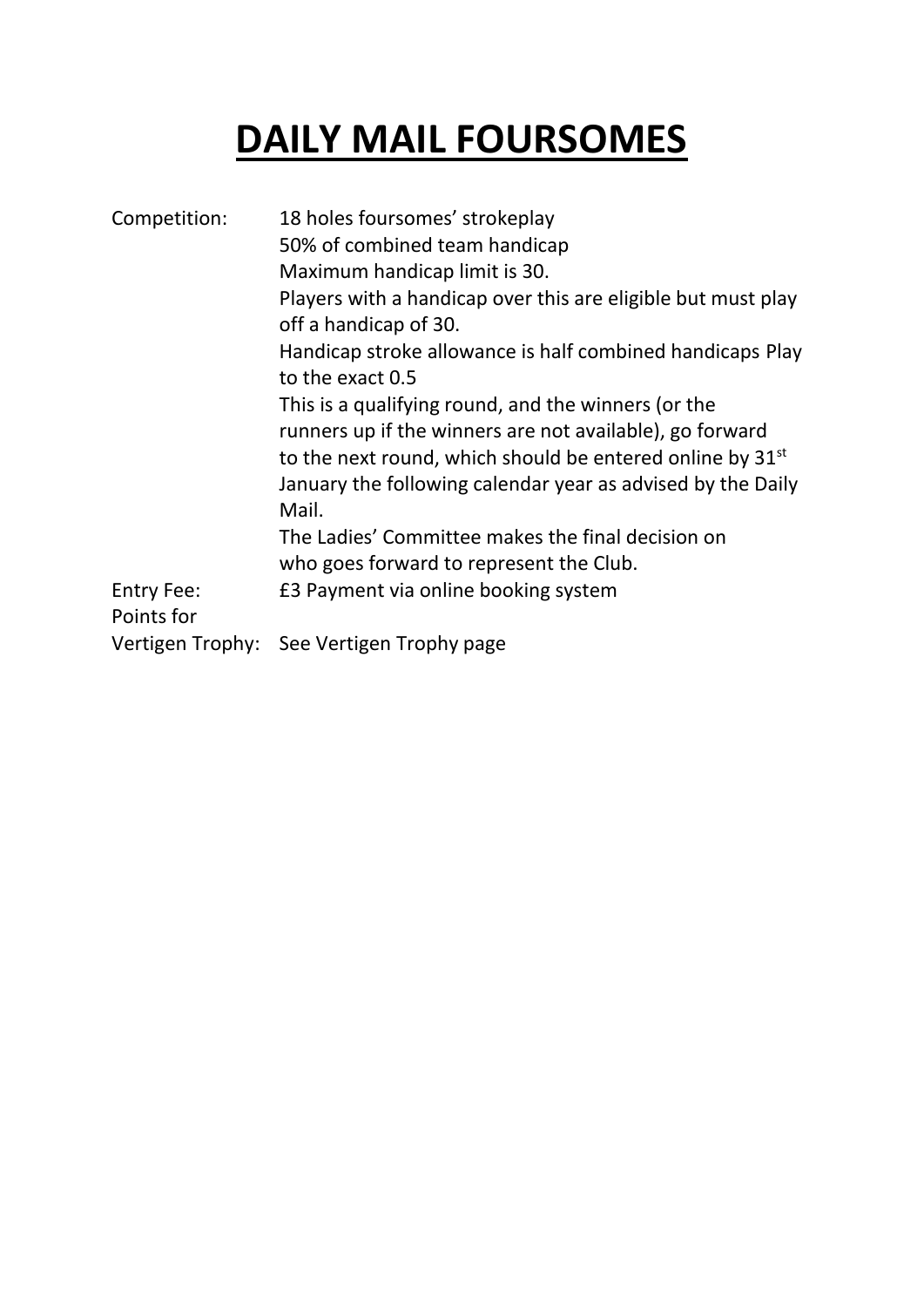# **IDA BUNTING MEMORIAL TROPHY**

This competition is open to all fully paid up playing members (not social) of the Society of Lady Captains of Essex Golf Clubs - Past & Present. It was given by that Society in memory of Mrs. Ida Bunting.

The qualifier from each Club will be the best scoring member of the Society in a designated EWGA Medal round, played any month from August to November as per the Ida Bunting rules. The qualifier then goes through to the knockout stages of the competition.

Part of Medal 7 - 95% of Handicap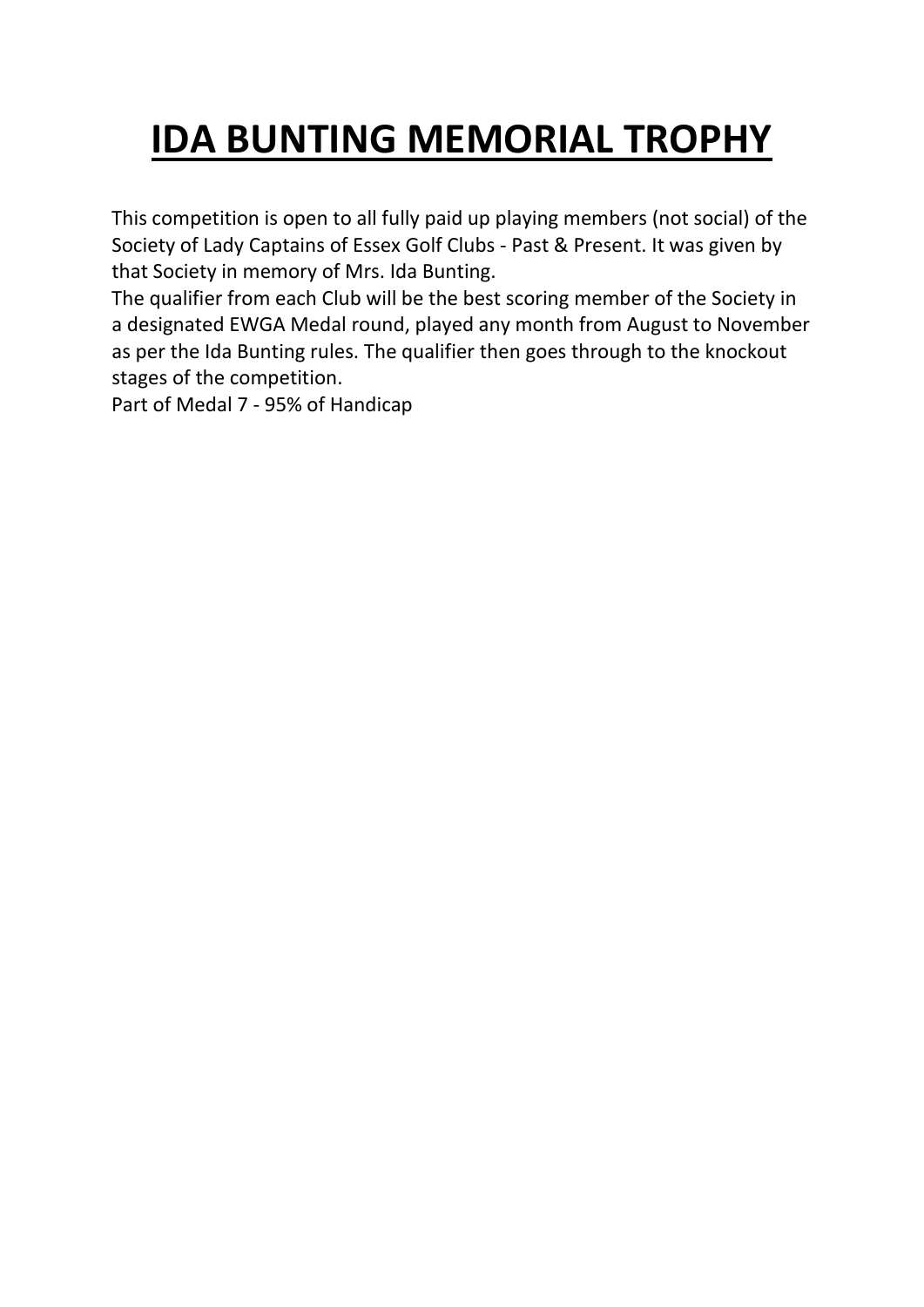### **OTHER CLUB COMPETITIONS**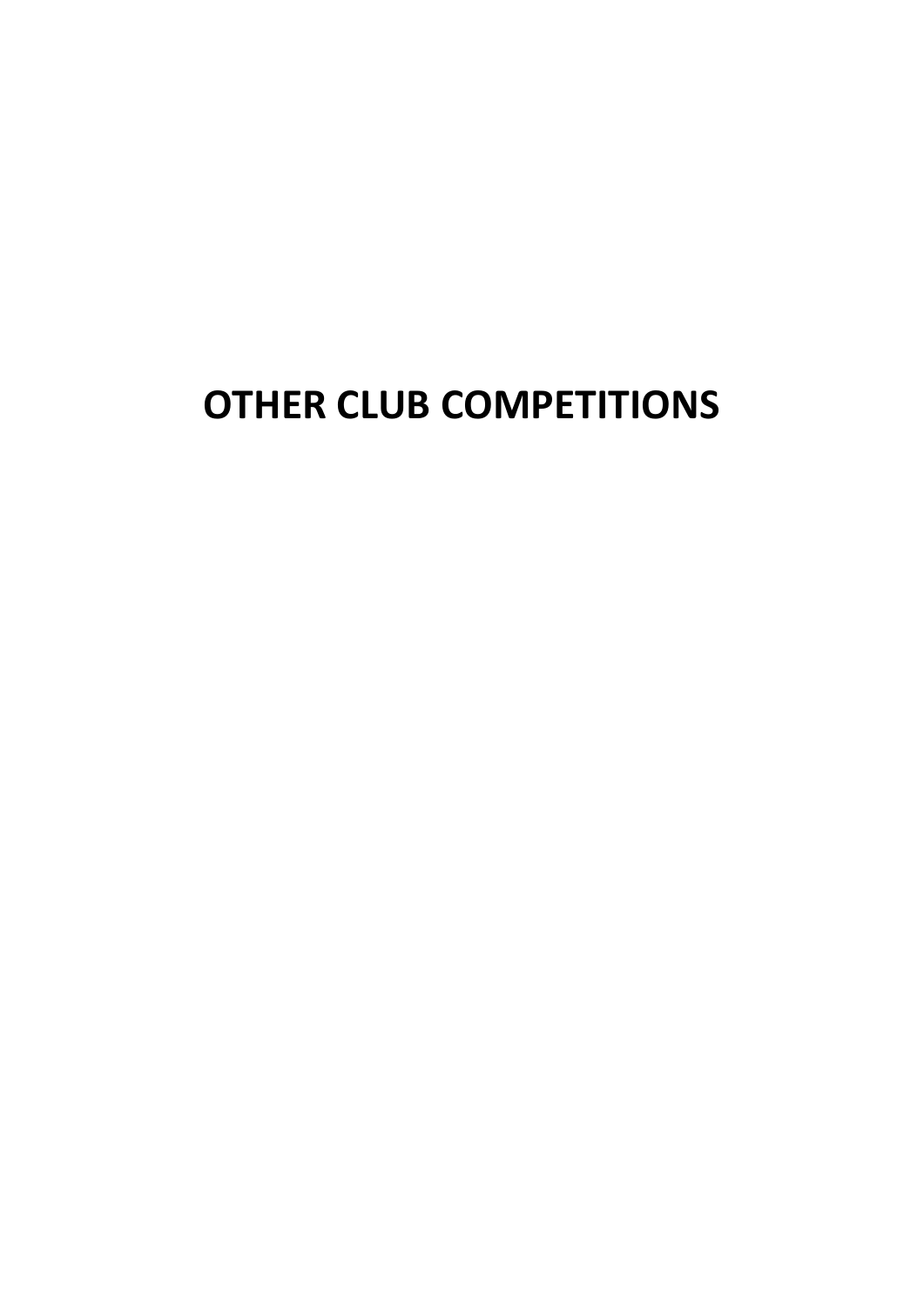# **B I R D I E T R E E**

| <b>Birdie Tree:</b> | Greatest number of Birdies scored in 18 holes                                 |
|---------------------|-------------------------------------------------------------------------------|
|                     | Tuesday qualifying competitions only                                          |
|                     | Open to all - competitors must have a current WHS<br>Handicap                 |
|                     | Only Birdies scored on completed cards are eligible                           |
|                     | and the card must be in the competition. N/R cards<br>will not stand          |
|                     | (To validate your birdie please sign the Birdie Book and complete details for |

**the Birdie Tree hanger)** Winner: Winners of two divisions will be awarded prizes as follows: Prizes are presented at the Ladies' Presentation Day

- Silver Division Prize 0-24 Bird ornament and 3 Golf Balls
- Bronze Division 25 -54 Bird ornament and 3 Golf Balls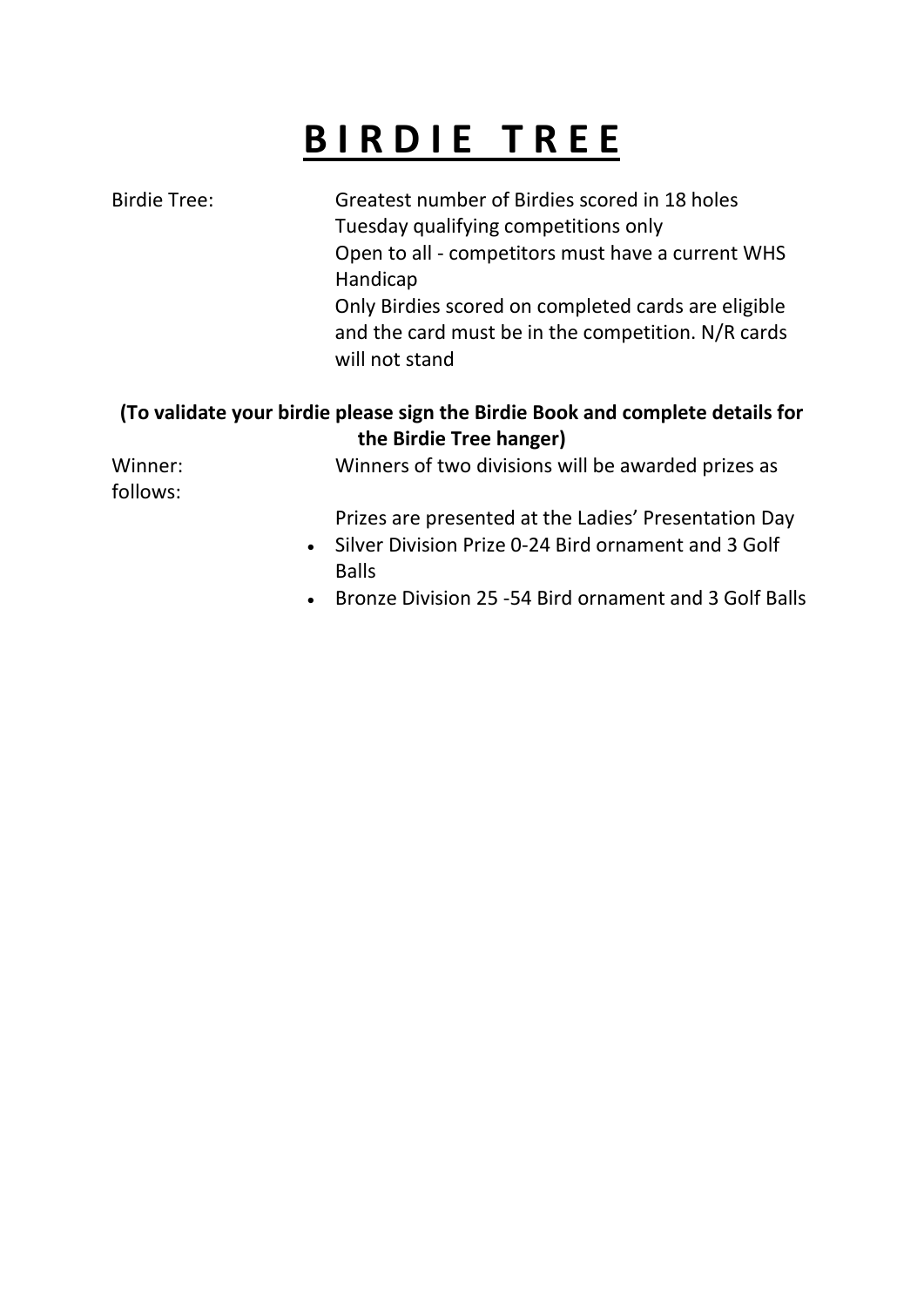# **TWO's SWEEP - QUALIYIFING COMPETITIONS ONLY**

Sweep: Sweep divided between players who score a two on any hole in a Tuesday qualifying competition only - open to all ladies Only Two's scored on completed cards are eligible and the card must be in the competition. N/R cards will not stand

> To enter, write your name in the Two's Book before play and pay your £1 entry fee in the Two's Money Tin. If no player scores a Two on a Tuesday, then the money will stay in the tin until a player scores a two on a subsequent Tuesday.

On 36 hole competitions, there will be an additional sweep for the second 18 hole competition and the person scoring a two in the second 18 holes will win the sweep. If no player scores a two in the second sweep, the money will go to the Lady Captain's charity.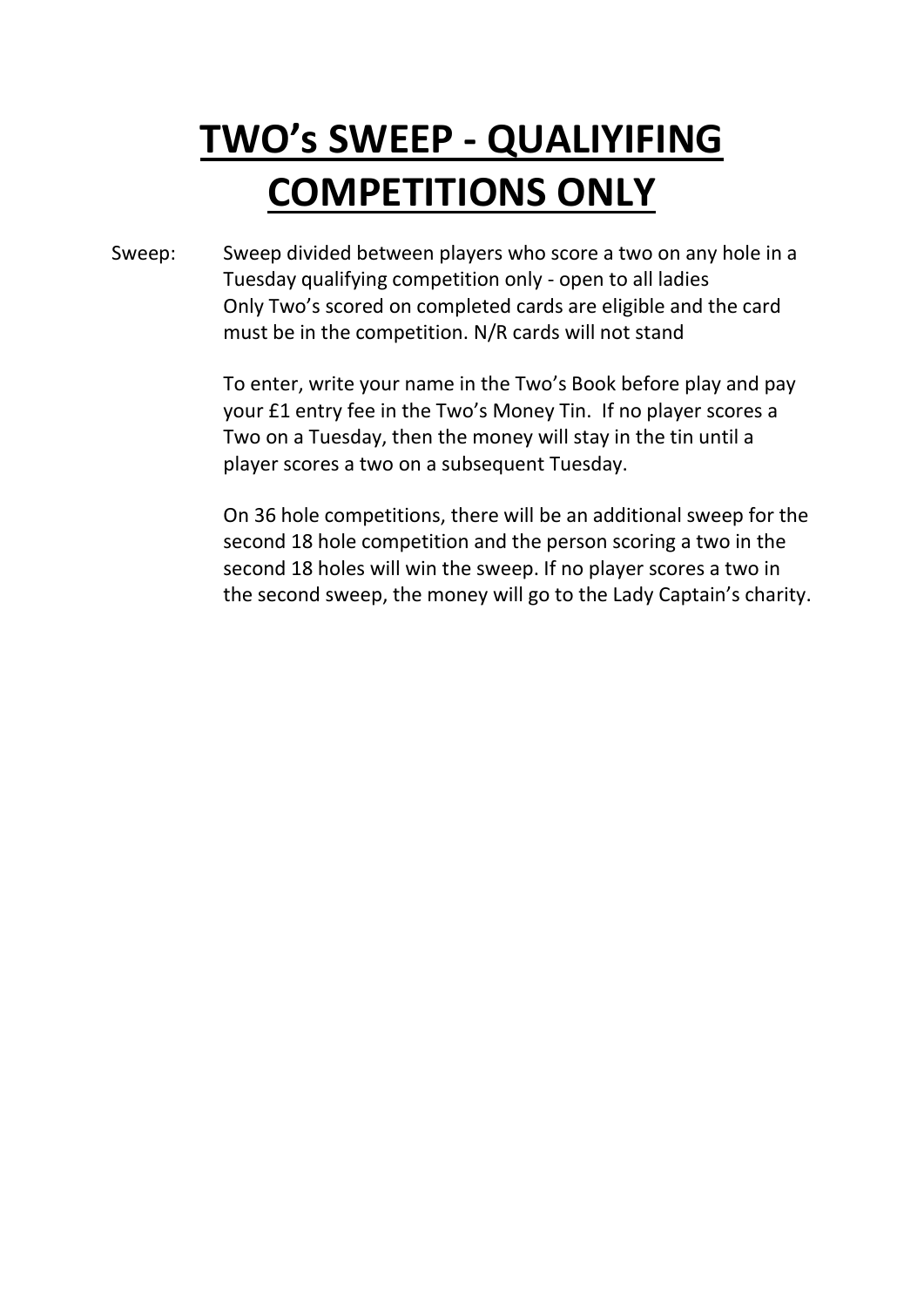### **EASTER CHARITY COMPETITION**

### **(in aid of Cancer Research)**

| <b>Competition:</b> | 18 holes stableford – 95% of Handicap                                                                   |
|---------------------|---------------------------------------------------------------------------------------------------------|
|                     | Open to all who hold a current WHS Handicap                                                             |
| Ties:               | To be decided by card countback                                                                         |
| <b>Entry Fee:</b>   | See Information Sheet at front of Competition Rules Book                                                |
|                     | £3 Payment via online booking system Reclaim from the                                                   |
|                     | office and pay into ladies funds.                                                                       |
|                     | Donation to Cancer Research (less £15 prize monies)                                                     |
| All proceeds to:    | Cancer Research UK - Southern Region                                                                    |
|                     | <b>Unit 7400</b>                                                                                        |
|                     | The Quorum                                                                                              |
|                     | <b>Oxford Business Park North</b>                                                                       |
|                     | <b>Garsington Road</b>                                                                                  |
|                     | Cowley                                                                                                  |
|                     | Oxford                                                                                                  |
|                     | <b>OX4 2JZ</b>                                                                                          |
|                     | A fund-raising raffle for charity is held on this day.                                                  |
| Winner:             | Small rose-bowl Donated by Janet Smith.Presented at                                                     |
|                     | Ladies Presentation Day                                                                                 |
| Points for          |                                                                                                         |
| Vertigen Trophy:    | May qualify for Vertigen Trophy points if played within<br>the dates of the first and last EWGA Medals. |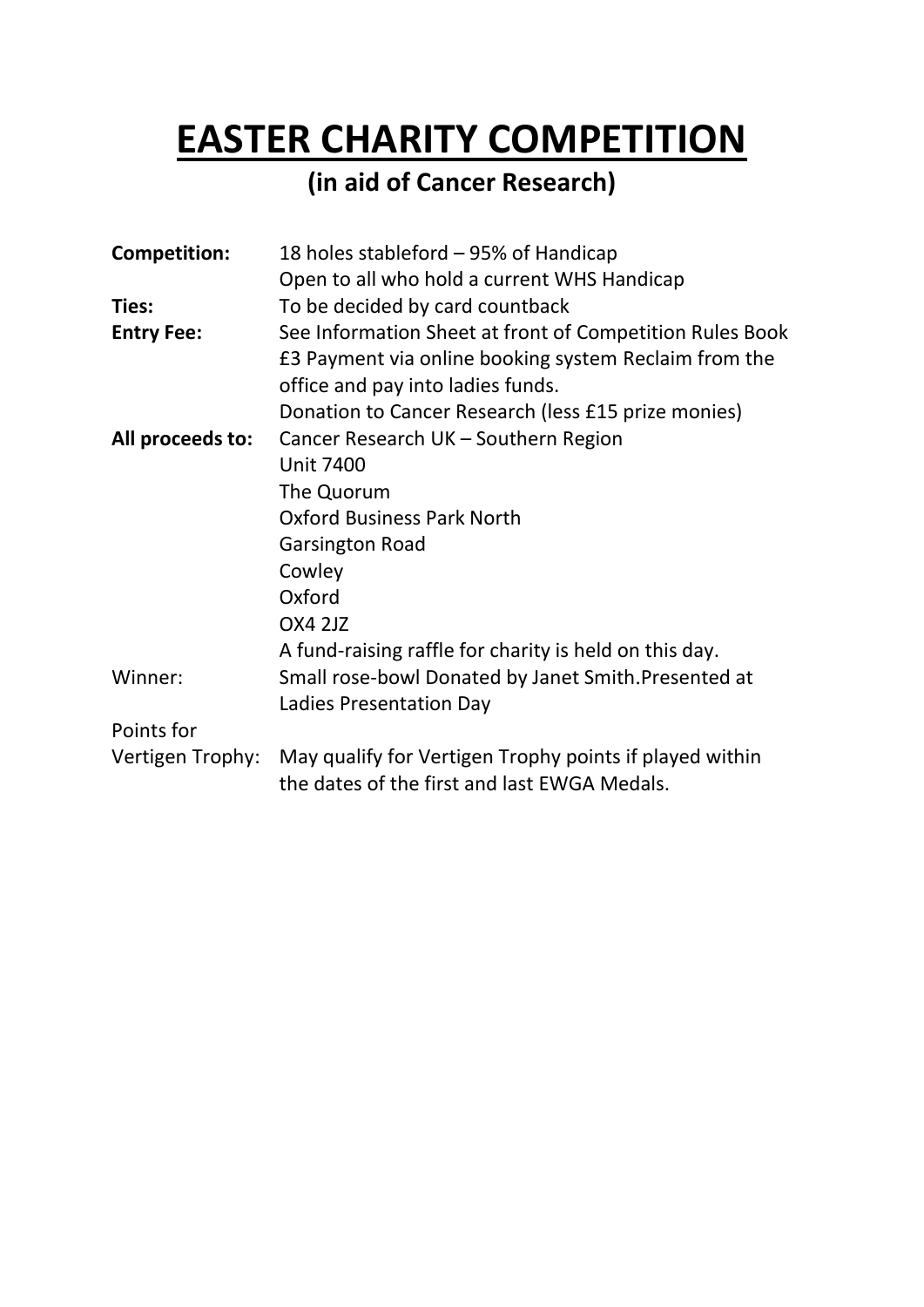### **FLAG COMPETITION**

| <b>Competition:</b> | 18 or 12 holes (at the discretion of the Lady Captain)<br>Greensomes stroke play 60% Low H/C + 40% High H/C -<br><b>Combined scores</b>                                                                                                                                                                                                                                                                                                                     |
|---------------------|-------------------------------------------------------------------------------------------------------------------------------------------------------------------------------------------------------------------------------------------------------------------------------------------------------------------------------------------------------------------------------------------------------------------------------------------------------------|
|                     | Draw for partners, high / low, (played in fours)                                                                                                                                                                                                                                                                                                                                                                                                            |
| The Game:           | The first two pairs each take a 'flag' out, and when they<br>have run out of shots, place them where their last shots<br>land, writing their names on the 'flag'. This marks the<br>leaders and runners-up spots for the rest of the field<br>Any pair who can go further with their shot allowance takes<br>the 'flag' with them and puts it where their last shot lands.<br>The place where the last shot lands, must be recorded on<br>each pair's card. |
|                     | If the last shot used lands on the green, an indication of<br>how far from the hole the ball lands should be written on<br>the 'flag' and on the players' card.<br>The 'flag' should not be placed on the green, but on the<br>fringe.                                                                                                                                                                                                                      |
|                     | (Remember that if only 12 holes are played,                                                                                                                                                                                                                                                                                                                                                                                                                 |
|                     | Standard Scratch Score will be 49 not 72)                                                                                                                                                                                                                                                                                                                                                                                                                   |
| <b>The Winners:</b> | The Winners are the pair who take their flag to the furthest<br>point on the course before running out of shots. The pair<br>reaching the second furthest point, are Runners-up.<br>Handicap Allowance:<br>18 holes or 12 Holes<br>60% of Low H/C + 40% of High H/C – Combined H/C<br>(to be rounded up or down to the nearest stroke).                                                                                                                     |
| <b>Prizes:</b>      | Winners receive a Flag trophy each<br>Runners-up receive 2 golf balls each<br>Presented on the day                                                                                                                                                                                                                                                                                                                                                          |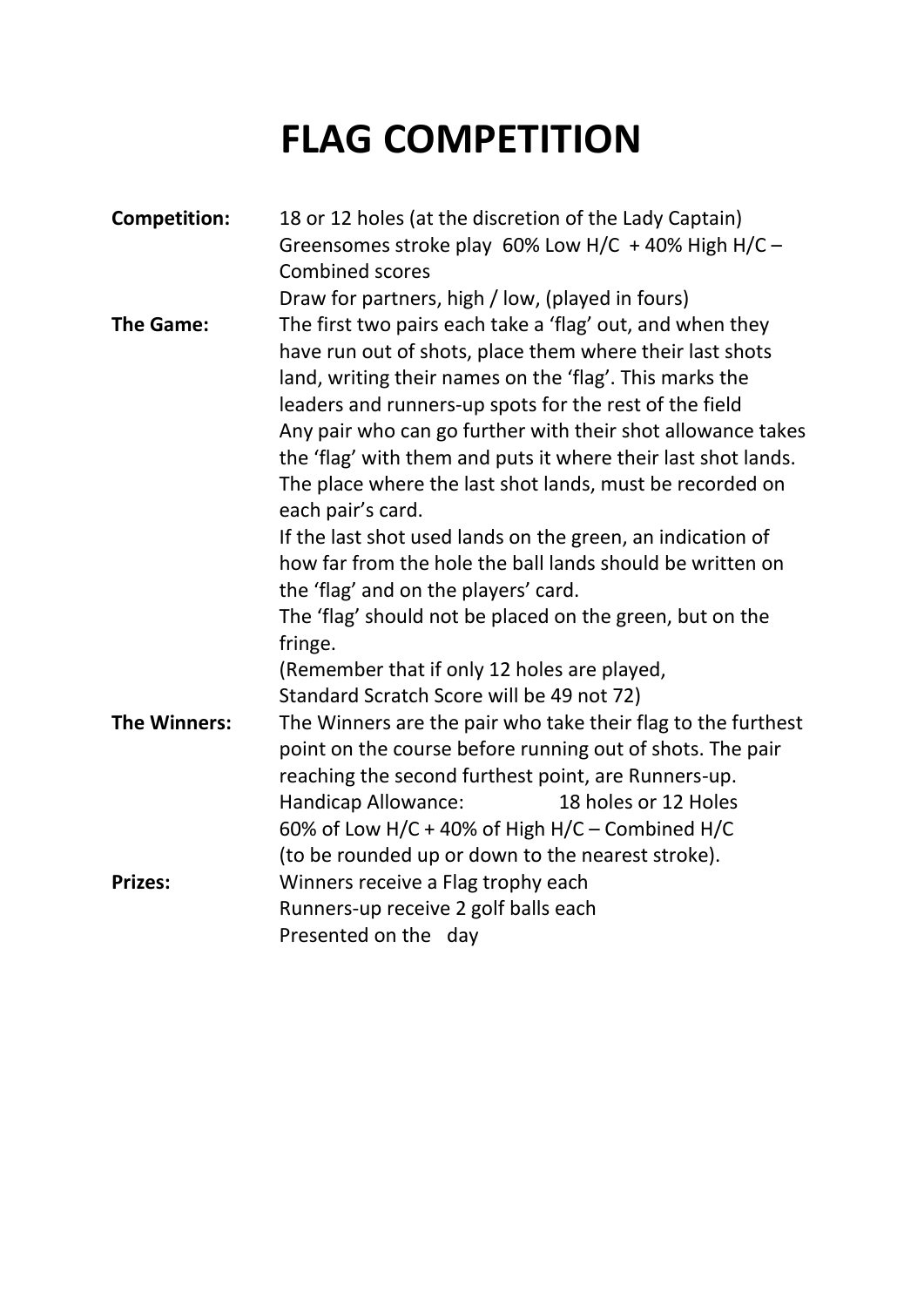# **HIGH / LOW COMPETITIONS**

| <b>Competition:</b>   | Drawn Singles Stableford Competition, played in twos,<br>aggregate of both scores 95% of Handicap<br>One Tuesday each month, October to March<br>Players must compete with a different partner each month<br>The Actual High / Low dividing line will vary each month<br>depending on the handicaps of those entering.<br>Entry is made on the 'pairs' entry sheet. |               |  |  |
|-----------------------|---------------------------------------------------------------------------------------------------------------------------------------------------------------------------------------------------------------------------------------------------------------------------------------------------------------------------------------------------------------------|---------------|--|--|
| <b>Points for</b>     |                                                                                                                                                                                                                                                                                                                                                                     |               |  |  |
| <b>Winter League:</b> | Winners:                                                                                                                                                                                                                                                                                                                                                            | 5 points each |  |  |
|                       | Runners-up:                                                                                                                                                                                                                                                                                                                                                         | 4 points each |  |  |
|                       | Third pair:                                                                                                                                                                                                                                                                                                                                                         | 3 points each |  |  |
|                       | Fourth pair:                                                                                                                                                                                                                                                                                                                                                        | 2 points each |  |  |
|                       | Fifth pair:                                                                                                                                                                                                                                                                                                                                                         | 1 point each  |  |  |
| Ties:                 | Each competitor awarded the same number of points                                                                                                                                                                                                                                                                                                                   |               |  |  |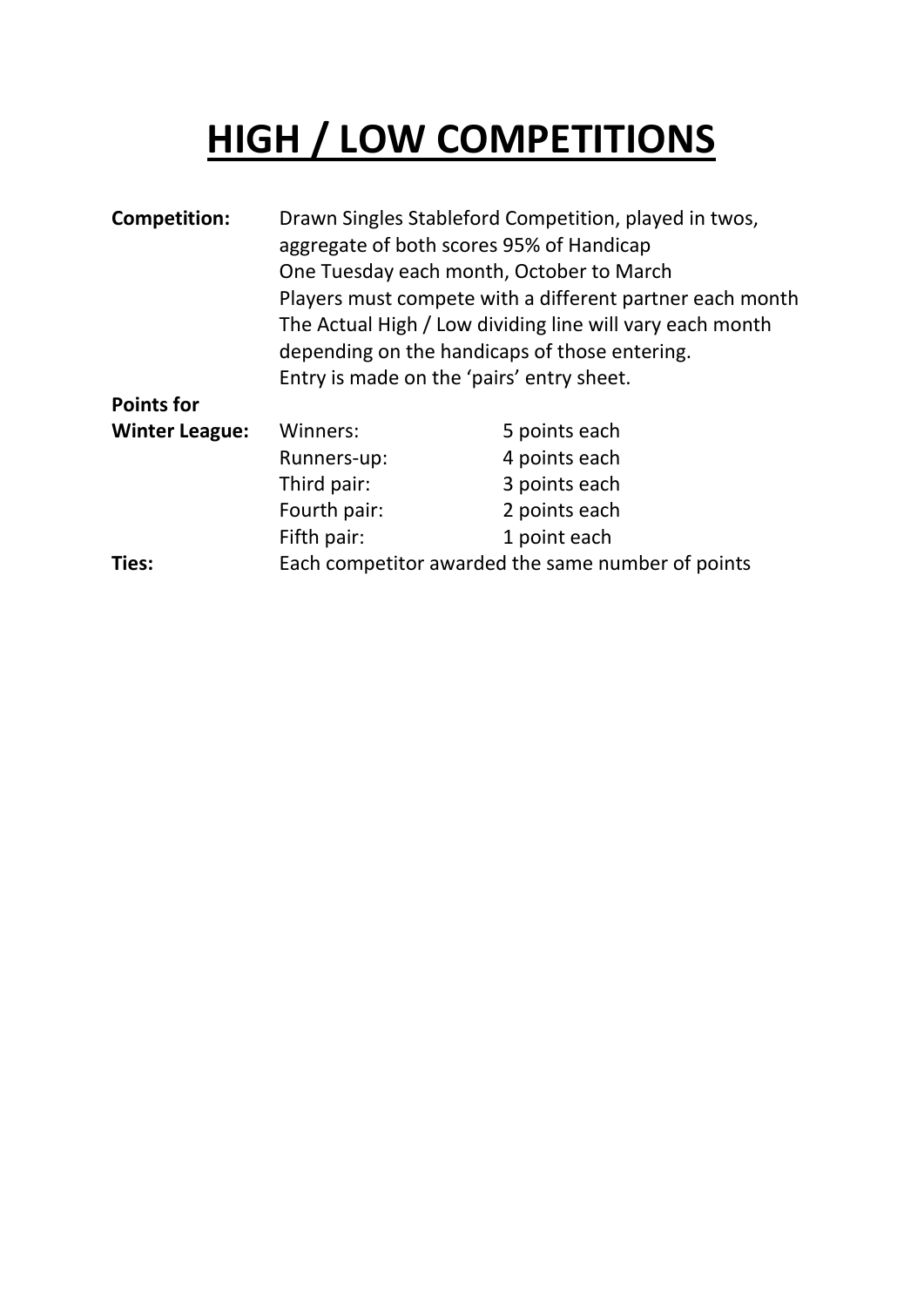### **HOLE-IN-ONE BOARD**

**Board in the ladies' room, presented by donation from the late Mrs. Phyllis Gascoigne, 1997 (Mrs Gascoigne left £250 to the Ladies' Section, which was used to purchase the Hole in One Board, and in addition**

### **three flowering cherry trees situated on the left of the fairway**

### **as you approach the 18th green within sight of the Clubhouse)**

Only holes-in-one scored in 18 hole Tuesday qualifying competitions to count Open to all who hold a current WHS Handicap

Details to be added to the board to show name, date, and the hole where the hole-in-one was achieved.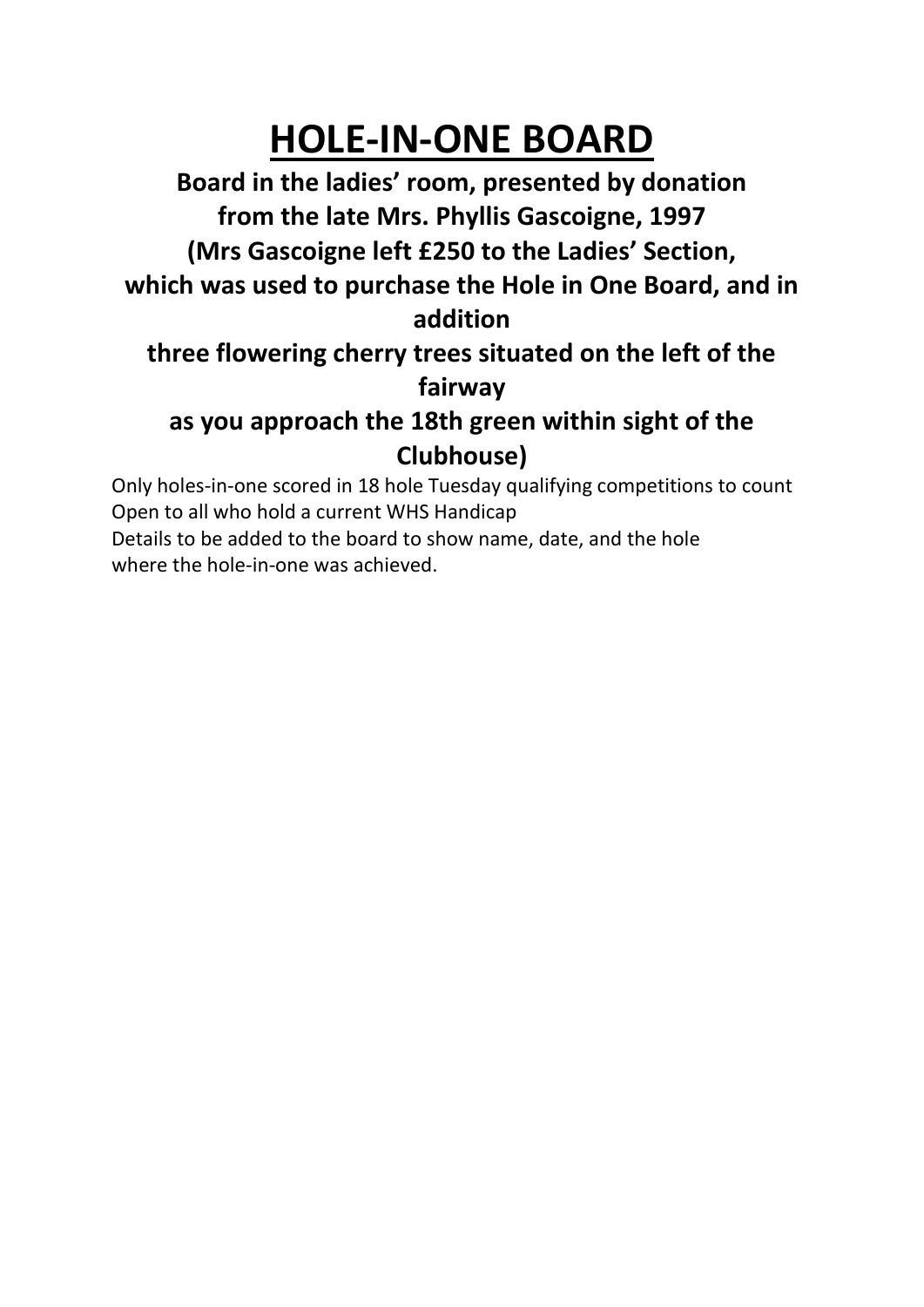# **KICK, THROW and MULLIGAN GAME**

| <b>Competition:</b> | Stableford competition open to all                             |
|---------------------|----------------------------------------------------------------|
|                     | Each player is allowed one kick of the golf ball, one throw of |
|                     | the golf ball and one mulligan per round.                      |
|                     | Players need to mark on scorecard where each of these are      |
|                     | taken 95% of Handicap                                          |
|                     | This is an 18 hole game unless the Lady Captain of the time    |
|                     | changes it on the day.                                         |
| <b>Entry Fee:</b>   | £3 payment via online booking system                           |
|                     | (Fees will be dependent on the weather)                        |
| <b>Winner and</b>   |                                                                |
| <b>Runner-up:</b>   | Points for Winter League Trophy                                |
| Ties:               | Countback as in our Rules of Entry.                            |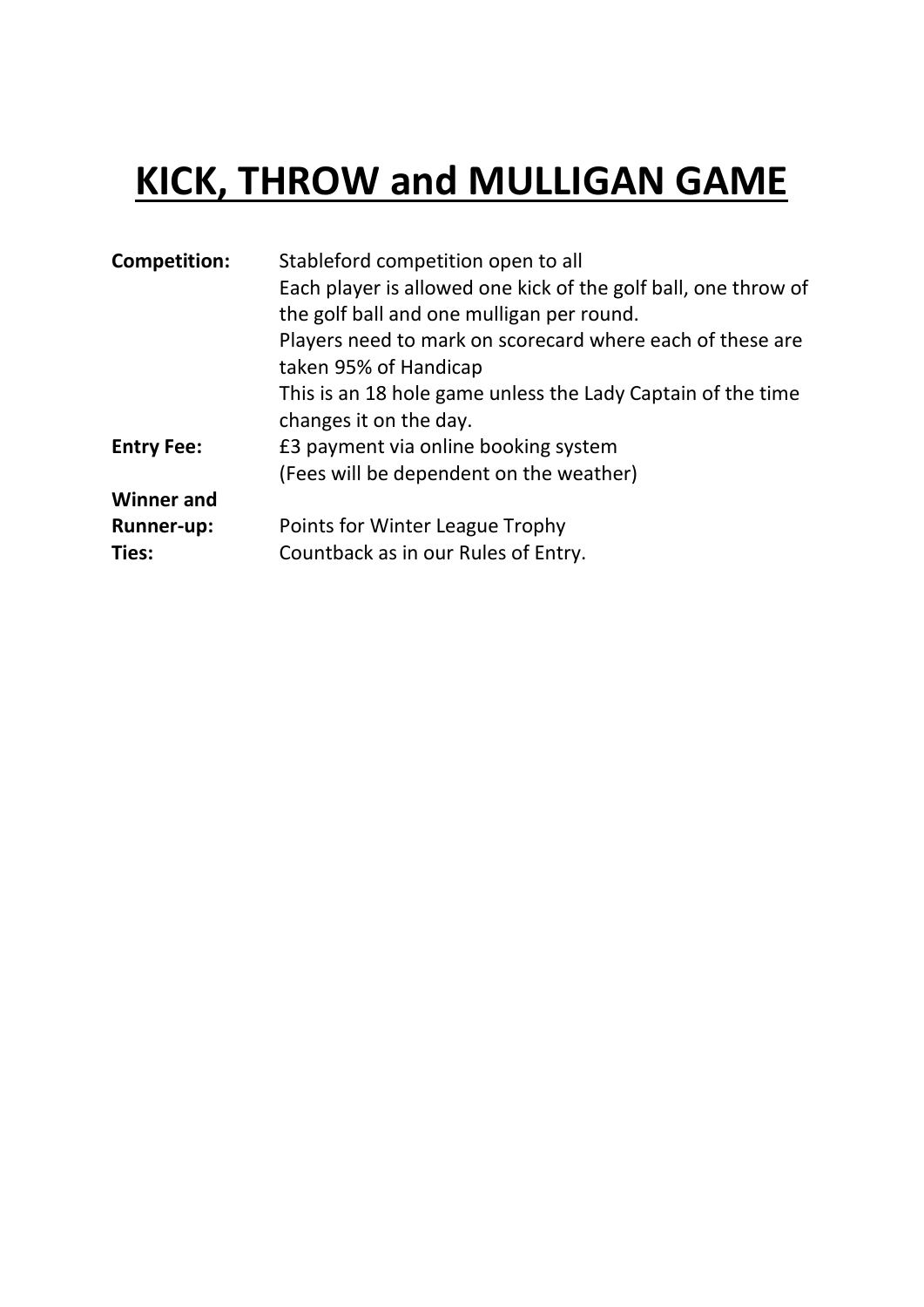# **VEGAS GAME**

**Competition:** Stableford competition open to all – see scoring below 95% of Handicap Number of holes to be decided by Lady Captain. **Scoring:** Stableford points earned by each player in a pair will be combined to create a team score. The lower number is combined with the higher number to give a two-figure number. If there are no points/blob, this goes down as zero and would count as the lower score. An example scorecard is shown below to illustrate how the scoring works on the first 2 holes shown:-Hole 1 - Player 1 scores a stableford score of 2 and Player 2 scores a stableford score of 1 – their combined score (lowest first) is 12 Hole 2 – Player 2 scores 1 point and Player 2 scores 4 points – their combined score is 14.

> This continues for all the holes being played on the day and then those figures (12, 14, etc.) are added up giving a total team score (the example below this comes to 143).

| Rating 71.4 Slope 131<br>INDICATE TEE USED: |                                     |                |                 |     | Rating 69.4 Slope 123 |        |              |   |                     |       | Rating 72.1             |                     |       |   |
|---------------------------------------------|-------------------------------------|----------------|-----------------|-----|-----------------------|--------|--------------|---|---------------------|-------|-------------------------|---------------------|-------|---|
|                                             | COMPETITION VECALS SKAMPLESCONSCARD |                |                 |     |                       |        |              |   |                     |       |                         | Tee<br>Used         | W     |   |
| DATE                                        |                                     |                |                 |     | <b>H'Cap</b><br>Index | Course | Playing TIME |   |                     |       |                         |                     | H'Cap |   |
| 92/2022<br>AYER 1                           |                                     |                |                 |     |                       |        | 26c          |   |                     | LOWER |                         |                     |       |   |
| B                                           |                                     | 194522         |                 |     |                       |        |              | D |                     |       |                         |                     |       |   |
| Hole                                        | Marker/D<br>Score                   | White<br>Yards | Yellow<br>Yards | Par | S.I.                  |        | Α            |   | Player's Score<br>B | c     | <b>BASICUS</b><br>Score | Red<br><b>Yards</b> |       | P |
| 1                                           |                                     | 513            | 508             | 5   | 9                     |        |              |   |                     |       | 2                       | 422                 |       |   |
| $\overline{2}$                              |                                     | 163            | 142             | 3   | 13                    |        |              |   |                     |       | v                       | 123                 |       |   |
| 3                                           |                                     | 428            | 357             | 4   | 5                     |        |              |   |                     |       | 2.3                     | 329                 |       |   |
| $\overline{\bf{4}}$                         |                                     | 442            | 428             | 4   | 1                     |        |              |   |                     |       | 23                      | 421                 |       |   |
| 5                                           |                                     | 172            | 161             | 3   | 15                    |        |              |   |                     |       | 3                       | 150                 |       |   |
| 6                                           |                                     | 500            | 466             | 5   | 7                     |        |              |   |                     |       |                         | 422                 |       |   |
| 7                                           |                                     | 161            | 144             | 3   | 17                    |        |              |   |                     |       | 3.3                     | 121                 |       |   |
| 8                                           |                                     | 563            | 544             | 5   | 3                     |        |              |   |                     |       | o                       | 472                 |       |   |
| 9                                           |                                     | 433            | 423             | 4   | 11                    |        |              |   |                     |       |                         | 385                 |       |   |
|                                             |                                     | 3375           | 3173            | 36  | OUT                   |        |              |   |                     |       |                         | 2845                |       | Е |

- **Entry Fee:** Payment via envelope in Treasurer's Box dependent on number of holes being played. £2 for 12, £3 for 18.
- **Winners:** The highest overall total team score will be the winner. Top 5 scores will count for Winter League Points.

**Ties:** Countback as in our Rules of Entry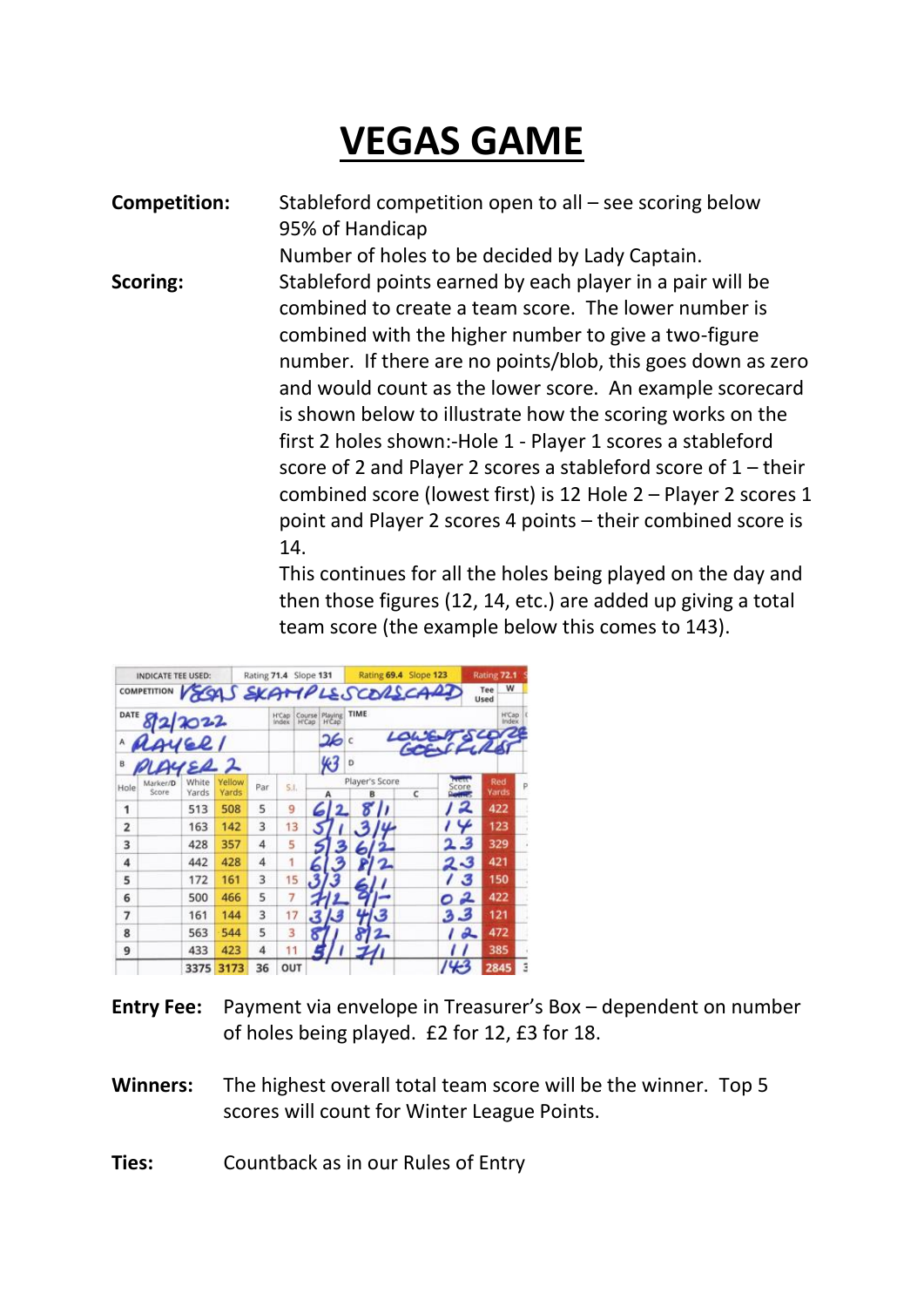# **COLOURED BALL STABLEFORD**

| <b>Competition:</b>      | Drawn Single Stableford competition open to all. To<br>be played in 3's<br>Draw will be from high, medium and low handicaps<br>Each player is given a coloured ball at the start of<br>play. All holes completed with this ball will count as<br>double stableford points. e.g. score 5 for 3 points,                                                                                                                      |
|--------------------------|----------------------------------------------------------------------------------------------------------------------------------------------------------------------------------------------------------------------------------------------------------------------------------------------------------------------------------------------------------------------------------------------------------------------------|
|                          | Double this - 6 points scored<br>Once the coloured ball is lost play, complete the<br>round with your own ball and all stableford points<br>scored from this point will only count as per handicap<br>Competition will qualify for winter league points, so<br>try and keep the coloured ball in play for as long as<br>you can to double your score.<br>Please return the coloured ball if you manage not to<br>lose it!! |
| <b>Stroke Allowance:</b> | 95% of Handicap                                                                                                                                                                                                                                                                                                                                                                                                            |
| <b>Entry Fee:</b>        | £3 Payment via online booking system<br>(Fees will be dependent on the weather)                                                                                                                                                                                                                                                                                                                                            |
| <b>Winners:</b><br>Ties: | Top 5 scores will count for Winter League Points<br>Countback as in our Rules of Entry.                                                                                                                                                                                                                                                                                                                                    |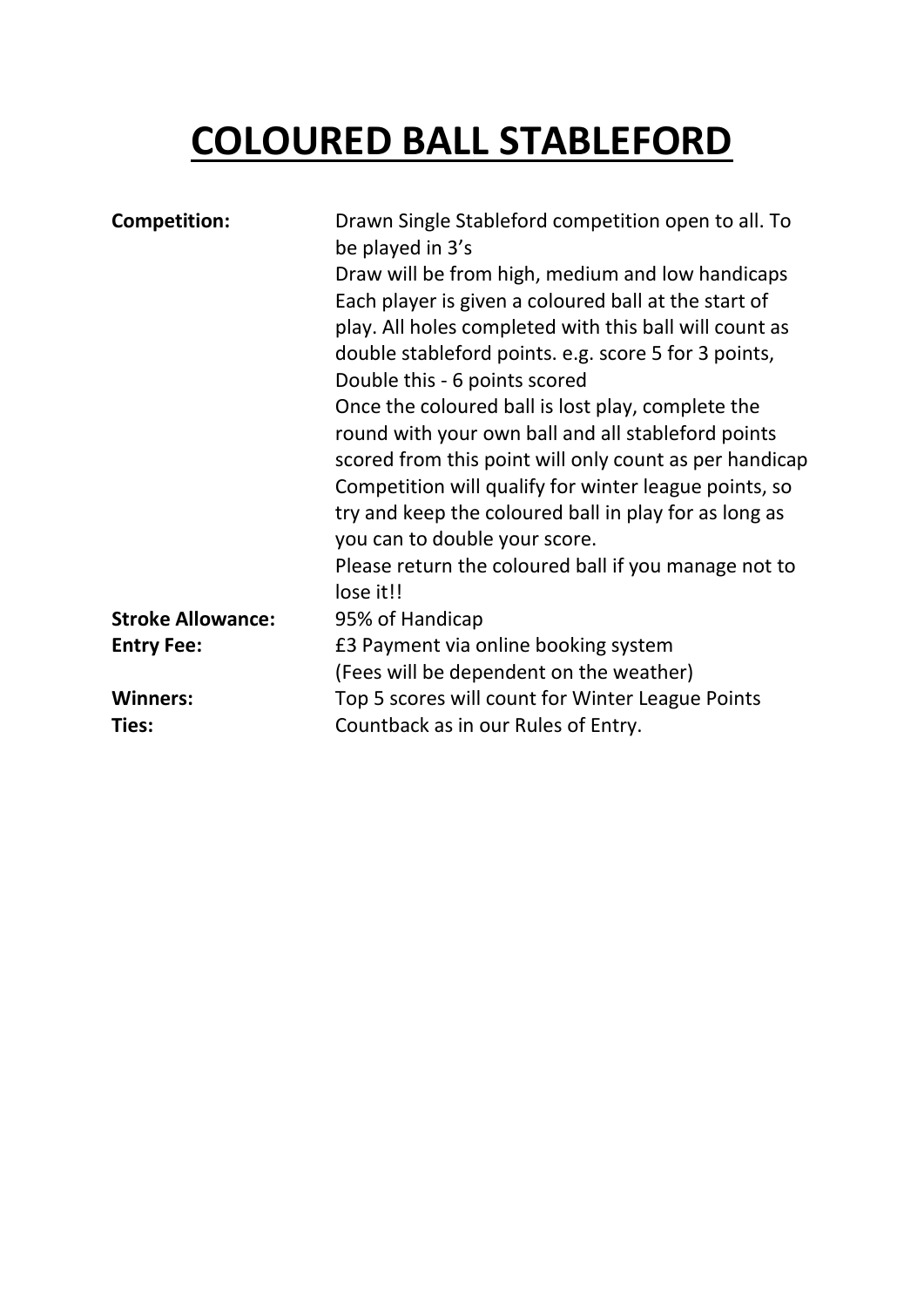# **TURKEY CHASE**

| <b>Competition:</b>                      | Stableford round played one or two weeks before Christmas<br><b>Festivities</b>       |
|------------------------------------------|---------------------------------------------------------------------------------------|
|                                          | This is an 18 hole game unless the Lady Captain of the time<br>changes it on the day. |
|                                          | Open to all who hold a current WHS Handicap                                           |
| <b>Stroke Allowance: 95% of Handicap</b> |                                                                                       |
| <b>Entry Fee:</b>                        | £3 Payment via online booking system                                                  |
| <b>Winners:</b>                          | 1 <sup>st</sup> £25 voucher/Bank Transfer                                             |
|                                          | 2 <sup>nd</sup> £15 voucher/Bank Transfer                                             |
|                                          | 3rd £10 voucher/Bank Transfer                                                         |
|                                          | Prize Money will be adjusted on the day to reflect total<br>entry fees collected      |
|                                          | Prizes presented on the day                                                           |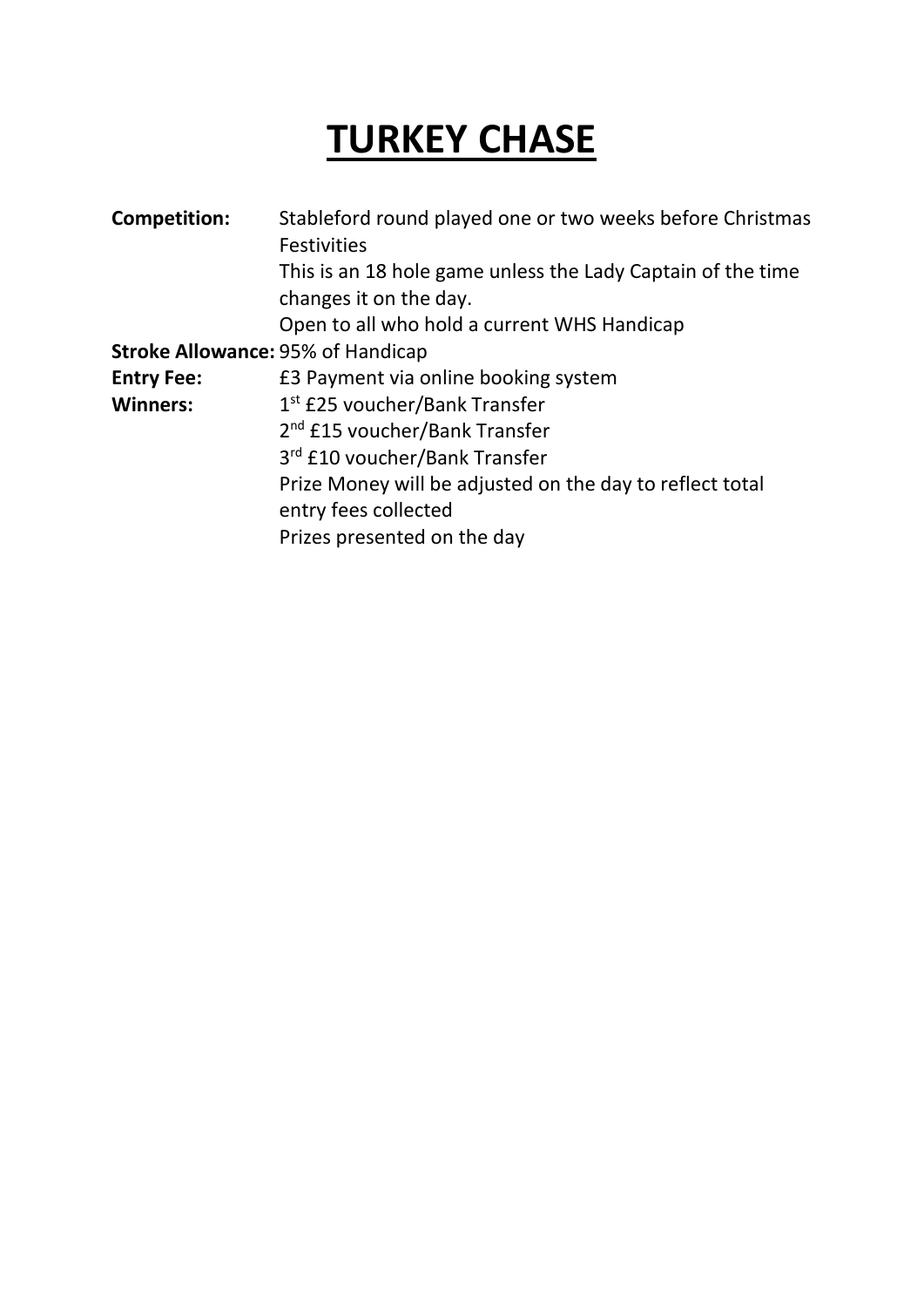## **WINTER LEAGUE COMPETITIONS**

| <b>Competition:</b>   | Points table accumulated on results of non-qualifying<br>competitions held during the winter, i.e. High/Low<br>competitions, draws for Partners, Pink Ball, Irons Only, 4<br>Clubs and a Putter, Strings etc. |  |  |  |  |
|-----------------------|---------------------------------------------------------------------------------------------------------------------------------------------------------------------------------------------------------------|--|--|--|--|
|                       | These competitions are usually held in November through<br>to February with a couple of exceptions that might take<br>place in October and March.                                                             |  |  |  |  |
|                       | These competitions are played after the last of the                                                                                                                                                           |  |  |  |  |
|                       | qualifying competitions in October to the first of the                                                                                                                                                        |  |  |  |  |
|                       | qualifying competitions in March.                                                                                                                                                                             |  |  |  |  |
| <b>Points Scored:</b> | 5 points for winner, or winners if a pair                                                                                                                                                                     |  |  |  |  |
|                       | 4 points for runner-up, or runners-up if a pair                                                                                                                                                               |  |  |  |  |
|                       | 3 points for third place/s                                                                                                                                                                                    |  |  |  |  |
|                       | 2 points for fourth place/s                                                                                                                                                                                   |  |  |  |  |
|                       | 1 point for fifth place/s                                                                                                                                                                                     |  |  |  |  |
| <b>Entry Fees:</b>    | £3 (18 holes) and £2 (13 holes or less). The fees will be                                                                                                                                                     |  |  |  |  |
|                       | dependent on the weather.                                                                                                                                                                                     |  |  |  |  |
| <b>Winners:</b>       | Winner receives 5 balls                                                                                                                                                                                       |  |  |  |  |
|                       | Runner-up receives 4 balls                                                                                                                                                                                    |  |  |  |  |
|                       | Third receives<br>3 balls                                                                                                                                                                                     |  |  |  |  |
|                       | Fourth receives 2 balls                                                                                                                                                                                       |  |  |  |  |
|                       | Fifth receives<br>1 ball                                                                                                                                                                                      |  |  |  |  |
|                       | <b>Balls presented at Spring Meeting</b>                                                                                                                                                                      |  |  |  |  |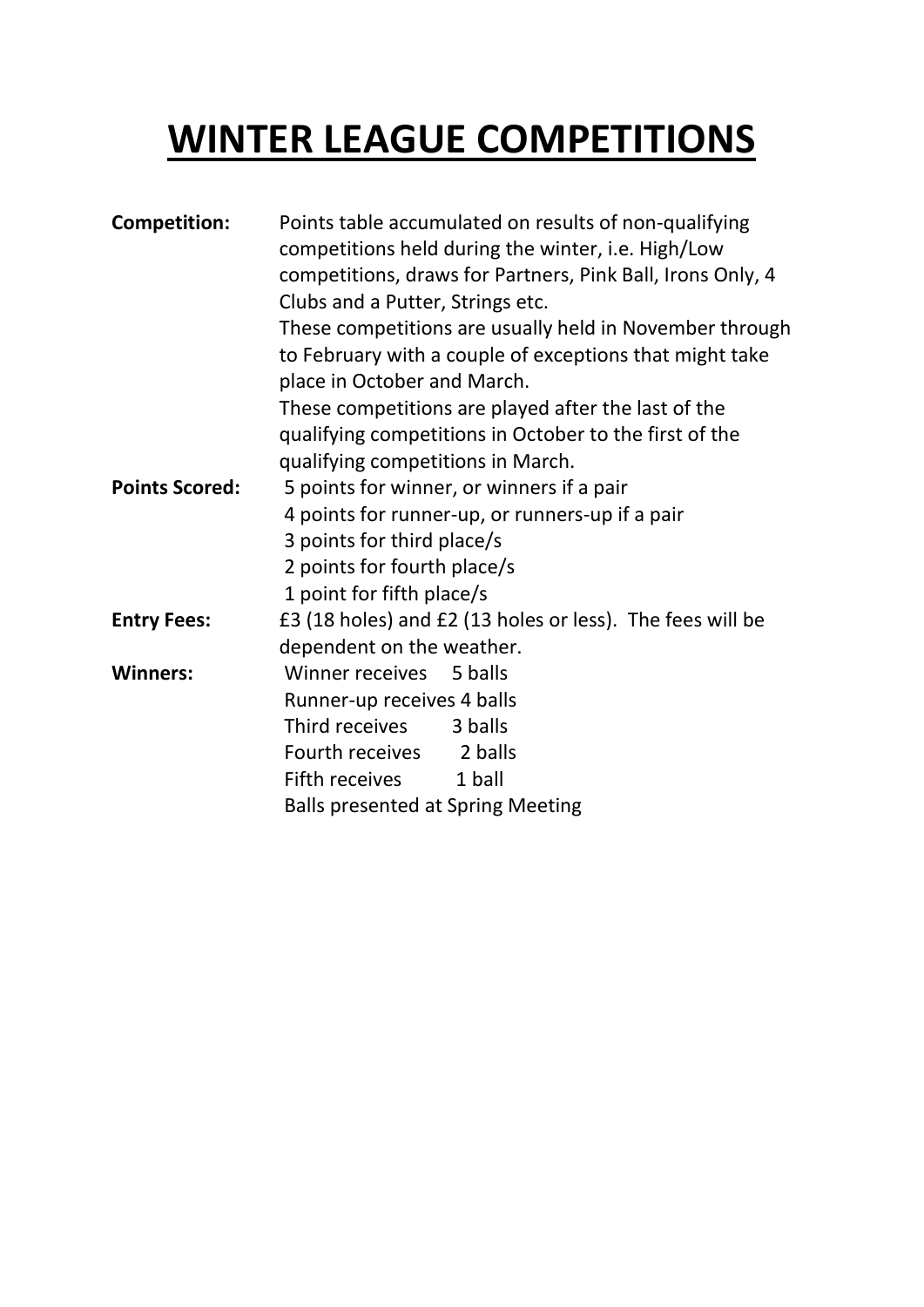### **MIXED COMPETITIONS**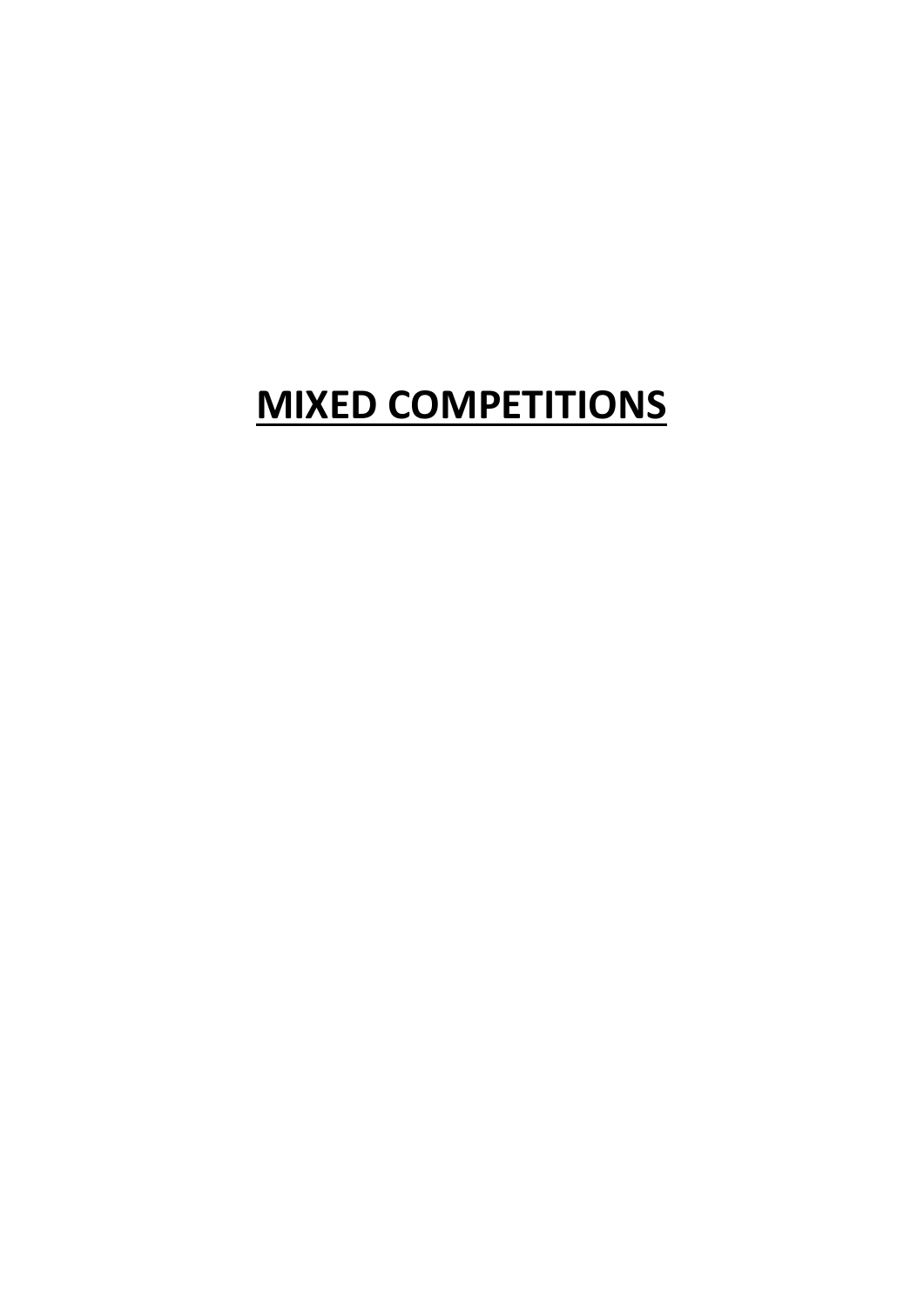## **CRIPPS TROPHY**

| <b>Competition:</b> | 18 hole mixed Greensome Stableford,<br>played in conjunction with the Seniors' Society<br>Straight draw for partners, not in handicap order<br>Open to all ladies<br>Stroke allowance $-60\%$ Low H/C + 40% High H/C Combined<br>Handicaps |
|---------------------|--------------------------------------------------------------------------------------------------------------------------------------------------------------------------------------------------------------------------------------------|
| <b>Entry Fee:</b>   | Each entrant to pay £1 towards golf balls for prizes.<br>Entrants meet the cost of their own meal.                                                                                                                                         |
| Winner:             | Matching Cups, presented on the day of the competition                                                                                                                                                                                     |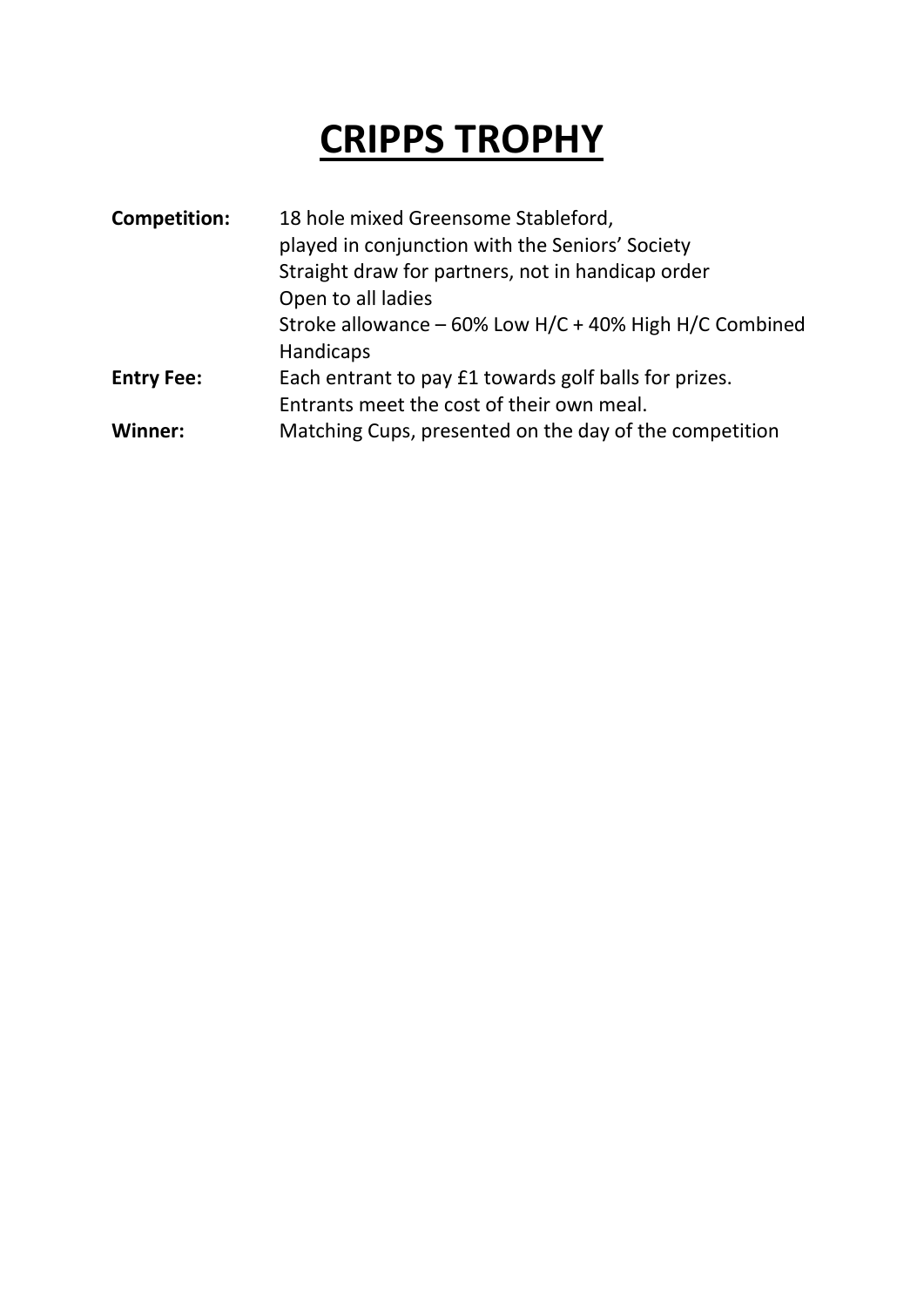### **FERENS SALVER**

| <b>Entry Eligibility:</b>               | Membership Category 7 day Men, 7 day Ladies, Elite<br>Juniors |                                                            |  |
|-----------------------------------------|---------------------------------------------------------------|------------------------------------------------------------|--|
| Handicap Limit:                         | off <sub>36</sub>                                             | Men 28 Ladies 36 Open to all ladies 37 to 54 but must play |  |
| <b>Handicap Status:</b>                 | Current                                                       |                                                            |  |
| <b>Number of Holes: 18</b>              |                                                               |                                                            |  |
| <b>Playing Format:</b>                  | <b>Mixed Greensomes</b>                                       |                                                            |  |
| <b>Scoring Format:</b>                  | Stableford                                                    |                                                            |  |
| <b>Max. Handicap for competition:</b>   |                                                               | Men 28 Ladies 36                                           |  |
| <b>Handicap Allowance:</b>              |                                                               | 40% higher handicapper & 60% lower of                      |  |
|                                         |                                                               | partners, exact                                            |  |
| <b>Club Entry Fee:</b>                  |                                                               | Yes                                                        |  |
| <b>Charity Donation:</b>                |                                                               | <b>No</b>                                                  |  |
| Tees:                                   |                                                               | White and Red                                              |  |
| <b>Starting Tees:</b>                   |                                                               | 1st                                                        |  |
| <b>King of Korse Qualifier:</b>         |                                                               | <b>No</b>                                                  |  |
|                                         | Partners/Fellow Competitors Drawn: No                         |                                                            |  |
| <b>Day Competition Played:</b>          |                                                               | Any day                                                    |  |
| <b>Closing day for knockout rounds:</b> |                                                               | n/a                                                        |  |
| <b>Trophy Details:</b>                  |                                                               |                                                            |  |
| <b>Description:</b>                     |                                                               | Salver                                                     |  |
| <b>When awarded:</b>                    |                                                               | <b>Club Presentation Evening</b>                           |  |
| <b>Where kept:</b>                      |                                                               | <b>Trophy Cabinet</b>                                      |  |
| Club replica:                           |                                                               | Yes                                                        |  |
| <b>Honours board:</b>                   |                                                               | Yes                                                        |  |
| <b>Peculiarities:</b>                   |                                                               | To be organised by the Captain and Lady                    |  |
|                                         |                                                               | Captain.                                                   |  |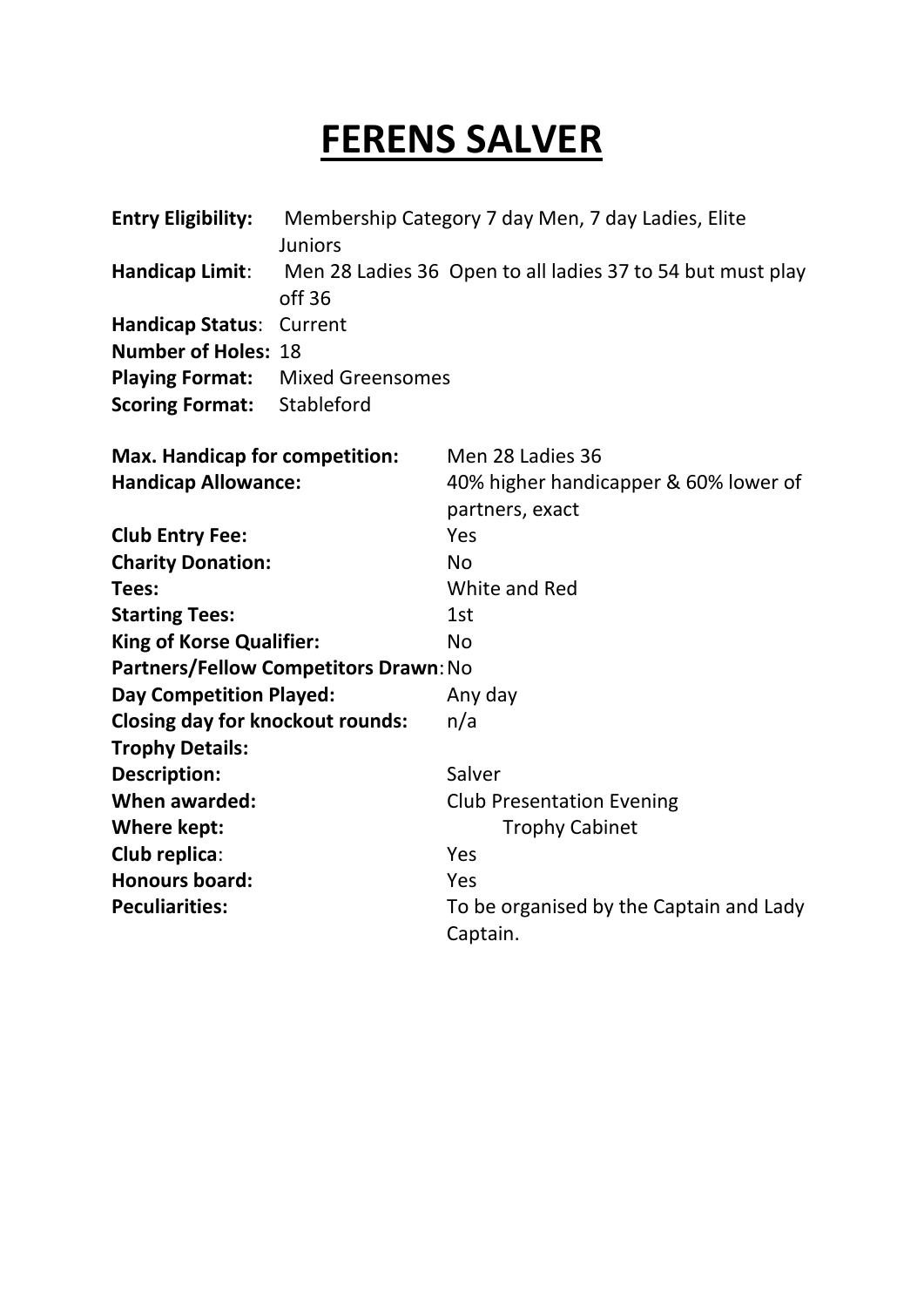### **GAGE CUP**

| Annual friendly match, arranged between the                            |
|------------------------------------------------------------------------|
| Lady Captain and the Seniors' Society Captain                          |
| Members of the Seniors' Society versus the Ladies' Section.            |
| Four ball better ball matchplay                                        |
| <b>Stroke Allowance: 90% of the difference off the lowest handicap</b> |
| 3 shots should be added to the ladies' handicaps before                |
| applying the handicap allowance. This is the difference                |
| between the standard scratch scores - yellows 69, reds 72,             |
| and allows for the fact that the ladies are playing off the            |
| men's stroke index in the competition.                                 |
| As per Men's card                                                      |
| Seniors play off Yellow Boxes                                          |
| Ladies off Red Boxes                                                   |
| Entrants meet the cost of their own meal.                              |
| The Gage Cup,                                                          |
| presented on the day of the competition.                               |
|                                                                        |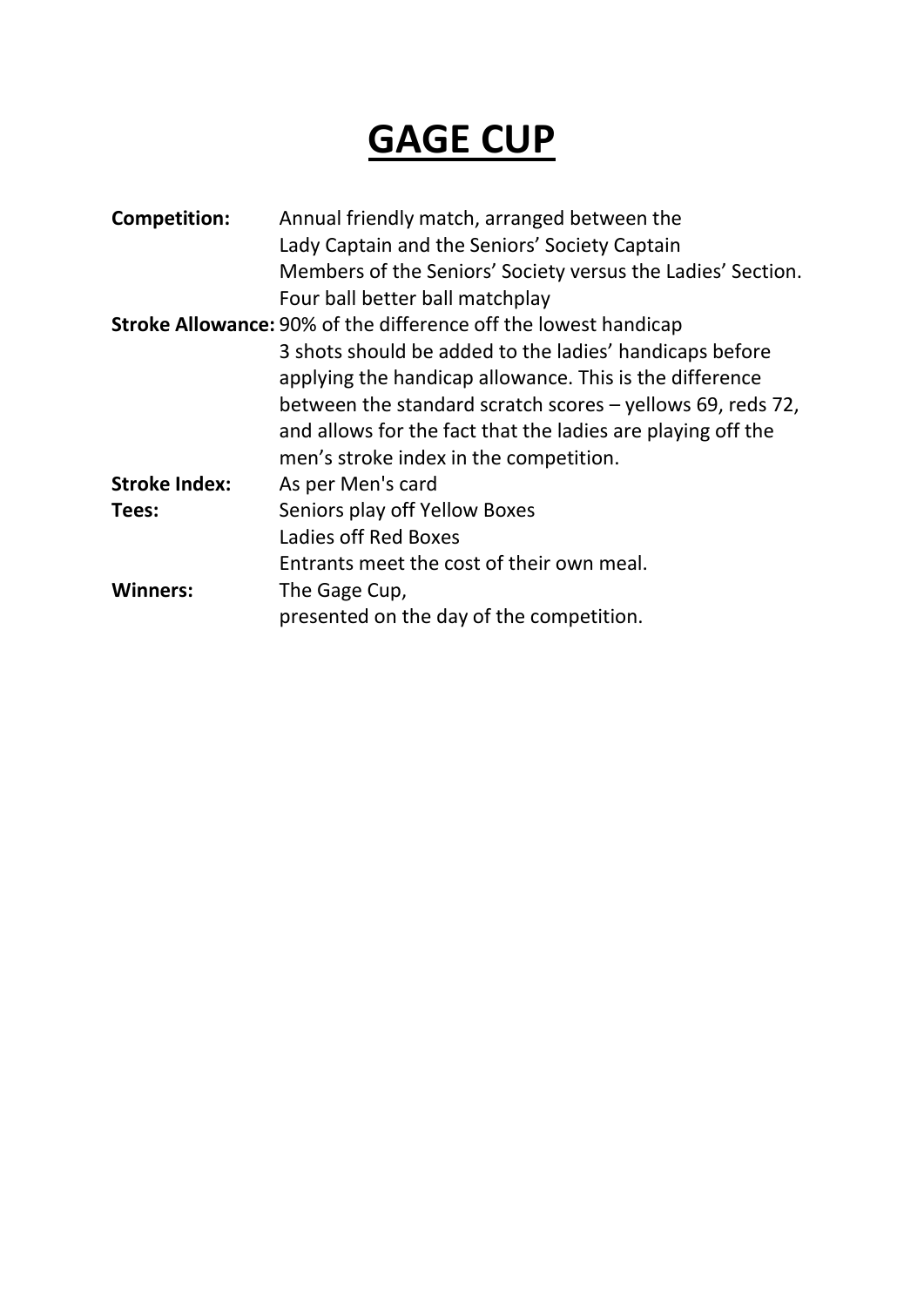### **HIRST SALVER**

| <b>Entry Eligibility:</b>               | Ladies, Elite Juniors | Membership Category 7 & 5 day Men, 7 & 5 day     |
|-----------------------------------------|-----------------------|--------------------------------------------------|
| <b>Handicap Limit:</b>                  | must play off 36      | Men 28 Ladies 36 Open to all ladies 37 to 54 but |
| <b>Handicap Status:</b>                 | Current               |                                                  |
| <b>Number of Holes:</b>                 | 18                    |                                                  |
| <b>Playing Format:</b>                  |                       | <b>Mixed Four Ball Better Ball</b>               |
| <b>Scoring Format:</b>                  | Stableford            |                                                  |
| <b>Max. Handicap for competition:</b>   |                       | Men 28 Ladies 36 (plus adjustment)               |
|                                         |                       | (Ladies use Men's Index)                         |
| <b>Handicap Allowance:</b>              |                       | 90% handicap                                     |
| <b>Club Entry Fee:</b>                  |                       | Yes                                              |
| <b>Charity Donation:</b>                |                       | <b>No</b>                                        |
| Tees:                                   |                       | White & Red                                      |
| <b>Starting Tees:</b>                   |                       | 1st                                              |
| Partners/Fellow Competitors Drawn: No   |                       |                                                  |
| <b>Day Competition Played:</b>          |                       | <b>August Bank Holiday Monday</b>                |
| <b>Closing day for knockout rounds:</b> |                       | n/a                                              |
| <b>Trophy Details:</b>                  |                       | <b>Description Pair of Salvers</b>               |
| <b>When awarded:</b>                    |                       | <b>Presented at Club Presentation Evening</b>    |
| Where kept:                             |                       | <b>Trophy Cabinet</b>                            |
| <b>Club replica:</b>                    |                       | Yes                                              |
| <b>Honours board:</b>                   |                       | Yes                                              |
| <b>Peculiarities:</b>                   |                       | Ladies' handicaps are adjusted by adding         |
|                                         |                       | the difference between the ladies' and           |
|                                         |                       | men's SSS which $= 1$ .                          |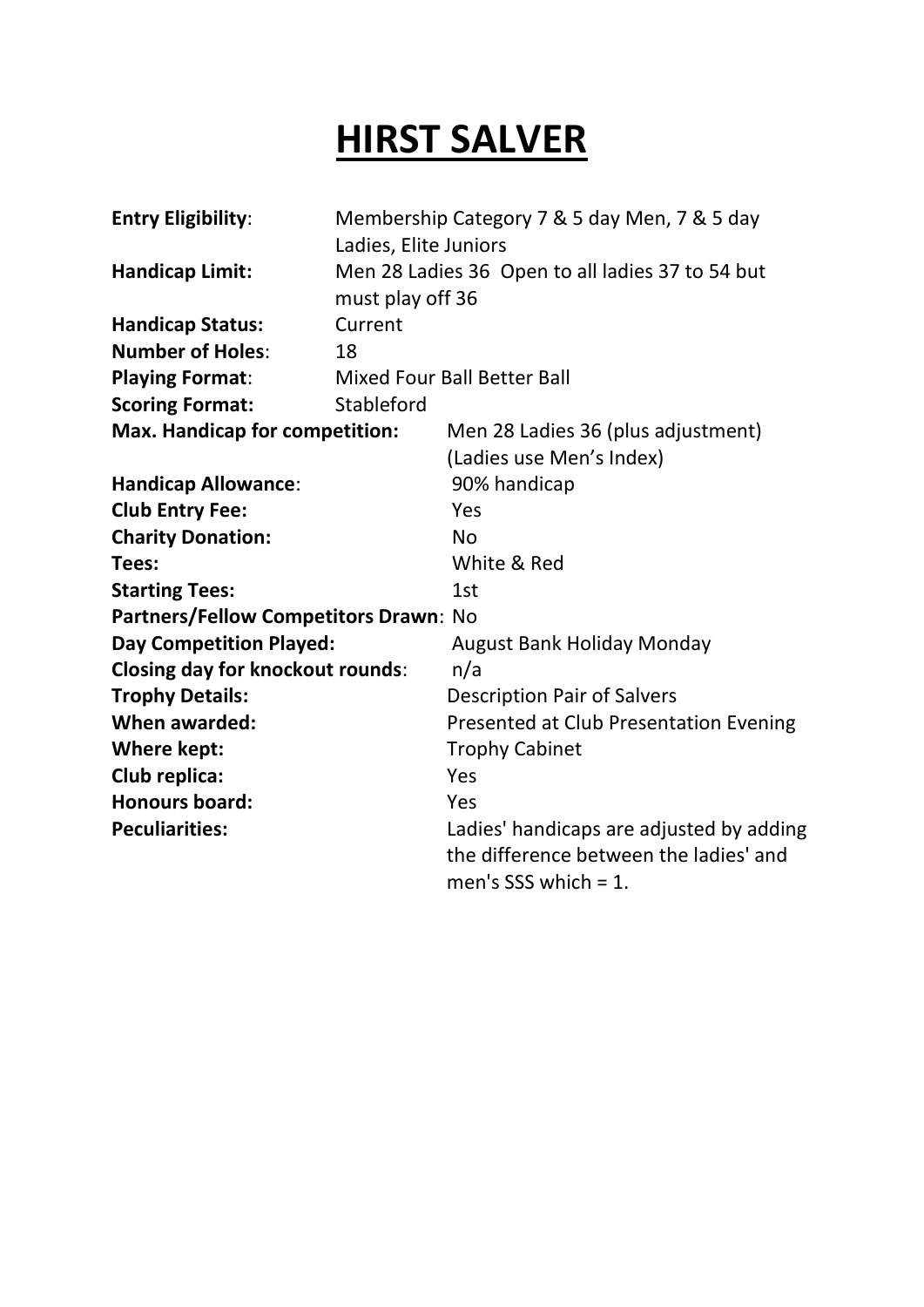### **HULTON CUP**

| <b>Entry Eligibility:</b>        | Membership Category 7 day Men, 7 day<br>Ladies, Elite Juniors |
|----------------------------------|---------------------------------------------------------------|
| Handicap:                        | Men 28 Ladies 36                                              |
|                                  | Open to all ladies 37 to 54 but must play                     |
|                                  | off <sub>36</sub>                                             |
| Handicap Status:                 | Current                                                       |
| <b>Number of Holes:</b>          | 18                                                            |
| <b>Playing Format:</b>           | <b>Mixed Foursomes</b>                                        |
| <b>Scoring Format:</b>           | <b>Matchplay Knockout</b>                                     |
| Max. Handicap for competition:   | Men 28 Ladies 36                                              |
| Handicap Allowance:              | 50% difference between aggregate                              |
|                                  | handicaps of each side.                                       |
| Club Entry Fee:                  | Yes                                                           |
| <b>Charity Donation:</b>         | <b>No</b>                                                     |
| Tees:                            | White & Red                                                   |
| <b>Starting Tees:</b>            | 1st or 10th                                                   |
| King of Korse Qualifier:         | <b>No</b>                                                     |
| <b>Partners Drawn:</b>           | <b>No</b>                                                     |
| Draw Method:                     | Uneven (cold) draw                                            |
| Day Competition Played:          | Any day                                                       |
| Closing day for knockout rounds: | Sundays                                                       |
| <b>Trophy Details:</b>           | <b>Description Cup</b>                                        |
| When awarded:                    | Presented at Club Presentation Evening                        |
| Where kept:                      | <b>Trophy Cabinet</b>                                         |
| Club replica:                    | Yes                                                           |
| Honours board:                   | Yes                                                           |
| Peculiarities:                   |                                                               |
|                                  |                                                               |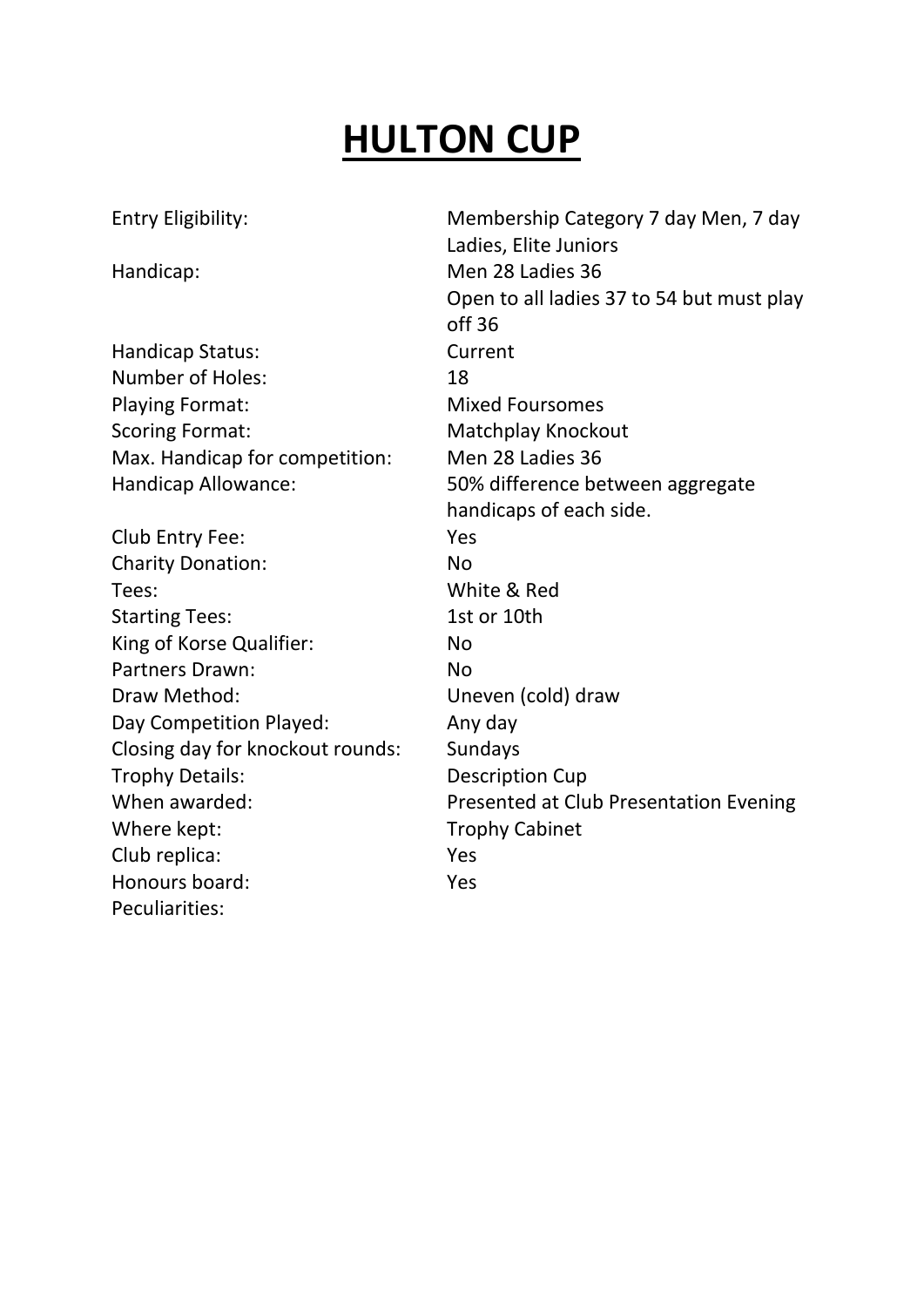### **MIXED/ LADIES CLACTON SCRAMBLE**

Started 1998, Mrs. V. Clark / Mr. J. Gage Teams of four, drawn equally from the Seniors Society and the Ladies' Section. Draw to be made balancing High / Low handicaps. Entry fee to be used to purchase golf balls for winning teams. 25% ; 20% ; 15% ; 10% From lowest to highest H/C Each member of the team to record four tee shots. Ball to be dropped at selected marked position, both fairway and rough. It is hoped that all competitors will remain for the results

announcement and prize giving. A "Today's Menu" will be available for lunch. Each member to pay for own meal.